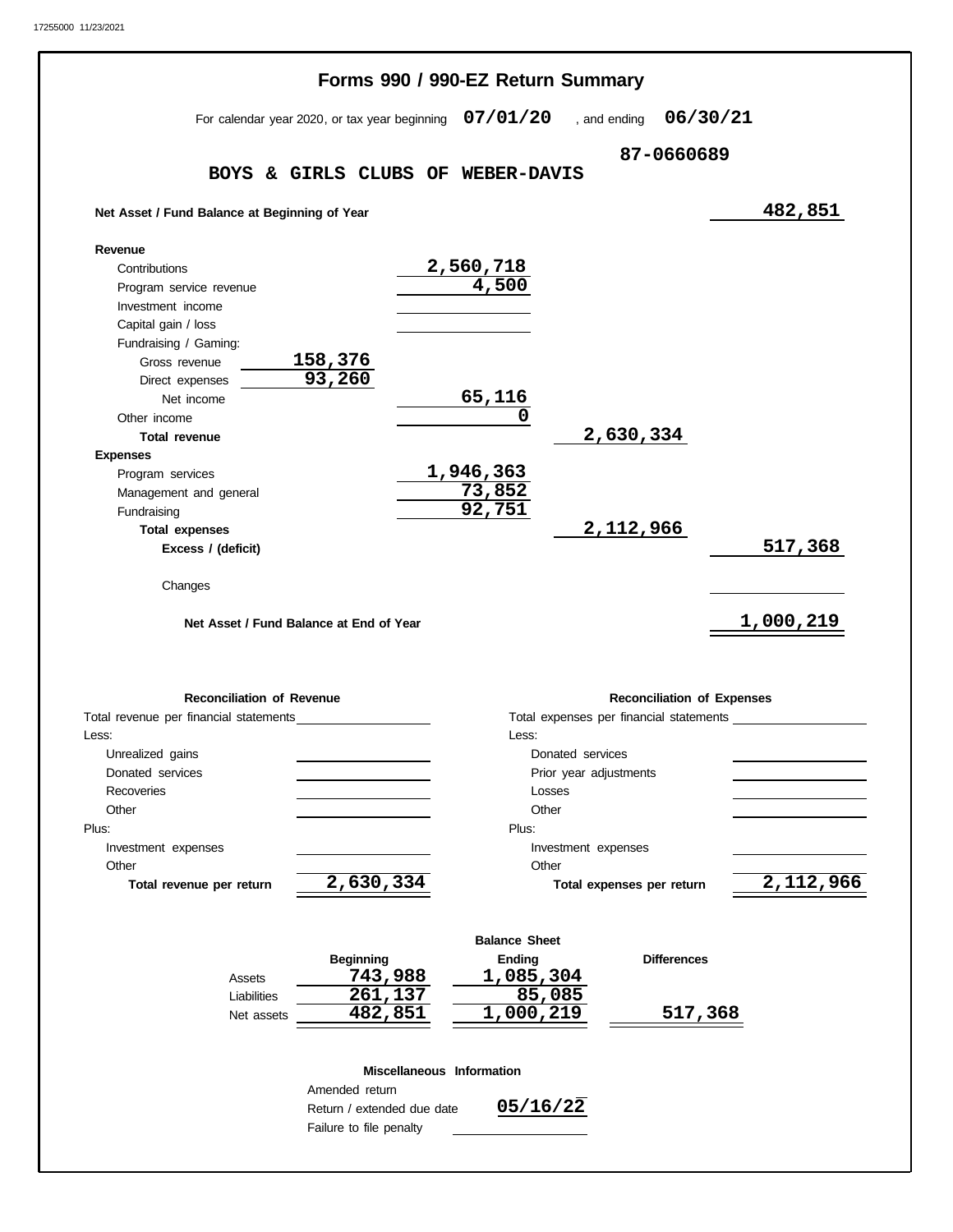

November 23, 2021

#### **CONFIDENTIAL**

BOYS & GIRLS CLUBS OF WEBER-DAVIS 2510 WASHINGTON BLVD., SUITE 200 OGDEN, UT 84401

Dear Board of Trustees:

We have prepared the following returns from information provided by you without verification or audit.

Return of Organization Exempt From Income Tax (Form 990)

We suggest that you examine these returns carefully to fully acquaint yourself with all items contained therein to ensure that there are no omissions or misstatements.

#### **Federal Filing Instructions**

Your Form 990 for the year ended 6/30/21 shows no balance due.

Your return is being filed electronically with the IRS and is not required to be mailed. If you mail a paper copy of your return to the IRS it will delay the processing of your return. Your electronically filed return is not complete without your signature. You are using a Personal Identification Number (PIN) for signing your return electronically. Form 8879-EO, IRS *e-file* Signature Authorization for an Exempt Organization should be signed and dated by an authorized officer of the organization and returned as soon as possible to:

> Child Richards CPAs & Advisors 2490 Wall Ave Ogden, UT 84401

## *Important:* **Your return will not be filed with the IRS until the signed Form 8879-EO has been received by this office.**

Also enclosed is any material you furnished for use in preparing the returns. If the returns are examined, requests may be made for supporting documentation. Therefore, we recommend that you retain all pertinent records for at least seven years.

Tax professionals, like all providers of personal financial services, are now required by law to inform their clients of their policies regarding the privacy of client information. Our firm has been, and continues to be, bound by professional standards of confidentiality that are even more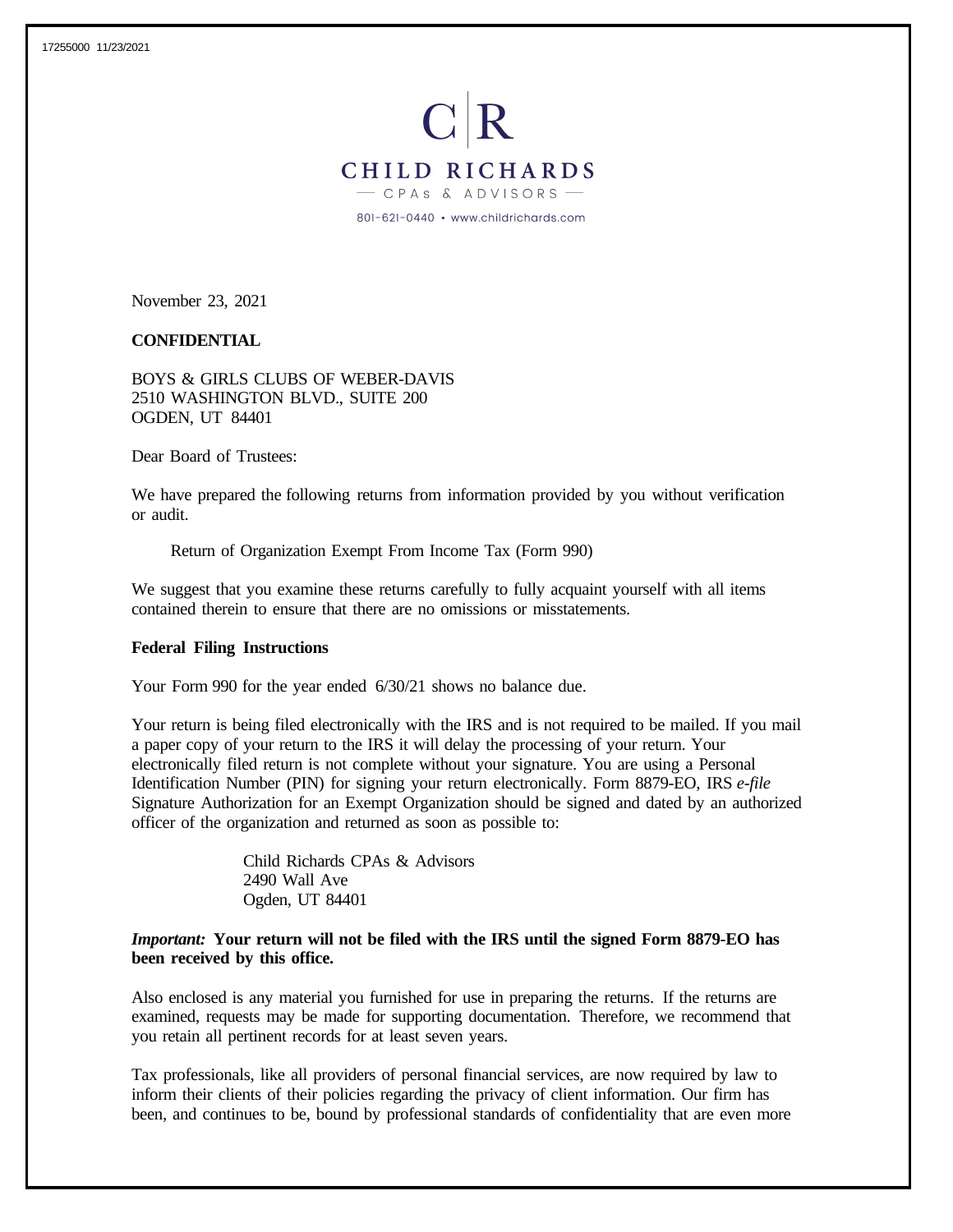stringent than those required by law. We have always protected your right to privacy.

## **Types of Nonpublic Personal Information We Collect**

We collect nonpublic personal information that is either provided by you or obtained with your authorization.

#### **Parties to Whom We Disclose Information**

We do not disclose any nonpublic personal information obtained in the course of our practice except as required or permitted by law for both current and former clients. Permitted disclosures include, for instance, providing information to our employees, and in limited situations, to unrelated third parties who need to know that information to assist us in providing services to you. In all such situations, we stress the confidential nature of information being shared.

# **Protecting the Confidentiality and Security of Current and Former Clients' Information**

We retain records relating to professional services that we provide so that we are better able to assist you with your professional needs and, in some cases, to comply with professional guidelines. In order to guard your nonpublic personal information, we maintain physical, electronic, and procedural safeguards that comply with our professional standards.

In order that we may properly advise you of tax considerations, please keep us informed of any significant changes in your financial affairs or of any correspondence received from taxing authorities.

If you have any questions, or if we can be of assistance in any way, please call.

Sincerely,

Child Richards CPAs & Advisors

Any accounting, business or tax advice contained in this communication, including attachments and enclosures, is not intended as a thorough, in-depth analysis of specific issues, nor a substitute for formal opinion, nor is it sufficient to avoid tax-related penalties.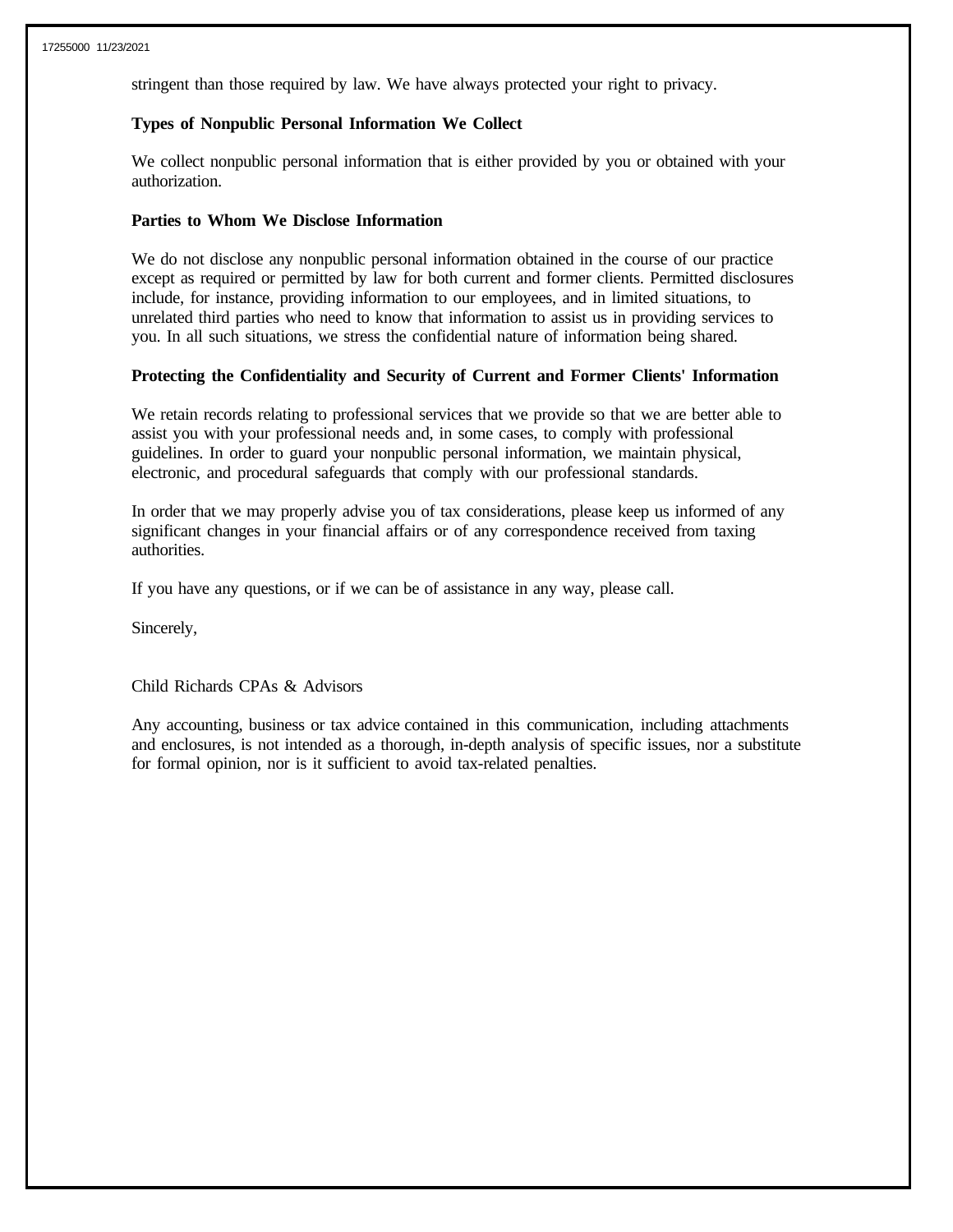| Form 8879-EO                                           | IRS e-file Signature Authorization<br>for an Exempt Organization                                                                                                                                                                                                   |                 |                                | OMB No. 1545-0047                                                                                                    |
|--------------------------------------------------------|--------------------------------------------------------------------------------------------------------------------------------------------------------------------------------------------------------------------------------------------------------------------|-----------------|--------------------------------|----------------------------------------------------------------------------------------------------------------------|
|                                                        |                                                                                                                                                                                                                                                                    |                 |                                |                                                                                                                      |
|                                                        | $7/01$ 2020, and ending 6/30 20 21<br>For calendar year 2020, or fiscal year beginning                                                                                                                                                                             |                 |                                | 2020                                                                                                                 |
| Department of the Treasury<br>Internal Revenue Service | u Do not send to the IRS. Keep for your records.<br>u Go to www.irs.gov/Form8879EO for the latest information.                                                                                                                                                     |                 |                                |                                                                                                                      |
| Name of exempt organization or person subject to tax   |                                                                                                                                                                                                                                                                    |                 | Taxpaver identification number |                                                                                                                      |
|                                                        | & GIRLS CLUBS OF WEBER-DAVIS<br><b>BOYS</b>                                                                                                                                                                                                                        |                 | 87-0660689                     |                                                                                                                      |
| Name and title of officer or person subject to tax     | <b>BISCHOFF</b><br><b>ROBERT</b>                                                                                                                                                                                                                                   |                 |                                |                                                                                                                      |
|                                                        | <b>FINANCE CHAIR</b>                                                                                                                                                                                                                                               |                 |                                |                                                                                                                      |
| Part I                                                 | Type of Return and Return Information (Whole Dollars Only)                                                                                                                                                                                                         |                 |                                |                                                                                                                      |
|                                                        | Check the box for the return for which you are using this Form 8879-EO and enter the applicable amount, if any, from the return. If you                                                                                                                            |                 |                                |                                                                                                                      |
|                                                        | check the box on line 1a, 2a, 3a, 4a, 5a, 6a, or 7a below, and the amount on that line for the return being filed with this form was                                                                                                                               |                 |                                |                                                                                                                      |
|                                                        | blank, then leave line 1b, 2b, 3b, 4b, 5b, 6b, or 7b, whichever is applicable, blank (do not enter -0-). But, if you entered -0- on the                                                                                                                            |                 |                                |                                                                                                                      |
|                                                        | return, then enter -0- on the applicable line below. Do not complete more than one line in Part I.                                                                                                                                                                 |                 |                                |                                                                                                                      |
| 1a Form 990 check here $\blacktriangleright$           | $X_{b}$ Total revenue, if any (Form 990, Part VIII, column (A), line 12) 1b 2, 630, 334                                                                                                                                                                            |                 |                                |                                                                                                                      |
| 2a Form 990-EZ check here ▶                            | <b>b</b> Total revenue, if any (Form 990-EZ, line 9) $\ldots$ $\ldots$ $\ldots$ $\ldots$ $\ldots$ $\ldots$                                                                                                                                                         |                 |                                |                                                                                                                      |
| 3a Form 1120-POL check here                            |                                                                                                                                                                                                                                                                    |                 |                                | 3b                                                                                                                   |
| 4a Form 990-PF check here $\blacktriangleright$        | <b>b</b> Tax based on investment income (Form 990-PF, Part VI, line 5)                                                                                                                                                                                             |                 | 4b                             | <u> 1999 - John Stone, mars and de la partie de la partie de la partie de la partie de la partie de la partie de</u> |
| 5a Form 8868 check here $\blacktriangleright$          |                                                                                                                                                                                                                                                                    |                 | 5b                             | <u> 1980 - Jan Stein Stein Stein Stein Stein Stein Stein Stein Stein Stein Stein Stein Stein Stein Stein Stein S</u> |
| 6a Form 990-T check here $\blacktriangleright$         |                                                                                                                                                                                                                                                                    |                 | 6b                             |                                                                                                                      |
| 7a Form 4720 check here $\blacktriangleright$          |                                                                                                                                                                                                                                                                    |                 |                                | <u> 1989 - Jan James Barbara, politik politik (</u>                                                                  |
| Part II                                                | Declaration and Signature Authorization of Officer or Person Subject to Tax                                                                                                                                                                                        |                 |                                |                                                                                                                      |
|                                                        | Under penalties of perjury, I declare that $ X $ I am an officer of the above organization or $\Box$ I am a person subject to tax with respect to                                                                                                                  |                 |                                |                                                                                                                      |
| (name of organization)                                 | , $(EIN)$                                                                                                                                                                                                                                                          |                 |                                | and that I have examined a copy                                                                                      |
|                                                        | of the 2020 electronic return and accompanying schedules and statements, and, to the best of my knowledge and belief, they are                                                                                                                                     |                 |                                |                                                                                                                      |
|                                                        | true, correct, and complete. I further declare that the amount in Part I above is the amount shown on the copy of the electronic return.                                                                                                                           |                 |                                |                                                                                                                      |
|                                                        | I consent to allow my intermediate service provider, transmitter, or electronic return originator (ERO) to send the return to the IRS and                                                                                                                          |                 |                                |                                                                                                                      |
|                                                        | to receive from the IRS (a) an acknowledgement of receipt or reason for rejection of the transmission, (b) the reason for any delay in                                                                                                                             |                 |                                |                                                                                                                      |
|                                                        | processing the return or refund, and (c) the date of any refund. If applicable, I authorize the U.S. Treasury and its designated Financial                                                                                                                         |                 |                                |                                                                                                                      |
|                                                        | Agent to initiate an electronic funds withdrawal (direct debit) entry to the financial institution account indicated in the tax preparation                                                                                                                        |                 |                                |                                                                                                                      |
|                                                        | software for payment of the federal taxes owed on this return, and the financial institution to debit the entry to this account. To revoke                                                                                                                         |                 |                                |                                                                                                                      |
|                                                        | a payment, I must contact the U.S. Treasury Financial Agent at 1-888-353-4537 no later than 2 business days prior to the payment                                                                                                                                   |                 |                                |                                                                                                                      |
|                                                        | (settlement) date. I also authorize the financial institutions involved in the processing of the electronic payment of taxes to receive                                                                                                                            |                 |                                |                                                                                                                      |
|                                                        | confidential information necessary to answer inquiries and resolve issues related to the payment. I have selected a personal                                                                                                                                       |                 |                                |                                                                                                                      |
|                                                        | identification number (PIN) as my signature for the electronic return and, if applicable, the consent to electronic funds withdrawal.                                                                                                                              |                 |                                |                                                                                                                      |
|                                                        |                                                                                                                                                                                                                                                                    |                 |                                |                                                                                                                      |
| PIN: check one box only                                |                                                                                                                                                                                                                                                                    |                 |                                |                                                                                                                      |
| X                                                      | I authorize CHILD RICHARDS CPAS & ADVISORS                                                                                                                                                                                                                         | to enter my PIN | 11111                          | as my signature                                                                                                      |
|                                                        | ERO firm name                                                                                                                                                                                                                                                      |                 | Enter five numbers, but        |                                                                                                                      |
|                                                        |                                                                                                                                                                                                                                                                    |                 | do not enter all zeros         |                                                                                                                      |
|                                                        | on the tax year 2020 electronically filed return. If I have indicated within this return that a copy of the return is being filed with a                                                                                                                           |                 |                                |                                                                                                                      |
|                                                        | state agency(ies) regulating charities as part of the IRS Fed/State program, I also authorize the aforementioned ERO to enter my                                                                                                                                   |                 |                                |                                                                                                                      |
|                                                        | PIN on the return's disclosure consent screen.                                                                                                                                                                                                                     |                 |                                |                                                                                                                      |
|                                                        |                                                                                                                                                                                                                                                                    |                 |                                |                                                                                                                      |
|                                                        | As an officer or person subject to tax with respect to the organization, I will enter my PIN as my signature on the tax year 2020                                                                                                                                  |                 |                                |                                                                                                                      |
|                                                        | electronically filed return. If I have indicated within this return that a copy of the return is being filed with a state agency(ies)<br>regulating charities as part of the IRS Fed/State program, I will enter my PIN on the return's disclosure consent screen. |                 |                                |                                                                                                                      |
|                                                        |                                                                                                                                                                                                                                                                    |                 |                                |                                                                                                                      |
| Signature of officer or person subject to tax $\}$     |                                                                                                                                                                                                                                                                    | Date            | 11/20/21                       |                                                                                                                      |
| Part III                                               | <b>Certification and Authentication</b>                                                                                                                                                                                                                            |                 |                                |                                                                                                                      |
|                                                        | <b>ERO's EFIN/PIN.</b> Enter your six-digit electronic filing identification                                                                                                                                                                                       |                 |                                |                                                                                                                      |
|                                                        | number (EFIN) followed by your five-digit self-selected PIN.                                                                                                                                                                                                       |                 |                                | 87085744014                                                                                                          |
|                                                        |                                                                                                                                                                                                                                                                    |                 |                                | Do not enter all zeros                                                                                               |
|                                                        |                                                                                                                                                                                                                                                                    |                 |                                |                                                                                                                      |
|                                                        | I certify that the above numeric entry is my PIN, which is my signature on the 2020 electronically filed return indicated above. I confirm                                                                                                                         |                 |                                |                                                                                                                      |
|                                                        | that I am submitting this return in accordance with the requirements of Pub. 4163, Modernized e-File (MeF) Information for Authorized                                                                                                                              |                 |                                |                                                                                                                      |
| IRS e-file Providers for Business Returns.             |                                                                                                                                                                                                                                                                    |                 |                                |                                                                                                                      |
| ERO's signature                                        | RYAN CHILD                                                                                                                                                                                                                                                         | Date }          | 11/20/21                       |                                                                                                                      |
|                                                        |                                                                                                                                                                                                                                                                    |                 |                                |                                                                                                                      |
|                                                        | <b>ERO Must Retain This Form - See Instructions</b>                                                                                                                                                                                                                |                 |                                |                                                                                                                      |
|                                                        | Do Not Submit This Form to the IRS Unless Requested To Do So                                                                                                                                                                                                       |                 |                                |                                                                                                                      |
|                                                        | For Paperwork Reduction Act Notice, see back of form.                                                                                                                                                                                                              |                 |                                | Form 8879-EO (2020)                                                                                                  |

**For Paperwork Reduction Act Notice, see back of form.**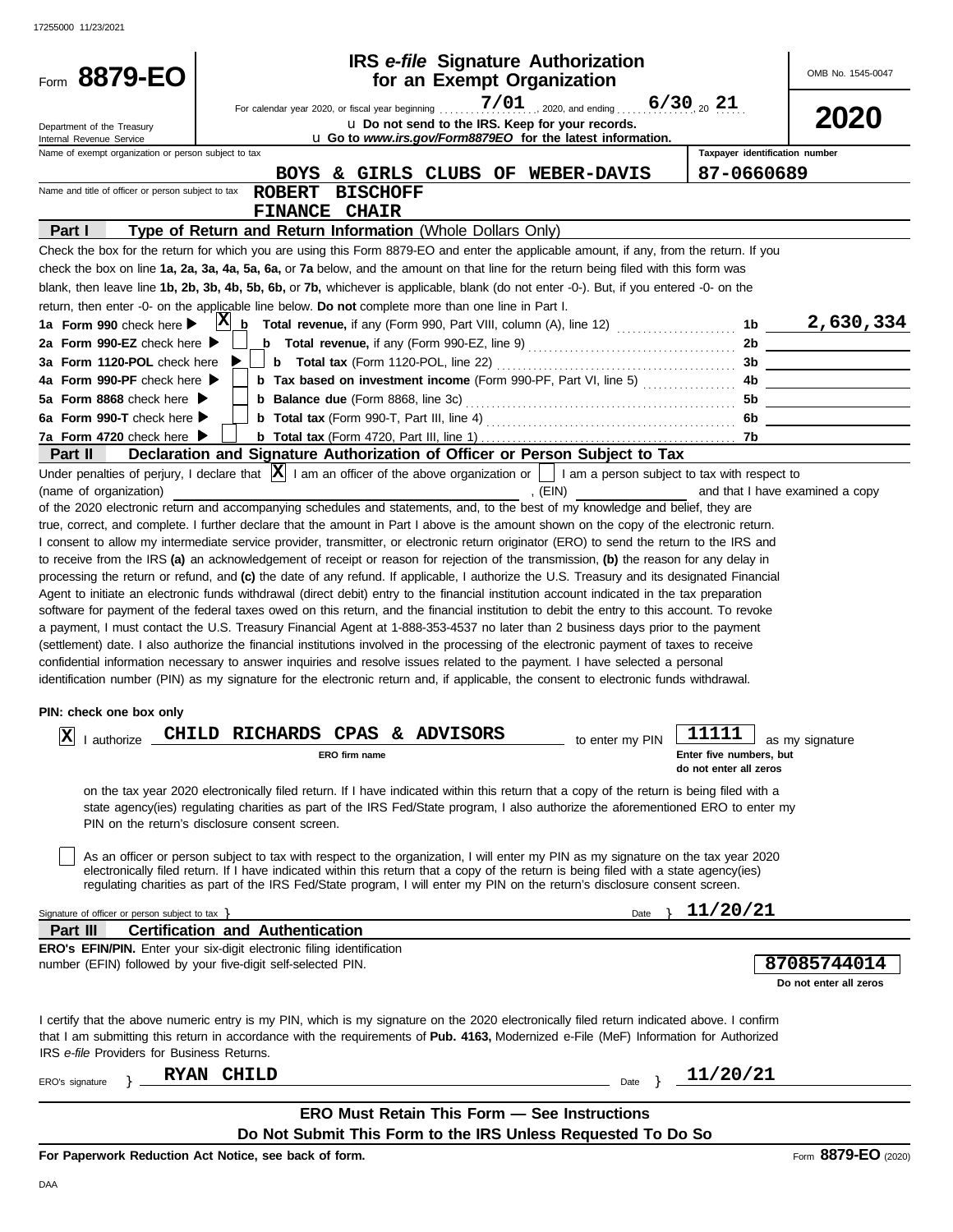Form 990

# **Return of Organization Exempt From Income Tax**

**u** Do not enter social security numbers on this form as it may be made public. **Under section 501(c), 527, or 4947(a)(1) of the Internal Revenue Code (except private foundations)** OMB No. 1545-0047

|  | LVLV                  |
|--|-----------------------|
|  | <b>Open to Public</b> |
|  | <b>Inspection</b>     |

|                                |                                                | Department of the Treasury<br>Internal Revenue Service |                            |                                                                                                                                                                                                                                                                                                                          |             |                      | U Do not enter social security numbers on this form as it may be made public.<br>La Go to www.irs.gov/Form990 for instructions and the latest information. |                |                                               |                          |                                  | Open to Public<br>Inspection             |
|--------------------------------|------------------------------------------------|--------------------------------------------------------|----------------------------|--------------------------------------------------------------------------------------------------------------------------------------------------------------------------------------------------------------------------------------------------------------------------------------------------------------------------|-------------|----------------------|------------------------------------------------------------------------------------------------------------------------------------------------------------|----------------|-----------------------------------------------|--------------------------|----------------------------------|------------------------------------------|
|                                |                                                |                                                        |                            | For the 2020 calendar year, or tax year beginning $07/01/20$ , and ending $06/30/21$                                                                                                                                                                                                                                     |             |                      |                                                                                                                                                            |                |                                               |                          |                                  |                                          |
| в                              | C Name of organization<br>Check if applicable: |                                                        |                            |                                                                                                                                                                                                                                                                                                                          |             |                      |                                                                                                                                                            |                |                                               |                          | D Employer identification number |                                          |
| X                              | Address change                                 |                                                        |                            |                                                                                                                                                                                                                                                                                                                          |             |                      | BOYS & GIRLS CLUBS OF WEBER-DAVIS                                                                                                                          |                |                                               |                          |                                  |                                          |
|                                |                                                |                                                        |                            | Doing business as                                                                                                                                                                                                                                                                                                        |             |                      |                                                                                                                                                            |                |                                               |                          |                                  | 87-0660689                               |
|                                | Name change                                    |                                                        |                            | Number and street (or P.O. box if mail is not delivered to street address)                                                                                                                                                                                                                                               |             |                      |                                                                                                                                                            |                | Room/suite                                    |                          |                                  | <b>E</b> Telephone number                |
|                                | Initial return                                 |                                                        |                            | 2510 WASHINGTON BLVD., SUITE 200                                                                                                                                                                                                                                                                                         |             |                      |                                                                                                                                                            |                |                                               |                          |                                  | 801-627-2071                             |
|                                | Final return/<br>terminated                    |                                                        |                            | City or town, state or province, country, and ZIP or foreign postal code                                                                                                                                                                                                                                                 |             |                      |                                                                                                                                                            |                |                                               |                          |                                  |                                          |
|                                | Amended return                                 |                                                        | <b>OGDEN</b>               |                                                                                                                                                                                                                                                                                                                          |             | <b>UT 84401</b>      |                                                                                                                                                            |                |                                               |                          | G Gross receipts \$              | 2,723,594                                |
|                                |                                                |                                                        |                            | F Name and address of principal officer:                                                                                                                                                                                                                                                                                 |             |                      |                                                                                                                                                            |                | H(a) Is this a group return for subordinates? |                          |                                  | X <br>Yes<br>No                          |
|                                |                                                | Application pending                                    |                            | <b>JAMES EBERT</b>                                                                                                                                                                                                                                                                                                       |             |                      |                                                                                                                                                            |                |                                               |                          |                                  |                                          |
|                                |                                                |                                                        |                            |                                                                                                                                                                                                                                                                                                                          |             |                      |                                                                                                                                                            |                | H(b) Are all subordinates included?           |                          |                                  | No<br>Yes                                |
|                                |                                                |                                                        |                            |                                                                                                                                                                                                                                                                                                                          |             |                      |                                                                                                                                                            |                |                                               |                          |                                  | If "No," attach a list. See instructions |
|                                |                                                | Tax-exempt status:                                     | ΙXΙ                        | 501(c)(3)<br>501(c)                                                                                                                                                                                                                                                                                                      |             | $t$ (insert no.)     | 4947(a)(1) or<br>527                                                                                                                                       |                |                                               |                          |                                  |                                          |
|                                | Website: U                                     |                                                        |                            | <b>BGCWEBERDAVIS.ORG</b>                                                                                                                                                                                                                                                                                                 |             |                      |                                                                                                                                                            |                | H(c) Group exemption number U                 |                          |                                  |                                          |
|                                |                                                | Form of organization:                                  | $ \mathbf{X} $ Corporation | Trust                                                                                                                                                                                                                                                                                                                    | Association | Other $\mathbf u$    |                                                                                                                                                            |                | L Year of formation: 2000                     |                          |                                  | UT<br>M State of legal domicile:         |
|                                | Part I                                         |                                                        | <b>Summary</b>             |                                                                                                                                                                                                                                                                                                                          |             |                      |                                                                                                                                                            |                |                                               |                          |                                  |                                          |
|                                | 1.                                             |                                                        |                            | Briefly describe the organization's mission or most significant activities:                                                                                                                                                                                                                                              |             |                      |                                                                                                                                                            |                |                                               |                          |                                  |                                          |
|                                |                                                |                                                        |                            | TO INSPIRE AND ENABLE ALL YOUNG PEOPLE, ESPECIALLY THOSE WHO NEED US MOST,                                                                                                                                                                                                                                               |             |                      |                                                                                                                                                            |                |                                               |                          |                                  |                                          |
| Governance                     |                                                |                                                        |                            | TO REALIZE THEIR FULL POTENTIAL AS PRODUCTIVE, RESPONSIBLE, AND CARING                                                                                                                                                                                                                                                   |             |                      |                                                                                                                                                            |                |                                               |                          |                                  |                                          |
|                                |                                                | CITIZENS.                                              |                            |                                                                                                                                                                                                                                                                                                                          |             |                      |                                                                                                                                                            |                |                                               |                          |                                  |                                          |
|                                |                                                |                                                        |                            | 2 Check this box <b>u</b>   if the organization discontinued its operations or disposed of more than 25% of its net assets.                                                                                                                                                                                              |             |                      |                                                                                                                                                            |                |                                               |                          |                                  |                                          |
| త                              |                                                |                                                        |                            | 3 Number of voting members of the governing body (Part VI, line 1a)                                                                                                                                                                                                                                                      |             |                      |                                                                                                                                                            |                |                                               |                          | 3                                | 19                                       |
| <b>Activities</b>              |                                                |                                                        |                            |                                                                                                                                                                                                                                                                                                                          |             |                      |                                                                                                                                                            |                |                                               |                          |                                  | 19<br>124                                |
|                                |                                                |                                                        |                            |                                                                                                                                                                                                                                                                                                                          |             |                      |                                                                                                                                                            |                |                                               |                          | 5                                | 0                                        |
|                                |                                                |                                                        |                            | 6 Total number of volunteers (estimate if necessary)                                                                                                                                                                                                                                                                     |             |                      |                                                                                                                                                            |                |                                               |                          | 6                                |                                          |
|                                |                                                |                                                        |                            |                                                                                                                                                                                                                                                                                                                          |             |                      |                                                                                                                                                            |                |                                               |                          | 7a                               | 0                                        |
|                                |                                                |                                                        |                            |                                                                                                                                                                                                                                                                                                                          |             |                      |                                                                                                                                                            |                | Prior Year                                    |                          | 7b                               | Current Year                             |
|                                |                                                |                                                        |                            |                                                                                                                                                                                                                                                                                                                          |             |                      |                                                                                                                                                            |                | 1,961,757                                     |                          | 2,560,718                        |                                          |
| Revenue                        |                                                |                                                        |                            |                                                                                                                                                                                                                                                                                                                          |             |                      |                                                                                                                                                            |                |                                               |                          | 0                                | 4,500                                    |
|                                |                                                |                                                        |                            |                                                                                                                                                                                                                                                                                                                          |             |                      |                                                                                                                                                            |                |                                               |                          | 515                              |                                          |
|                                |                                                |                                                        |                            | 11 Other revenue (Part VIII, column (A), lines 5, 6d, 8c, 9c, 10c, and 11e)                                                                                                                                                                                                                                              |             |                      |                                                                                                                                                            |                |                                               | 108,034                  |                                  | 65,116                                   |
|                                |                                                |                                                        |                            | 12 Total revenue – add lines 8 through 11 (must equal Part VIII, column (A), line 12)                                                                                                                                                                                                                                    |             |                      |                                                                                                                                                            |                |                                               | 2,070,306                |                                  | 2,630,334                                |
|                                |                                                |                                                        |                            | 13 Grants and similar amounts paid (Part IX, column (A), lines 1-3)                                                                                                                                                                                                                                                      |             |                      |                                                                                                                                                            |                |                                               |                          |                                  |                                          |
|                                |                                                |                                                        |                            | 14 Benefits paid to or for members (Part IX, column (A), line 4)                                                                                                                                                                                                                                                         |             |                      |                                                                                                                                                            |                |                                               |                          |                                  |                                          |
|                                |                                                |                                                        |                            | 15 Salaries, other compensation, employee benefits (Part IX, column (A), lines 5-10)                                                                                                                                                                                                                                     |             |                      |                                                                                                                                                            |                |                                               | 995,461                  |                                  | 1,015,285                                |
| <b>1ses</b>                    |                                                |                                                        |                            | 16a Professional fundraising fees (Part IX, column (A), line 11e)                                                                                                                                                                                                                                                        |             |                      |                                                                                                                                                            |                |                                               |                          |                                  | 0                                        |
| Exper                          |                                                |                                                        |                            |                                                                                                                                                                                                                                                                                                                          |             |                      |                                                                                                                                                            |                |                                               |                          |                                  |                                          |
|                                |                                                |                                                        |                            |                                                                                                                                                                                                                                                                                                                          |             |                      |                                                                                                                                                            |                |                                               | 1,024,974                |                                  | 1,097,681                                |
|                                |                                                |                                                        |                            | 18 Total expenses. Add lines 13-17 (must equal Part IX, column (A), line 25) [                                                                                                                                                                                                                                           |             |                      |                                                                                                                                                            |                |                                               | 2,020,435                |                                  | <u>2,112,966</u>                         |
|                                |                                                |                                                        |                            |                                                                                                                                                                                                                                                                                                                          |             |                      |                                                                                                                                                            |                |                                               | 49,871                   |                                  | $\overline{517}$ , 368                   |
|                                |                                                |                                                        |                            |                                                                                                                                                                                                                                                                                                                          |             |                      |                                                                                                                                                            |                | Beginning of Current Year                     |                          |                                  | End of Year                              |
| Net Assets or<br>Fund Balances |                                                |                                                        |                            |                                                                                                                                                                                                                                                                                                                          |             |                      |                                                                                                                                                            |                |                                               | 743,988                  |                                  | 1,085,304                                |
|                                |                                                |                                                        |                            | 21 Total liabilities (Part X, line 26)                                                                                                                                                                                                                                                                                   |             |                      |                                                                                                                                                            |                |                                               | 261,137                  |                                  | 85,085                                   |
|                                |                                                |                                                        |                            |                                                                                                                                                                                                                                                                                                                          |             |                      |                                                                                                                                                            |                |                                               | 482,851                  |                                  | 1,000,219                                |
|                                | Part II                                        |                                                        | <b>Signature Block</b>     |                                                                                                                                                                                                                                                                                                                          |             |                      |                                                                                                                                                            |                |                                               |                          |                                  |                                          |
|                                |                                                |                                                        |                            | Under penalties of perjury, I declare that I have examined this return, including accompanying schedules and statements, and to the best of my knowledge and belief, it is<br>true, correct, and complete. Declaration of preparer (other than officer) is based on all information of which preparer has any knowledge. |             |                      |                                                                                                                                                            |                |                                               |                          |                                  |                                          |
|                                |                                                |                                                        |                            |                                                                                                                                                                                                                                                                                                                          |             |                      |                                                                                                                                                            |                |                                               |                          |                                  |                                          |
|                                |                                                |                                                        |                            |                                                                                                                                                                                                                                                                                                                          |             |                      |                                                                                                                                                            |                |                                               |                          |                                  |                                          |
| Sign                           |                                                |                                                        | Signature of officer       |                                                                                                                                                                                                                                                                                                                          |             |                      |                                                                                                                                                            |                |                                               |                          | Date                             |                                          |
| Here                           |                                                |                                                        | <b>ROBERT</b>              | <b>BISCHOFF</b><br>Type or print name and title                                                                                                                                                                                                                                                                          |             |                      |                                                                                                                                                            | <b>FINANCE</b> | <b>CHAIR</b>                                  |                          |                                  |                                          |
|                                |                                                |                                                        | Print/Type preparer's name |                                                                                                                                                                                                                                                                                                                          |             | Preparer's signature |                                                                                                                                                            |                | Date                                          |                          |                                  | PTIN                                     |
| Paid                           |                                                |                                                        |                            |                                                                                                                                                                                                                                                                                                                          |             |                      |                                                                                                                                                            |                |                                               |                          | Check                            | if                                       |
|                                | Preparer                                       | <b>RYAN CHILD</b>                                      |                            |                                                                                                                                                                                                                                                                                                                          |             | <b>RYAN CHILD</b>    |                                                                                                                                                            |                |                                               | $11/23/21$ self-employed |                                  | P00862575<br>87-0491872                  |
|                                | <b>Use Only</b>                                | Firm's name                                            |                            | <b>RICHARDS</b><br><b>CHILD</b><br>2490 WALL AVE                                                                                                                                                                                                                                                                         |             | CPAS &               | <b>ADVISORS</b>                                                                                                                                            |                |                                               | Firm's EIN               |                                  |                                          |
|                                |                                                |                                                        |                            | OGDEN, UT                                                                                                                                                                                                                                                                                                                | 84401       |                      |                                                                                                                                                            |                |                                               |                          |                                  | 801-621-0440                             |
|                                |                                                | Firm's address                                         |                            | May the IRS discuss this return with the preparer shown above? See instructions [11] May the IRS discuss this return with the preparer shown above? See instructions                                                                                                                                                     |             |                      |                                                                                                                                                            |                |                                               | Phone no.                |                                  | $ X $ Yes<br><b>No</b>                   |
|                                |                                                |                                                        |                            |                                                                                                                                                                                                                                                                                                                          |             |                      |                                                                                                                                                            |                |                                               |                          |                                  |                                          |

| Sign     | Signature of officer                                                            | Date                                  |
|----------|---------------------------------------------------------------------------------|---------------------------------------|
| Here     | <b>BISCHOFF</b><br><b>ROBERT</b>                                                | <b>FINANCE</b><br><b>CHAIR</b>        |
|          | Type or print name and title                                                    |                                       |
|          | Preparer's signature<br>Print/Type preparer's name                              | PTIN<br>Date<br>Check                 |
| Paid     | RYAN CHILD<br>RYAN CHILD                                                        | $11/23/21$ self-employed<br>P00862575 |
| Preparer | <b>CPAS</b><br><b>RICHARDS</b><br>ADVISORS<br>CHILD<br>&.<br>Firm's name        | 87-0491872<br>Firm's EIN Y            |
| Use Only | 2490<br>WALL AVE                                                                |                                       |
|          | 84401<br>UT<br>OGDEN,<br>Firm's address                                         | 801-621-0440<br>Phone no.             |
|          | May the IRS discuss this return with the preparer shown above? See instructions | l No<br>Yes                           |
|          | For Paperwork Reduction Act Notice, see the separate instructions.              | Form $990(2020)$                      |

DAA **For Paperwork Reduction Act Notice, see the separate instructions.**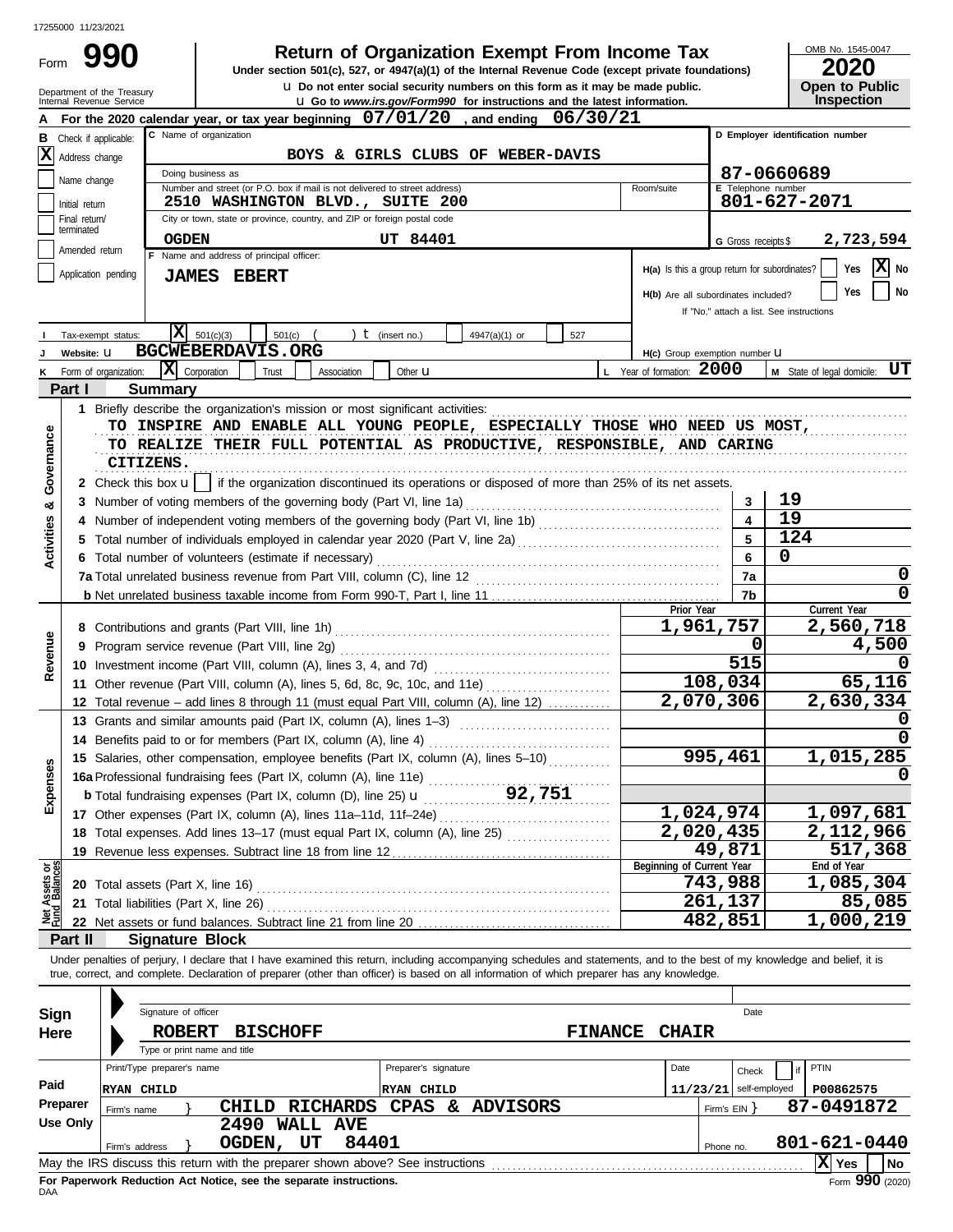|              | 87-0660689<br>Form 990 (2020) BOYS & GIRLS CLUBS OF WEBER-DAVIS                                                                                                                                                                                                                                                                                                                                | Page 2          |
|--------------|------------------------------------------------------------------------------------------------------------------------------------------------------------------------------------------------------------------------------------------------------------------------------------------------------------------------------------------------------------------------------------------------|-----------------|
|              | <b>Statement of Program Service Accomplishments</b><br>Part III<br>Check if Schedule O contains a response or note to any line in this Part III                                                                                                                                                                                                                                                | $ \mathbf{x} $  |
| $1 \quad$    | Briefly describe the organization's mission:<br>TO INSPIRE AND ENABLE ALL YOUNG PEOPLE, ESPECIALLY THOSE WHO NEED US MOST,<br>TO REALIZE THEIR FULL POTENTIAL AS PRODUCTIVE, RESPONSIBLE, AND CARING<br>CITIZENS.                                                                                                                                                                              |                 |
| $\mathbf{2}$ | Did the organization undertake any significant program services during the year which were not listed on the<br>prior Form 990 or 990-EZ?                                                                                                                                                                                                                                                      | $ X $ Yes<br>No |
| 3            | If "Yes," describe these new services on Schedule O.<br>Did the organization cease conducting, or make significant changes in how it conducts, any program<br>services?                                                                                                                                                                                                                        | Yes $X$ No      |
| 4            | If "Yes," describe these changes on Schedule O.<br>Describe the organization's program service accomplishments for each of its three largest program services, as measured by<br>expenses. Section 501(c)(3) and 501(c)(4) organizations are required to report the amount of grants and allocations to others,<br>the total expenses, and revenue, if any, for each program service reported. |                 |
|              | 1,946,363<br>) (Expenses \$<br>including grants of \$<br>4a (Code:<br>) (Revenue \$<br>SERVE MEMBERS IN THE COMMUNITY THROUGH COMMUNITY OUTREACH ACTIVITIES.                                                                                                                                                                                                                                   |                 |
|              |                                                                                                                                                                                                                                                                                                                                                                                                |                 |
|              |                                                                                                                                                                                                                                                                                                                                                                                                |                 |
|              |                                                                                                                                                                                                                                                                                                                                                                                                |                 |
|              |                                                                                                                                                                                                                                                                                                                                                                                                |                 |
|              |                                                                                                                                                                                                                                                                                                                                                                                                |                 |
|              | including grants of \$<br>4b (Code:<br>) (Revenue \$<br>) (Expenses \$<br>N/A                                                                                                                                                                                                                                                                                                                  |                 |
|              |                                                                                                                                                                                                                                                                                                                                                                                                |                 |
|              |                                                                                                                                                                                                                                                                                                                                                                                                |                 |
|              |                                                                                                                                                                                                                                                                                                                                                                                                |                 |
|              |                                                                                                                                                                                                                                                                                                                                                                                                |                 |
|              |                                                                                                                                                                                                                                                                                                                                                                                                |                 |
|              | including grants of \$<br>4c (Code:<br>) (Expenses \$<br>) (Revenue \$<br>N/A                                                                                                                                                                                                                                                                                                                  |                 |
|              |                                                                                                                                                                                                                                                                                                                                                                                                |                 |
|              |                                                                                                                                                                                                                                                                                                                                                                                                |                 |
|              |                                                                                                                                                                                                                                                                                                                                                                                                |                 |
|              |                                                                                                                                                                                                                                                                                                                                                                                                |                 |
|              |                                                                                                                                                                                                                                                                                                                                                                                                |                 |
|              |                                                                                                                                                                                                                                                                                                                                                                                                |                 |
|              |                                                                                                                                                                                                                                                                                                                                                                                                |                 |
|              |                                                                                                                                                                                                                                                                                                                                                                                                |                 |
|              | 4d Other program services (Describe on Schedule O.)                                                                                                                                                                                                                                                                                                                                            |                 |
|              | (Expenses \$<br>(Revenue \$<br>including grants of \$<br>1,946,363                                                                                                                                                                                                                                                                                                                             |                 |
|              | <b>4e</b> Total program service expenses <b>u</b>                                                                                                                                                                                                                                                                                                                                              |                 |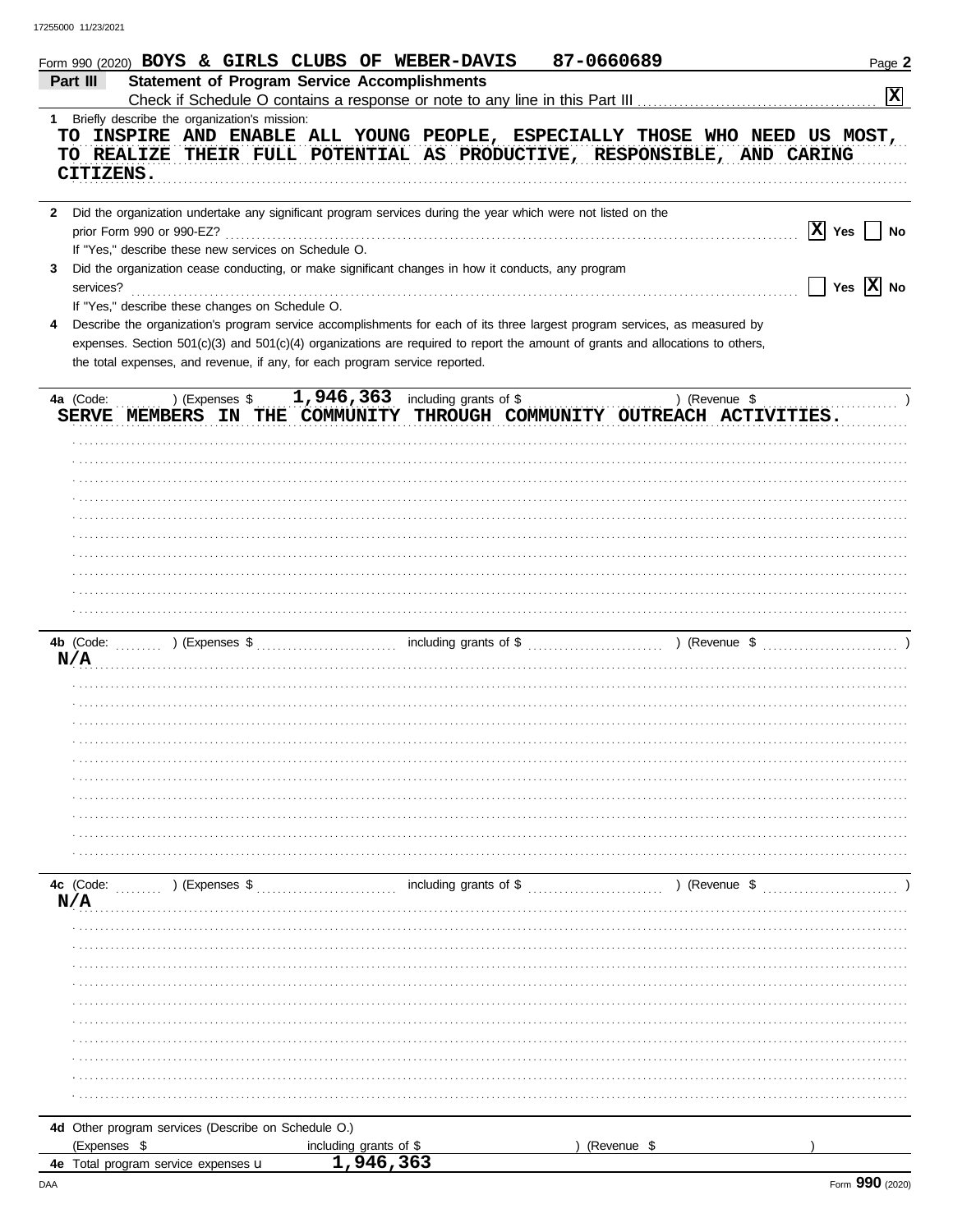|         |  |                                        |  | Form 990 (2020) BOYS & GIRLS CLUBS OF WEBER-DAVIS | 87-0660689 | $P$ age $3$ |
|---------|--|----------------------------------------|--|---------------------------------------------------|------------|-------------|
| Part IV |  | <b>Checklist of Required Schedules</b> |  |                                                   |            |             |

| 1      | Is the organization described in section $501(c)(3)$ or $4947(a)(1)$ (other than a private foundation)? If "Yes,"                                                                            |                 | Yes | No          |
|--------|----------------------------------------------------------------------------------------------------------------------------------------------------------------------------------------------|-----------------|-----|-------------|
|        | complete Schedule A                                                                                                                                                                          | 1               | X   |             |
| 2      | Is the organization required to complete Schedule B, Schedule of Contributors (see instructions)?                                                                                            | $\mathbf{2}$    |     | X           |
| 3      | Did the organization engage in direct or indirect political campaign activities on behalf of or in opposition to                                                                             |                 |     |             |
|        | candidates for public office? If "Yes," complete Schedule C, Part I                                                                                                                          | 3               |     | X.          |
| 4      | Section 501(c)(3) organizations. Did the organization engage in lobbying activities, or have a section 501(h)                                                                                |                 |     |             |
|        | election in effect during the tax year? If "Yes," complete Schedule C, Part II                                                                                                               | 4               |     | X.          |
| 5      | Is the organization a section $501(c)(4)$ , $501(c)(5)$ , or $501(c)(6)$ organization that receives membership dues,                                                                         |                 |     |             |
|        | assessments, or similar amounts as defined in Revenue Procedure 98-19? If "Yes," complete Schedule C, Part III                                                                               | 5               |     | X           |
| 6      | Did the organization maintain any donor advised funds or any similar funds or accounts for which donors                                                                                      |                 |     |             |
|        | have the right to provide advice on the distribution or investment of amounts in such funds or accounts? If                                                                                  |                 |     |             |
|        | "Yes," complete Schedule D, Part I                                                                                                                                                           | 6               |     | x           |
| 7      | Did the organization receive or hold a conservation easement, including easements to preserve open space,                                                                                    |                 |     |             |
|        | the environment, historic land areas, or historic structures? If "Yes," complete Schedule D, Part II                                                                                         | 7               |     | x           |
| 8      | Did the organization maintain collections of works of art, historical treasures, or other similar assets? If "Yes,"                                                                          |                 |     |             |
|        | complete Schedule D, Part III                                                                                                                                                                | 8               |     | X           |
| 9      | Did the organization report an amount in Part X, line 21, for escrow or custodial account liability, serve as a                                                                              |                 |     |             |
|        | custodian for amounts not listed in Part X; or provide credit counseling, debt management, credit repair, or                                                                                 |                 |     |             |
|        | debt negotiation services? If "Yes," complete Schedule D, Part IV                                                                                                                            | 9               |     | X.          |
| 10     | Did the organization, directly or through a related organization, hold assets in donor-restricted endowments                                                                                 |                 |     |             |
|        | or in quasi endowments? If "Yes," complete Schedule D, Part V                                                                                                                                | 10              |     | x           |
| 11     | If the organization's answer to any of the following questions is "Yes," then complete Schedule D, Parts VI,                                                                                 |                 |     |             |
|        | VII, VIII, IX, or X as applicable.                                                                                                                                                           |                 |     |             |
| a      | Did the organization report an amount for land, buildings, and equipment in Part X, line 10? If "Yes,"                                                                                       |                 |     |             |
|        | complete Schedule D, Part VI                                                                                                                                                                 | 11a             | x   |             |
| b      | Did the organization report an amount for investments—other securities in Part X, line 12, that is 5% or more                                                                                |                 |     |             |
|        | of its total assets reported in Part X, line 16? If "Yes," complete Schedule D, Part VII                                                                                                     | 11b             |     | X.          |
| C      | Did the organization report an amount for investments—program related in Part X, line 13, that is 5% or more                                                                                 |                 |     |             |
|        | of its total assets reported in Part X, line 16? If "Yes," complete Schedule D, Part VIII                                                                                                    | 11c             |     | X           |
| d      | Did the organization report an amount for other assets in Part X, line 15, that is 5% or more of its total assets                                                                            |                 |     | X           |
|        | reported in Part X, line 16? If "Yes," complete Schedule D, Part IX<br>Did the organization report an amount for other liabilities in Part X, line 25? If "Yes," complete Schedule D, Part X | 11d<br>11e      |     | $\mathbf x$ |
| е<br>f | Did the organization's separate or consolidated financial statements for the tax year include a footnote that addresses                                                                      |                 |     |             |
|        | the organization's liability for uncertain tax positions under FIN 48 (ASC 740)? If "Yes," complete Schedule D, Part X                                                                       | 11f             |     | X.          |
| 12a    | Did the organization obtain separate, independent audited financial statements for the tax year? If "Yes," complete                                                                          |                 |     |             |
|        |                                                                                                                                                                                              | 12a             |     | X           |
| b      | Was the organization included in consolidated, independent audited financial statements for the tax year? If                                                                                 |                 |     |             |
|        | "Yes," and if the organization answered "No" to line 12a, then completing Schedule D, Parts XI and XII is optional                                                                           | 12 <sub>b</sub> |     | X           |
| 13     |                                                                                                                                                                                              | 13              |     | X           |
| 14a    | Did the organization maintain an office, employees, or agents outside of the United States?                                                                                                  | 14a             |     | X           |
| b      | Did the organization have aggregate revenues or expenses of more than \$10,000 from grantmaking,                                                                                             |                 |     |             |
|        | fundraising, business, investment, and program service activities outside the United States, or aggregate                                                                                    |                 |     |             |
|        |                                                                                                                                                                                              | 14b             |     | X,          |
| 15     | Did the organization report on Part IX, column (A), line 3, more than \$5,000 of grants or other assistance to or                                                                            |                 |     |             |
|        | for any foreign organization? If "Yes," complete Schedule F, Parts II and IV                                                                                                                 | 15              |     | X,          |
| 16     | Did the organization report on Part IX, column (A), line 3, more than \$5,000 of aggregate grants or other                                                                                   |                 |     |             |
|        | assistance to or for foreign individuals? If "Yes," complete Schedule F, Parts III and IV                                                                                                    | 16              |     | X,          |
| 17     | Did the organization report a total of more than \$15,000 of expenses for professional fundraising services on                                                                               |                 |     |             |
|        |                                                                                                                                                                                              | 17              |     | X.          |
| 18     | Did the organization report more than \$15,000 total of fundraising event gross income and contributions on                                                                                  |                 |     |             |
|        | Part VIII, lines 1c and 8a? If "Yes," complete Schedule G, Part II                                                                                                                           | 18              | x   |             |
| 19     | Did the organization report more than \$15,000 of gross income from gaming activities on Part VIII, line 9a?                                                                                 |                 |     |             |
|        |                                                                                                                                                                                              | 19              |     | X           |
| 20a    |                                                                                                                                                                                              | 20a             |     | $\mathbf x$ |
| b      |                                                                                                                                                                                              | 20b             |     |             |
| 21     | Did the organization report more than \$5,000 of grants or other assistance to any domestic organization or                                                                                  |                 |     |             |
|        |                                                                                                                                                                                              | 21              |     | x           |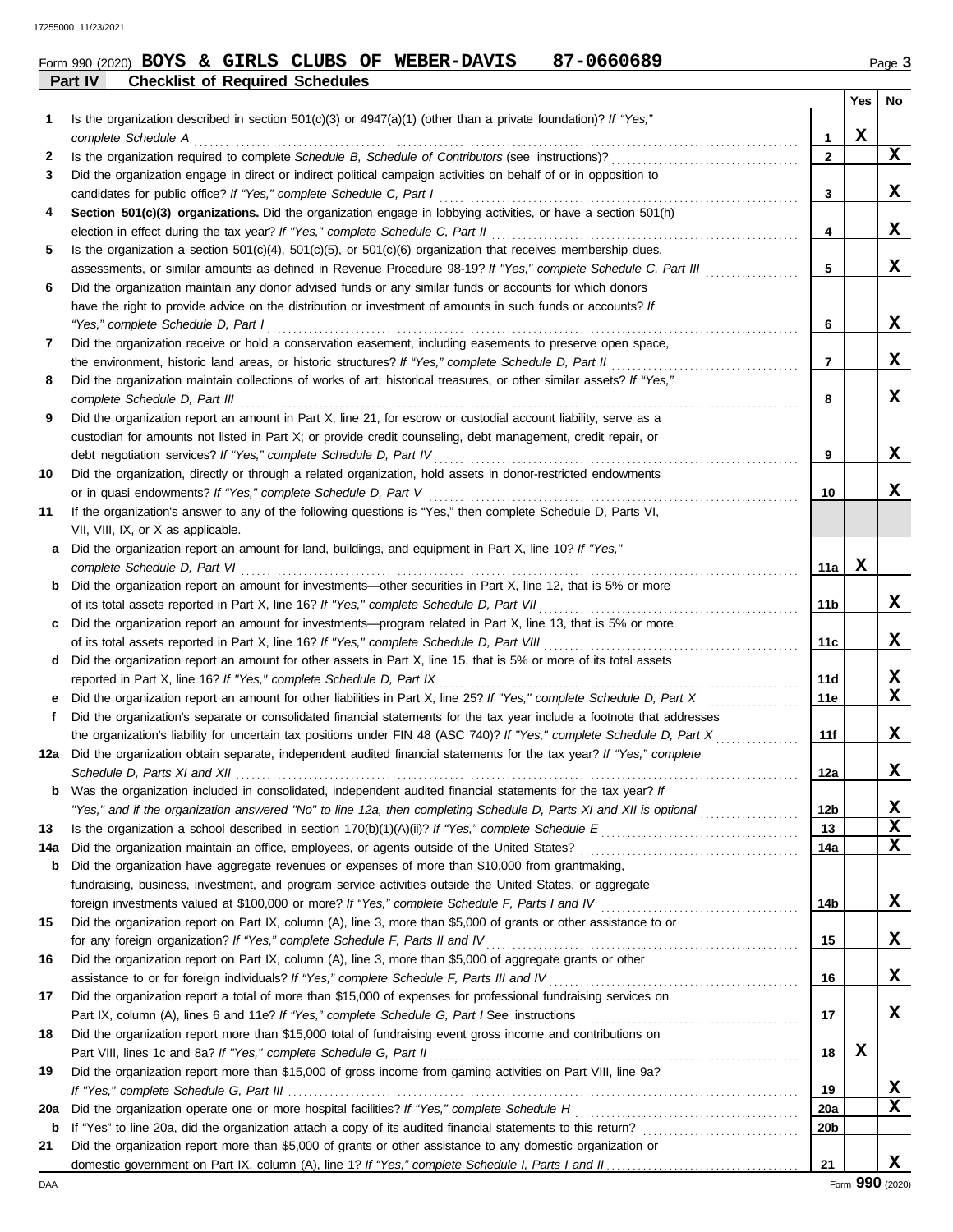|         |  |  | Form 990 (2020) BOYS & GIRLS CLUBS OF WEBER-DAVIS  | 87-0660689 | Page 4 |
|---------|--|--|----------------------------------------------------|------------|--------|
| Part IV |  |  | <b>Checklist of Required Schedules (continued)</b> |            |        |

|     |                                                                                                                                                                                                               |                |   |     |   | Yes | No          |
|-----|---------------------------------------------------------------------------------------------------------------------------------------------------------------------------------------------------------------|----------------|---|-----|---|-----|-------------|
| 22  | Did the organization report more than \$5,000 of grants or other assistance to or for domestic individuals on                                                                                                 |                |   |     |   |     |             |
|     | Part IX, column (A), line 2? If "Yes," complete Schedule I, Parts I and III                                                                                                                                   |                |   | 22  |   |     | x           |
| 23  | Did the organization answer "Yes" to Part VII, Section A, line 3, 4, or 5 about compensation of the                                                                                                           |                |   |     |   |     |             |
|     | organization's current and former officers, directors, trustees, key employees, and highest compensated                                                                                                       |                |   |     |   |     |             |
|     | employees? If "Yes," complete Schedule J                                                                                                                                                                      |                |   | 23  |   |     | x           |
| 24a | Did the organization have a tax-exempt bond issue with an outstanding principal amount of more than                                                                                                           |                |   |     |   |     |             |
|     | \$100,000 as of the last day of the year, that was issued after December 31, 2002? If "Yes," answer lines 24b                                                                                                 |                |   |     |   |     |             |
|     | through 24d and complete Schedule K. If "No," go to line 25a                                                                                                                                                  |                |   | 24a |   |     | x           |
| b   | Did the organization invest any proceeds of tax-exempt bonds beyond a temporary period exception?                                                                                                             |                |   | 24b |   |     |             |
| c   | Did the organization maintain an escrow account other than a refunding escrow at any time during the year                                                                                                     |                |   |     |   |     |             |
|     | to defease any tax-exempt bonds?                                                                                                                                                                              |                |   | 24с |   |     |             |
| d   |                                                                                                                                                                                                               |                |   | 24d |   |     |             |
| 25a | Section 501(c)(3), 501(c)(4), and 501(c)(29) organizations. Did the organization engage in an excess benefit<br>transaction with a disqualified person during the year? If "Yes," complete Schedule L, Part I |                |   | 25a |   |     | x           |
| b   | Is the organization aware that it engaged in an excess benefit transaction with a disqualified person in a prior                                                                                              |                |   |     |   |     |             |
|     | year, and that the transaction has not been reported on any of the organization's prior Forms 990 or 990-EZ?                                                                                                  |                |   |     |   |     |             |
|     | If "Yes," complete Schedule L, Part I                                                                                                                                                                         |                |   | 25b |   |     | x           |
| 26  | Did the organization report any amount on Part X, line 5 or 22, for receivables from or payables to any current                                                                                               |                |   |     |   |     |             |
|     | or former officer, director, trustee, key employee, creator or founder, substantial contributor, or 35%                                                                                                       |                |   |     |   |     |             |
|     | controlled entity or family member of any of these persons? If "Yes," complete Schedule L, Part II                                                                                                            |                |   | 26  |   |     | x           |
| 27  | Did the organization provide a grant or other assistance to any current or former officer, director, trustee, key                                                                                             |                |   |     |   |     |             |
|     | employee, creator or founder, substantial contributor or employee thereof, a grant selection committee                                                                                                        |                |   |     |   |     |             |
|     | member, or to a 35% controlled entity (including an employee thereof) or family member of any of these                                                                                                        |                |   |     |   |     |             |
|     | persons? If "Yes," complete Schedule L, Part III                                                                                                                                                              |                |   | 27  |   |     | x           |
| 28  | Was the organization a party to a business transaction with one of the following parties (see Schedule L, Part                                                                                                |                |   |     |   |     |             |
|     | IV instructions, for applicable filing thresholds, conditions, and exceptions):                                                                                                                               |                |   |     |   |     |             |
| а   | A current or former officer, director, trustee, key employee, creator or founder, or substantial contributor? If                                                                                              |                |   |     |   |     |             |
|     | "Yes," complete Schedule L, Part IV                                                                                                                                                                           |                |   | 28a |   |     | X           |
| b   | A family member of any individual described in line 28a? If "Yes," complete Schedule L, Part IV                                                                                                               |                |   | 28b |   |     | $\mathbf x$ |
| c   | A 35% controlled entity of one or more individuals and/or organizations described in lines 28a or 28b? If                                                                                                     |                |   |     |   |     |             |
|     | "Yes," complete Schedule L, Part IV                                                                                                                                                                           |                |   | 28c |   |     | X           |
| 29  |                                                                                                                                                                                                               |                |   | 29  | x |     |             |
| 30  | Did the organization receive contributions of art, historical treasures, or other similar assets, or qualified                                                                                                |                |   |     |   |     |             |
|     | conservation contributions? If "Yes," complete Schedule M                                                                                                                                                     |                |   | 30  |   |     | X           |
| 31  | Did the organization liquidate, terminate, or dissolve and cease operations? If "Yes," complete Schedule N, Part I                                                                                            |                |   | 31  |   |     | $\mathbf x$ |
| 32  | Did the organization sell, exchange, dispose of, or transfer more than 25% of its net assets? If "Yes,"                                                                                                       |                |   |     |   |     |             |
|     | complete Schedule N, Part II                                                                                                                                                                                  |                |   | 32  |   |     | х           |
| 33  | Did the organization own 100% of an entity disregarded as separate from the organization under Regulations                                                                                                    |                |   |     |   |     |             |
|     | sections 301.7701-2 and 301.7701-3? If "Yes," complete Schedule R, Part I                                                                                                                                     |                |   | 33  |   |     | x           |
| 34  | Was the organization related to any tax-exempt or taxable entity? If "Yes," complete Schedule R, Part II, III,                                                                                                |                |   |     |   |     |             |
|     | or IV, and Part V, line 1                                                                                                                                                                                     |                |   | 34  |   |     | X           |
| 35a | Did the organization have a controlled entity within the meaning of section 512(b)(13)?                                                                                                                       |                |   | 35a |   |     | $\mathbf x$ |
| b   | If "Yes" to line 35a, did the organization receive any payment from or engage in any transaction with a                                                                                                       |                |   |     |   |     |             |
|     | controlled entity within the meaning of section 512(b)(13)? If "Yes," complete Schedule R, Part V, line 2                                                                                                     |                |   | 35b |   |     |             |
| 36  | Section 501(c)(3) organizations. Did the organization make any transfers to an exempt non-charitable                                                                                                          |                |   |     |   |     | x           |
|     | related organization? If "Yes," complete Schedule R, Part V, line 2<br>Did the organization conduct more than 5% of its activities through an entity that is not a related organization                       |                |   | 36  |   |     |             |
| 37  | and that is treated as a partnership for federal income tax purposes? If "Yes," complete Schedule R, Part VI                                                                                                  |                |   | 37  |   |     | X           |
| 38  | Did the organization complete Schedule O and provide explanations in Schedule O for Part VI, lines 11b and                                                                                                    |                |   |     |   |     |             |
|     | 19? Note: All Form 990 filers are required to complete Schedule O.                                                                                                                                            |                |   | 38  | X |     |             |
|     | Statements Regarding Other IRS Filings and Tax Compliance<br>Part V                                                                                                                                           |                |   |     |   |     |             |
|     |                                                                                                                                                                                                               |                |   |     |   |     |             |
|     |                                                                                                                                                                                                               |                |   |     |   | Yes | No          |
| 1a  | Enter the number reported in Box 3 of Form 1096. Enter -0- if not applicable                                                                                                                                  | 1a             | 4 |     |   |     |             |
| b   | Enter the number of Forms W-2G included in line 1a. Enter -0- if not applicable                                                                                                                               | 1 <sub>b</sub> | 0 |     |   |     |             |
| с   | Did the organization comply with backup withholding rules for reportable payments to vendors and                                                                                                              |                |   |     |   |     |             |
|     |                                                                                                                                                                                                               |                |   | 1c  |   |     |             |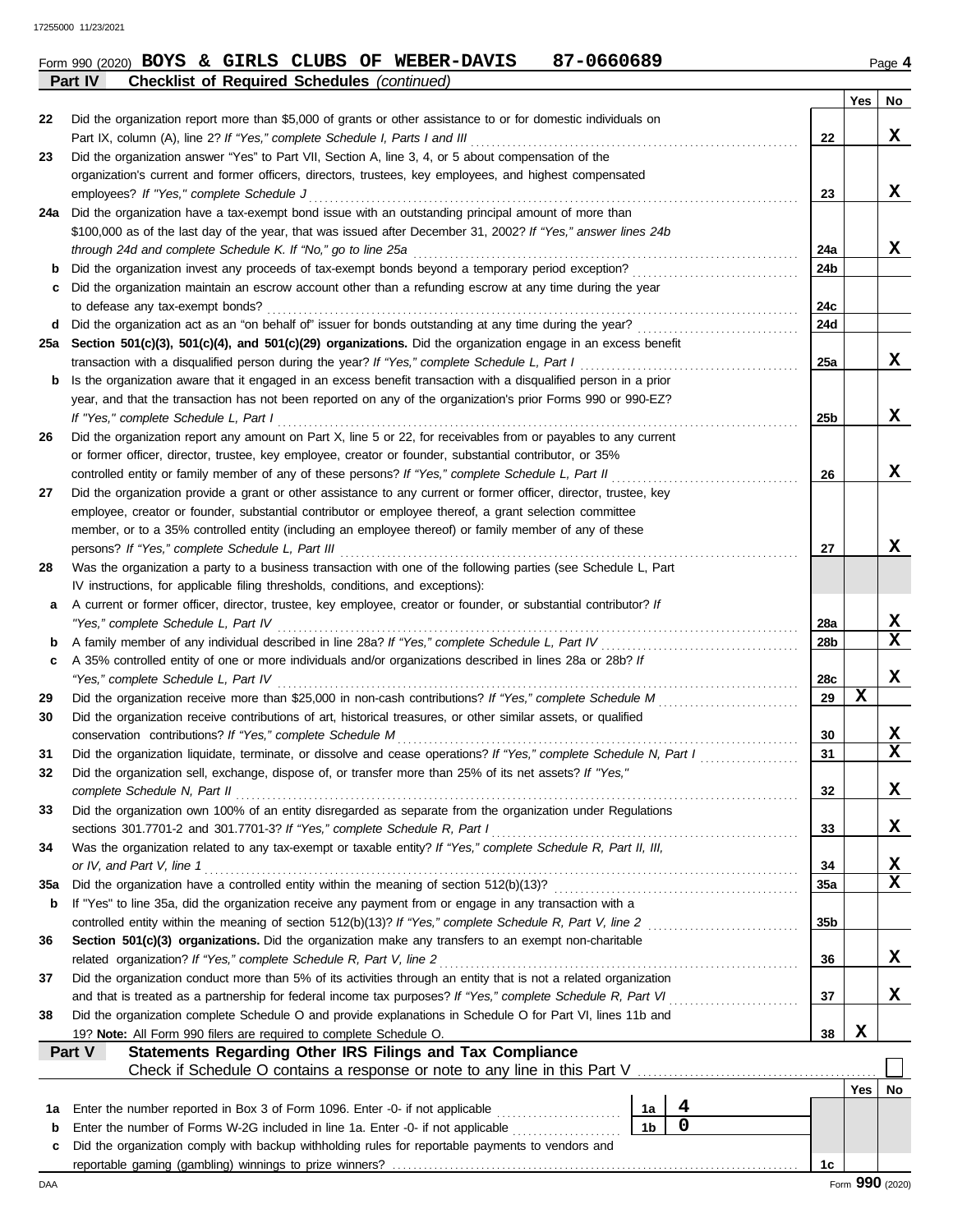|     |                                                                                                                                    |                 |     |                | Yes | No |
|-----|------------------------------------------------------------------------------------------------------------------------------------|-----------------|-----|----------------|-----|----|
| 2a  | Enter the number of employees reported on Form W-3, Transmittal of Wage and Tax                                                    |                 |     |                |     |    |
|     | Statements, filed for the calendar year ending with or within the year covered by this return                                      | 2a              | 124 |                |     |    |
| b   | If at least one is reported on line 2a, did the organization file all required federal employment tax returns?                     |                 |     | 2b             | x   |    |
|     | Note: If the sum of lines 1a and 2a is greater than 250, you may be required to e-file (see instructions)                          |                 |     |                |     |    |
| За  | Did the organization have unrelated business gross income of \$1,000 or more during the year?                                      |                 |     | 3a             |     | X  |
| b   | If "Yes," has it filed a Form 990-T for this year? If "No" to line 3b, provide an explanation on Schedule O [ [ [ [ [ ] ]          |                 |     | 3b             |     |    |
| 4a  | At any time during the calendar year, did the organization have an interest in, or a signature or other authority over,            |                 |     |                |     |    |
|     | a financial account in a foreign country (such as a bank account, securities account, or other financial account)?                 |                 |     | 4a             |     | x  |
| b   | If "Yes," enter the name of the foreign country <b>u</b>                                                                           |                 |     |                |     |    |
|     | See instructions for filing requirements for FinCEN Form 114, Report of Foreign Bank and Financial Accounts (FBAR).                |                 |     |                |     |    |
| 5a  | Was the organization a party to a prohibited tax shelter transaction at any time during the tax year?                              |                 |     | 5a             |     | X  |
| b   |                                                                                                                                    |                 |     | 5 <sub>b</sub> |     | X  |
| c   | If "Yes" to line 5a or 5b, did the organization file Form 8886-T?                                                                  |                 |     | 5 <sub>c</sub> |     |    |
| 6a  | Does the organization have annual gross receipts that are normally greater than \$100,000, and did the                             |                 |     |                |     |    |
|     | organization solicit any contributions that were not tax deductible as charitable contributions?                                   |                 |     | 6a             |     | X  |
| b   | If "Yes," did the organization include with every solicitation an express statement that such contributions or                     |                 |     |                |     |    |
|     | gifts were not tax deductible?                                                                                                     |                 |     | 6b             |     |    |
| 7   | Organizations that may receive deductible contributions under section 170(c).                                                      |                 |     |                |     |    |
| а   | Did the organization receive a payment in excess of \$75 made partly as a contribution and partly for goods                        |                 |     |                |     |    |
|     | and services provided to the payor?                                                                                                |                 |     | 7a             |     |    |
| b   |                                                                                                                                    |                 |     | 7b             |     |    |
| C   | Did the organization sell, exchange, or otherwise dispose of tangible personal property for which it was                           |                 |     |                |     |    |
|     |                                                                                                                                    |                 |     | 7c             |     |    |
| d   |                                                                                                                                    | 7d              |     |                |     |    |
| е   | Did the organization receive any funds, directly or indirectly, to pay premiums on a personal benefit contract?                    |                 |     | 7e             |     |    |
| f   | Did the organization, during the year, pay premiums, directly or indirectly, on a personal benefit contract?                       |                 |     | 7f             |     |    |
| g   | If the organization received a contribution of qualified intellectual property, did the organization file Form 8899 as required?   |                 |     | 7g             |     |    |
| h   | If the organization received a contribution of cars, boats, airplanes, or other vehicles, did the organization file a Form 1098-C? |                 |     | 7h             |     |    |
| 8   | Sponsoring organizations maintaining donor advised funds. Did a donor advised fund maintained by the                               |                 |     |                |     |    |
|     |                                                                                                                                    |                 |     | 8              |     |    |
| 9   | Sponsoring organizations maintaining donor advised funds.                                                                          |                 |     |                |     |    |
| а   | Did the sponsoring organization make any taxable distributions under section 4966?                                                 |                 |     | 9a             |     |    |
| b   |                                                                                                                                    |                 |     | 9b             |     |    |
| 10  | Section 501(c)(7) organizations. Enter:                                                                                            |                 |     |                |     |    |
| а   |                                                                                                                                    | 10a             |     |                |     |    |
|     | Gross receipts, included on Form 990, Part VIII, line 12, for public use of club facilities                                        | 10 <sub>b</sub> |     |                |     |    |
| 11  | Section 501(c)(12) organizations. Enter:                                                                                           |                 |     |                |     |    |
| а   | Gross income from members or shareholders                                                                                          | 11a             |     |                |     |    |
| b   | Gross income from other sources (Do not net amounts due or paid to other sources                                                   |                 |     |                |     |    |
|     | against amounts due or received from them.)                                                                                        | 11 <sub>b</sub> |     |                |     |    |
| 12a | Section 4947(a)(1) non-exempt charitable trusts. Is the organization filing Form 990 in lieu of Form 1041?                         |                 |     | 12a            |     |    |
| b   | If "Yes," enter the amount of tax-exempt interest received or accrued during the year                                              | 12 <sub>b</sub> |     |                |     |    |
| 13  | Section 501(c)(29) qualified nonprofit health insurance issuers.                                                                   |                 |     |                |     |    |
| а   | Is the organization licensed to issue qualified health plans in more than one state?                                               |                 |     | 13а            |     |    |
|     | Note: See the instructions for additional information the organization must report on Schedule O.                                  |                 |     |                |     |    |
| b   | Enter the amount of reserves the organization is required to maintain by the states in which                                       |                 |     |                |     |    |
|     | the organization is licensed to issue qualified health plans                                                                       | 13 <sub>b</sub> |     |                |     |    |
|     |                                                                                                                                    |                 |     |                |     |    |

Enter the amount of reserves on hand . . . . . . . . . . . . . . . . . . . . . . . . . . . . . . . . . . . . . . . . . . . . . . . . . . . . . . . . . . . . . . . . **c 13c**

**14a** Did the organization receive any payments for indoor tanning services during the tax year? . . . . . . . . . . . . . . . . . . . . . . . . . . . . . . . . . . . . . . . . . . .

**15** Is the organization subject to the section 4960 tax on payment(s) of more than \$1,000,000 in remuneration or excess parachute payment(s) during the year? . . . . . . . . . . . . . . . . . . . . . . . . . . . . . . . . . . . . . . . . . . . . . . . . . . . . . . . . . . . . . . . . . . . . . . . . . . . . . . . . . . . . . . . . .

**16** Is the organization an educational institution subject to the section 4968 excise tax on net investment income?

If "Yes," see instructions and file Form 4720, Schedule N.

If "Yes," complete Form 4720, Schedule O.

**b 14b** If "Yes," has it filed a Form 720 to report these payments? *If "No," provide an explanation on Schedule O* . . . . . . . . . . . . . . . . . . . . . . . . . . . .

**X**

**X**

**X**

**14a**

**15**

**16**

Form 990 (2020) Page **5 BOYS & GIRLS CLUBS OF WEBER-DAVIS 87-0660689**

| ٠<br>c<br>٩ |  |
|-------------|--|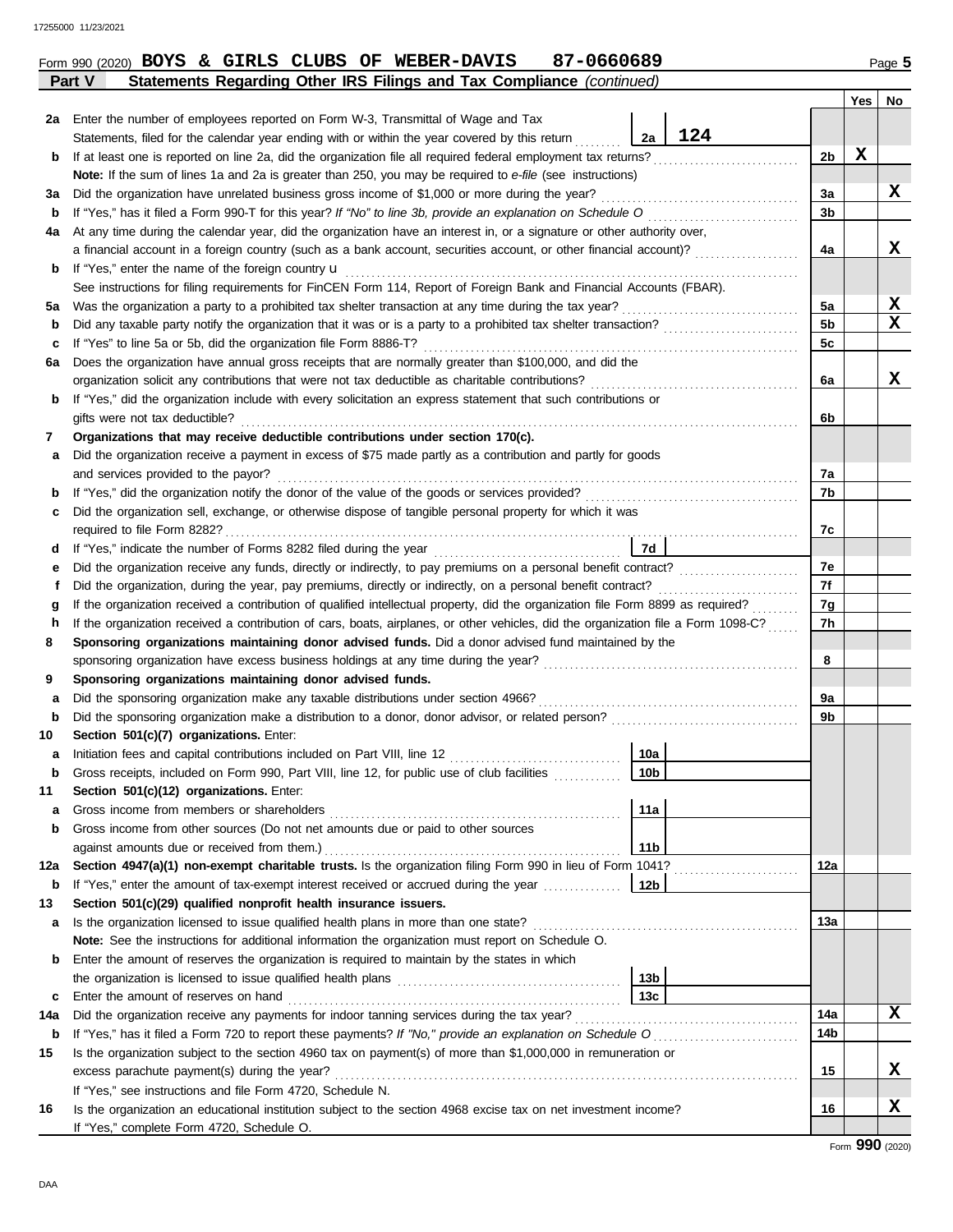|     | 87-0660689<br>Form 990 (2020) BOYS & GIRLS CLUBS OF WEBER-DAVIS                                                                     |                 |     | Page 6      |
|-----|-------------------------------------------------------------------------------------------------------------------------------------|-----------------|-----|-------------|
|     | Part VI<br>Governance, Management, and Disclosure For each "Yes" response to lines 2 through 7b below, and for a "No"               |                 |     |             |
|     | response to line 8a, 8b, or 10b below, describe the circumstances, processes, or changes on Schedule O. See instructions.           |                 |     |             |
|     |                                                                                                                                     |                 |     | Ixl         |
|     | Section A. Governing Body and Management                                                                                            |                 |     |             |
|     |                                                                                                                                     |                 | Yes | No          |
| 1а  | 19<br>1a<br>Enter the number of voting members of the governing body at the end of the tax year                                     |                 |     |             |
|     | If there are material differences in voting rights among members of the governing body, or                                          |                 |     |             |
|     | if the governing body delegated broad authority to an executive committee or similar                                                |                 |     |             |
|     | committee, explain on Schedule O.                                                                                                   |                 |     |             |
| b   | 19<br>1b<br>Enter the number of voting members included on line 1a, above, who are independent                                      |                 |     |             |
| 2   | Did any officer, director, trustee, or key employee have a family relationship or a business relationship with                      |                 |     |             |
|     | any other officer, director, trustee, or key employee?                                                                              | 2               |     | X           |
| 3   | Did the organization delegate control over management duties customarily performed by or under the direct                           |                 |     |             |
|     | supervision of officers, directors, trustees, or key employees to a management company or other person?                             | 3               |     | X           |
| 4   | Did the organization make any significant changes to its governing documents since the prior Form 990 was filed?                    | 4               |     | X           |
|     | Did the organization become aware during the year of a significant diversion of the organization's assets?                          | 5               |     | $\mathbf x$ |
| 5   |                                                                                                                                     | 6               |     | X           |
| 6   | Did the organization have members or stockholders?                                                                                  |                 |     |             |
| 7а  | Did the organization have members, stockholders, or other persons who had the power to elect or appoint                             |                 |     | X           |
|     | one or more members of the governing body?                                                                                          | 7a              |     |             |
| b   | Are any governance decisions of the organization reserved to (or subject to approval by) members,                                   |                 |     |             |
|     | stockholders, or persons other than the governing body?                                                                             | 7b              |     | x           |
| 8   | Did the organization contemporaneously document the meetings held or written actions undertaken during the year by the following:   |                 |     |             |
| а   | The governing body?                                                                                                                 | 8а              | X   |             |
| b   | Each committee with authority to act on behalf of the governing body?                                                               | 8b              | x   |             |
| 9   | Is there any officer, director, trustee, or key employee listed in Part VII, Section A, who cannot be reached at                    |                 |     |             |
|     |                                                                                                                                     |                 | X   |             |
|     | <b>Section B. Policies</b> (This Section B requests information about policies not required by the Internal Revenue Code.)          |                 |     |             |
|     |                                                                                                                                     |                 | Yes | No          |
| 10a | Did the organization have local chapters, branches, or affiliates?                                                                  | 10a             |     | x           |
| b   | If "Yes," did the organization have written policies and procedures governing the activities of such chapters,                      |                 |     |             |
|     | affiliates, and branches to ensure their operations are consistent with the organization's exempt purposes?                         | 10b             |     |             |
| 11a | Has the organization provided a complete copy of this Form 990 to all members of its governing body before filing the form?         | 11a             | X   |             |
| b   | Describe in Schedule O the process, if any, used by the organization to review this Form 990.                                       |                 |     |             |
| 12a | Did the organization have a written conflict of interest policy? If "No," go to line 13                                             | 12a             | X   |             |
| b   | Were officers, directors, or trustees, and key employees required to disclose annually interests that could give rise to conflicts? | 12 <sub>b</sub> | X   |             |
| c   | Did the organization regularly and consistently monitor and enforce compliance with the policy? If "Yes,"                           |                 |     |             |
|     | describe in Schedule O how this was done                                                                                            | 12 <sub>c</sub> |     | ▵           |
| 13  | Did the organization have a written whistleblower policy?                                                                           | 13              | X   |             |
| 14  | Did the organization have a written document retention and destruction policy?                                                      | 14              |     | x           |
| 15  | Did the process for determining compensation of the following persons include a review and approval by                              |                 |     |             |
|     | independent persons, comparability data, and contemporaneous substantiation of the deliberation and decision?                       |                 |     |             |
| а   | The organization's CEO, Executive Director, or top management official                                                              | 15a             |     | X           |
| b   | Other officers or key employees of the organization                                                                                 | 15b             |     | X           |
|     | If "Yes" to line 15a or 15b, describe the process in Schedule O (see instructions).                                                 |                 |     |             |
| 16a | Did the organization invest in, contribute assets to, or participate in a joint venture or similar arrangement                      |                 |     |             |
|     | with a taxable entity during the year?                                                                                              | 16a             |     | X           |
| b   | If "Yes," did the organization follow a written policy or procedure requiring the organization to evaluate its                      |                 |     |             |
|     | participation in joint venture arrangements under applicable federal tax law, and take steps to safeguard the                       |                 |     |             |
|     |                                                                                                                                     | 16b             |     |             |
|     | <b>Section C. Disclosure</b>                                                                                                        |                 |     |             |
| 17  | List the states with which a copy of this Form 990 is required to be filed $\mathbf{u}$ NONE                                        |                 |     |             |
| 18  | Section 6104 requires an organization to make its Forms 1023 (1024 or 1024-A, if applicable), 990, and 990-T (Section 501(c)        |                 |     |             |
|     | (3)s only) available for public inspection. Indicate how you made these available. Check all that apply.                            |                 |     |             |
|     | Another's website $ \mathbf{X} $ Upon request<br>Own website<br>Other (explain on Schedule O)                                       |                 |     |             |
| 19  | Describe on Schedule O whether (and if so, how) the organization made its governing documents, conflict of interest policy, and     |                 |     |             |
|     | financial statements available to the public during the tax year.                                                                   |                 |     |             |
| 20  | State the name, address, and telephone number of the person who possesses the organization's books and records u                    |                 |     |             |
|     | 2510 WASHINGTON BLVD<br><b>ANGIE PITT</b>                                                                                           |                 |     |             |
|     | UT 84401<br><b>OGDEN</b>                                                                                                            | 801-627-2071    |     |             |
|     |                                                                                                                                     |                 |     |             |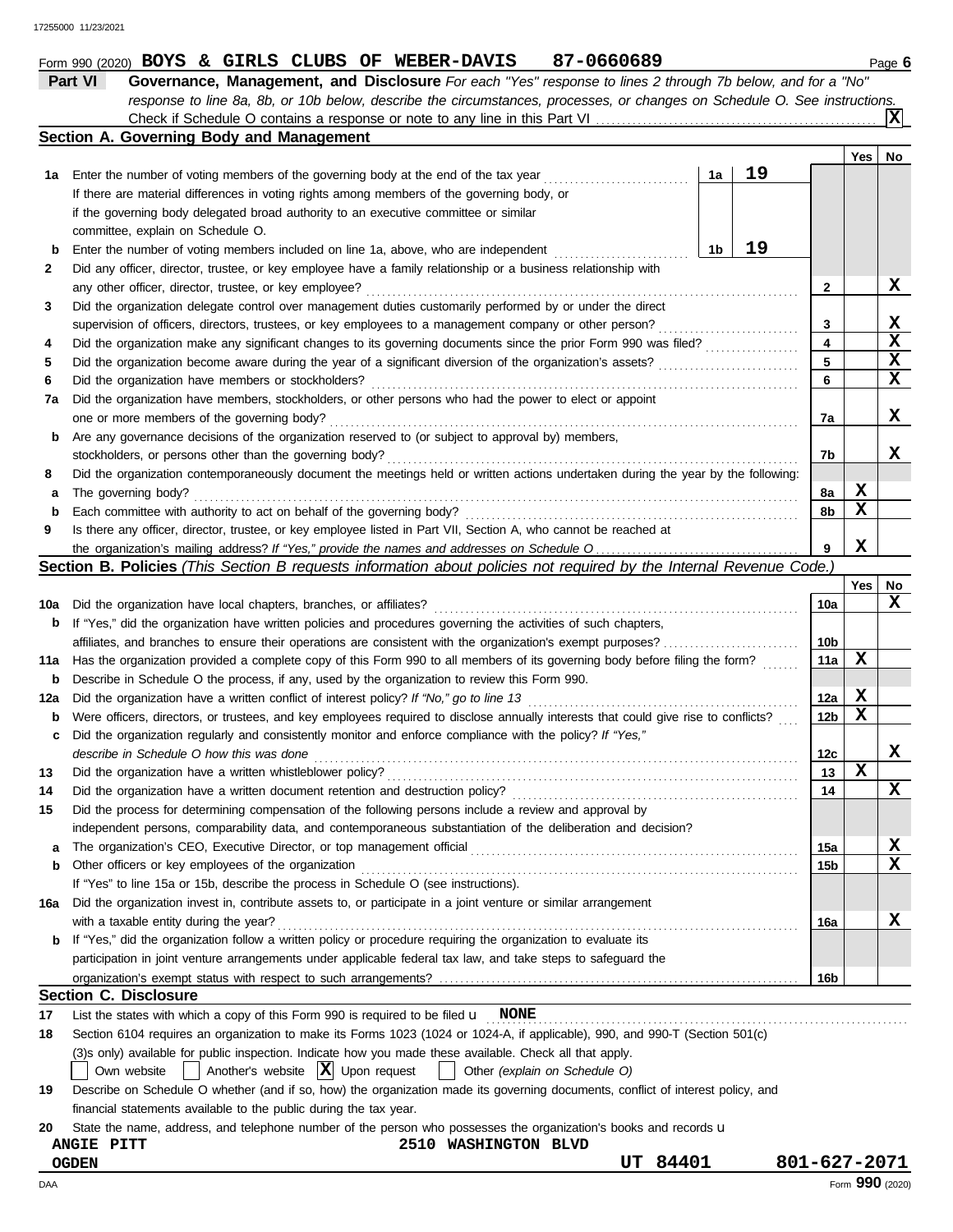| 87-0660689<br>Form 990 (2020) BOYS & GIRLS CLUBS OF WEBER-DAVIS                                                                                                                                                                                                                                          | Page 7 |
|----------------------------------------------------------------------------------------------------------------------------------------------------------------------------------------------------------------------------------------------------------------------------------------------------------|--------|
| Compensation of Officers, Directors, Trustees, Key Employees, Highest Compensated Employees, and<br><b>Part VII</b>                                                                                                                                                                                      |        |
| <b>Independent Contractors</b>                                                                                                                                                                                                                                                                           |        |
| Check if Schedule O contains a response or note to any line in this Part VII                                                                                                                                                                                                                             |        |
| Officers, Directors, Trustees, Key Employees, and Highest Compensated Employees<br>Section A.                                                                                                                                                                                                            |        |
| 1a Complete this table for all persons required to be listed. Report compensation for the calendar year ending with or within the<br>organization's tax year.                                                                                                                                            |        |
| • List all of the organization's <b>current</b> officers, directors, trustees (whether individuals or organizations), regardless of amount of<br>compensation. Enter -0- in columns $(D)$ , $(E)$ , and $(F)$ if no compensation was paid.                                                               |        |
| • List all of the organization's current key employees, if any. See instructions for definition of "key employee."                                                                                                                                                                                       |        |
| List the organization's five current highest compensated employees (other than an officer, director, trustee, or key employee)<br>who received reportable compensation (Box 5 of Form W-2 and/or Box 7 of Form 1099-MISC) of more than \$100,000 from the<br>organization and any related organizations. |        |
| <b>List all of the organization's former officers, key employees, and highest compensated employees who received more than</b>                                                                                                                                                                           |        |

• List all of the organization's **former** officers, key employees, and highest compensate \$100,000 of reportable compensation from the organization and any related organizations.

List all of the organization's **former directors or trustees** that received, in the capacity as a former director or trustee of the organization, more than \$10,000 of reportable compensation from the organization and any related organizations. See instructions for the order in which to list the persons above. **•**

Check this box if neither the organization nor any related organization compensated any current officer, director, or trustee.

| (A)<br>Name and title              | (B)<br>Average<br>hours<br>per week<br>(list any<br>hours for | (C)<br>Position<br>(do not check more than one<br>box, unless person is both an<br>officer and a director/trustee) |                          |             |              |                                 |        | (D)<br>Reportable<br>compensation<br>from the<br>organization<br>(W-2/1099-MISC) | (E)<br>Reportable<br>compensation<br>from related<br>organizations<br>(W-2/1099-MISC) | (F)<br>Estimated amount<br>of other<br>compensation<br>from the<br>organization and |  |
|------------------------------------|---------------------------------------------------------------|--------------------------------------------------------------------------------------------------------------------|--------------------------|-------------|--------------|---------------------------------|--------|----------------------------------------------------------------------------------|---------------------------------------------------------------------------------------|-------------------------------------------------------------------------------------|--|
|                                    | related<br>organizations<br>below<br>dotted line)             | Individual<br>or director<br>trustee                                                                               | Institutional<br>trustee | Officer     | Key employee | Highest compensated<br>employee | Former |                                                                                  |                                                                                       | related organizations                                                               |  |
| (1) JAMES EBERT                    | 40.00                                                         |                                                                                                                    |                          |             |              |                                 |        |                                                                                  |                                                                                       |                                                                                     |  |
| EXECUTIVE DIRECTOR                 | 0.00                                                          | $\mathbf x$                                                                                                        |                          | $\mathbf x$ |              |                                 |        | 81,174                                                                           | 0                                                                                     | $\mathbf 0$                                                                         |  |
| (2) MICHAEL ANAYA                  |                                                               |                                                                                                                    |                          |             |              |                                 |        |                                                                                  |                                                                                       |                                                                                     |  |
|                                    | 2.00                                                          |                                                                                                                    |                          |             |              |                                 |        |                                                                                  |                                                                                       |                                                                                     |  |
| <b>TRUSTEE</b>                     | 0.00                                                          | $\mathbf x$                                                                                                        |                          |             |              |                                 |        | 0                                                                                | 0                                                                                     | 0                                                                                   |  |
| <b>ANDREWS</b><br>(3) ADRIENNE     |                                                               |                                                                                                                    |                          |             |              |                                 |        |                                                                                  |                                                                                       |                                                                                     |  |
|                                    | 2.00                                                          |                                                                                                                    |                          |             |              |                                 |        |                                                                                  |                                                                                       |                                                                                     |  |
| <b>TRUSTEE</b>                     | 0.00                                                          | $\mathbf x$                                                                                                        |                          |             |              |                                 |        | 0                                                                                | 0                                                                                     | $\mathbf 0$                                                                         |  |
| (4) ROBERT BISCHOFF                |                                                               |                                                                                                                    |                          |             |              |                                 |        |                                                                                  |                                                                                       |                                                                                     |  |
|                                    | 2.00                                                          |                                                                                                                    |                          |             |              |                                 |        |                                                                                  |                                                                                       |                                                                                     |  |
| <b>CHAIR</b><br><b>FINANCE</b>     | 0.00                                                          | $\mathbf x$                                                                                                        |                          |             |              |                                 |        | 0                                                                                | 0                                                                                     | $\mathbf 0$                                                                         |  |
| (5) TROY BULLARD                   |                                                               |                                                                                                                    |                          |             |              |                                 |        |                                                                                  |                                                                                       |                                                                                     |  |
|                                    | 2.00                                                          |                                                                                                                    |                          |             |              |                                 |        |                                                                                  |                                                                                       |                                                                                     |  |
| <b>TRUSTEE</b>                     | 0.00                                                          | $\mathbf x$                                                                                                        |                          |             |              |                                 |        | 0                                                                                | 0                                                                                     | 0                                                                                   |  |
| (6) JAN BURRELL                    |                                                               |                                                                                                                    |                          |             |              |                                 |        |                                                                                  |                                                                                       |                                                                                     |  |
|                                    | 2.00                                                          |                                                                                                                    |                          |             |              |                                 |        |                                                                                  |                                                                                       |                                                                                     |  |
| <b>TRUSTEE</b>                     | 0.00                                                          | $\mathbf x$                                                                                                        |                          |             |              |                                 |        | 0                                                                                | 0                                                                                     | $\mathbf 0$                                                                         |  |
| (7) TOM CHRISTOPULOS               |                                                               |                                                                                                                    |                          |             |              |                                 |        |                                                                                  |                                                                                       |                                                                                     |  |
|                                    | 2.00                                                          |                                                                                                                    |                          |             |              |                                 |        |                                                                                  |                                                                                       |                                                                                     |  |
| <b>TRUSTEE</b>                     | 0.00                                                          | $\mathbf x$                                                                                                        |                          |             |              |                                 |        | 0                                                                                | 0                                                                                     | $\mathbf 0$                                                                         |  |
| (8) CAMERON COOK                   |                                                               |                                                                                                                    |                          |             |              |                                 |        |                                                                                  |                                                                                       |                                                                                     |  |
|                                    | 2.00                                                          |                                                                                                                    |                          |             |              |                                 |        |                                                                                  |                                                                                       | $\mathbf 0$                                                                         |  |
| <b>TRUSTEE</b><br>(9) JOHN CORDOVA | 0.00                                                          | $\mathbf x$                                                                                                        |                          |             |              |                                 |        | 0                                                                                | 0                                                                                     |                                                                                     |  |
|                                    | 2.00                                                          |                                                                                                                    |                          |             |              |                                 |        |                                                                                  |                                                                                       |                                                                                     |  |
| <b>TRUSTEE</b>                     | 0.00                                                          | X                                                                                                                  |                          |             |              |                                 |        | 0                                                                                | 0                                                                                     | 0                                                                                   |  |
| (10) KIMBERLI GREEN                |                                                               |                                                                                                                    |                          |             |              |                                 |        |                                                                                  |                                                                                       |                                                                                     |  |
|                                    | 2.00                                                          |                                                                                                                    |                          |             |              |                                 |        |                                                                                  |                                                                                       |                                                                                     |  |
| <b>TRUSTEE</b>                     | 0.00                                                          | $\mathbf x$                                                                                                        |                          |             |              |                                 |        | 0                                                                                | 0                                                                                     | 0                                                                                   |  |
| (11) JEANNE HALL                   |                                                               |                                                                                                                    |                          |             |              |                                 |        |                                                                                  |                                                                                       |                                                                                     |  |
|                                    | 2.00                                                          |                                                                                                                    |                          |             |              |                                 |        |                                                                                  |                                                                                       |                                                                                     |  |
| <b>TRUSTEE</b>                     | 0.00                                                          | $\mathbf x$                                                                                                        |                          |             |              |                                 |        | 0                                                                                | 0                                                                                     | 0                                                                                   |  |
|                                    |                                                               |                                                                                                                    |                          |             |              |                                 |        |                                                                                  |                                                                                       |                                                                                     |  |

Form **990** (2020)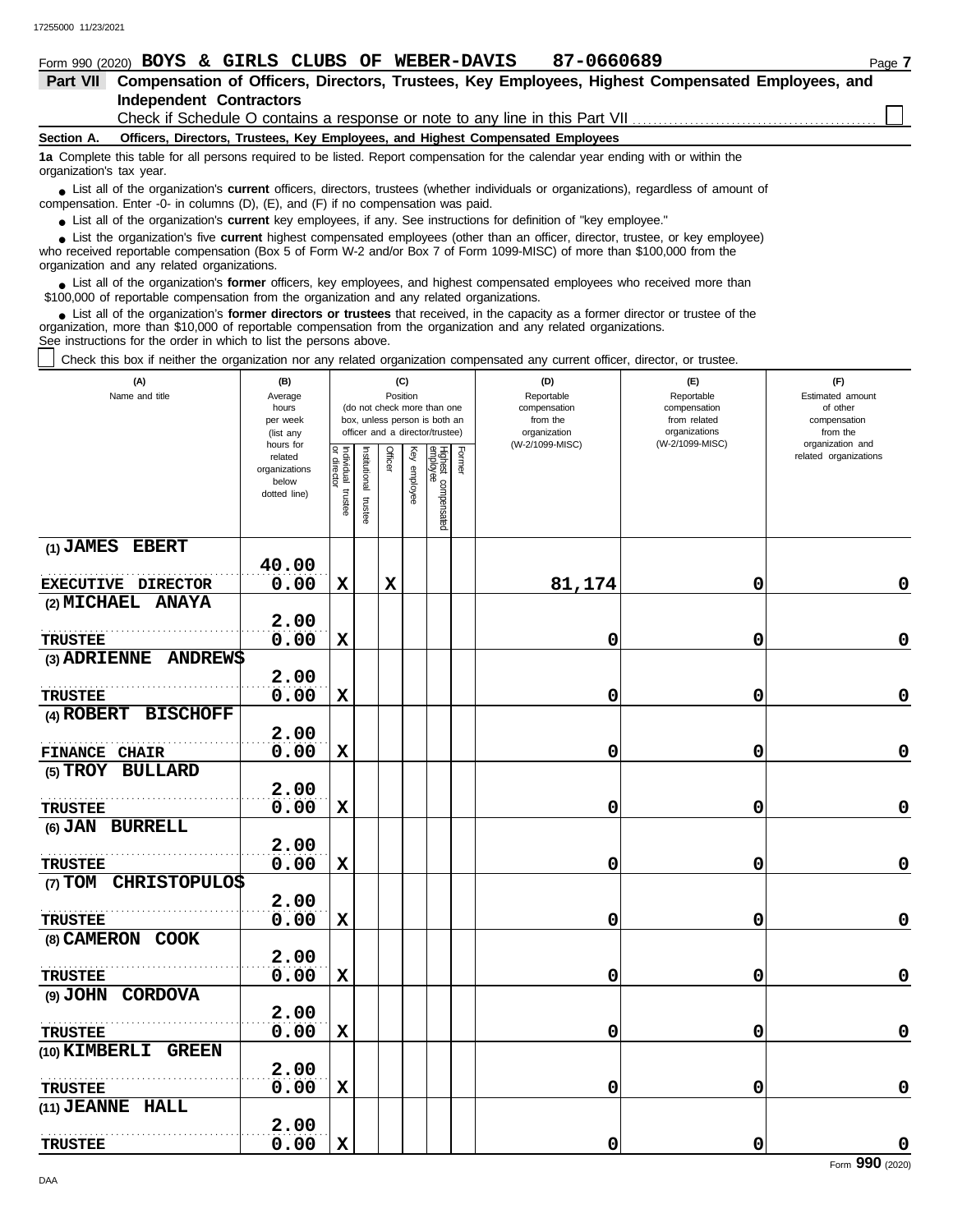| 17255000 11/23/2021<br>Form 990 (2020) BOYS & GIRLS CLUBS OF WEBER-DAVIS<br>Part VII                                                                                                                                                                                                                                                                      |                                                                |                                      |                                                                                                                    |         |              |                                 |                                                               | 87-0660689<br>Section A. Officers, Directors, Trustees, Key Employees, and Highest Compensated Employees (continued) |                                                                    |  |                                                                 | Page 8              |
|-----------------------------------------------------------------------------------------------------------------------------------------------------------------------------------------------------------------------------------------------------------------------------------------------------------------------------------------------------------|----------------------------------------------------------------|--------------------------------------|--------------------------------------------------------------------------------------------------------------------|---------|--------------|---------------------------------|---------------------------------------------------------------|----------------------------------------------------------------------------------------------------------------------|--------------------------------------------------------------------|--|-----------------------------------------------------------------|---------------------|
| (A)<br>Name and title                                                                                                                                                                                                                                                                                                                                     | (B)<br>Average<br>hours<br>per week<br>(list any               |                                      | (C)<br>Position<br>(do not check more than one<br>box, unless person is both an<br>officer and a director/trustee) |         |              |                                 | (D)<br>Reportable<br>compensation<br>from the<br>organization |                                                                                                                      | (E)<br>Reportable<br>compensation<br>from related<br>organizations |  | (F)<br>Estimated amount<br>of other<br>compensation<br>from the |                     |
|                                                                                                                                                                                                                                                                                                                                                           | hours for<br>related<br>organizations<br>below<br>dotted line) | Individual<br>or director<br>trustee | Institutional trustee                                                                                              | Officer | Key employee | Highest compensated<br>employee | Former                                                        | (W-2/1099-MISC)                                                                                                      | (W-2/1099-MISC)                                                    |  | organization and<br>related organizations                       |                     |
| <b>CASSIE KREY</b><br>(12)                                                                                                                                                                                                                                                                                                                                |                                                                |                                      |                                                                                                                    |         |              |                                 |                                                               |                                                                                                                      |                                                                    |  |                                                                 |                     |
| <b>TRUSTEE</b>                                                                                                                                                                                                                                                                                                                                            | 2.00<br>0.00                                                   | $\mathbf x$                          |                                                                                                                    |         |              |                                 |                                                               | 0                                                                                                                    | 0                                                                  |  |                                                                 | 0                   |
| (13)<br>WILL MERRELL                                                                                                                                                                                                                                                                                                                                      |                                                                |                                      |                                                                                                                    |         |              |                                 |                                                               |                                                                                                                      |                                                                    |  |                                                                 |                     |
|                                                                                                                                                                                                                                                                                                                                                           | 2.00                                                           |                                      |                                                                                                                    |         |              |                                 |                                                               |                                                                                                                      |                                                                    |  |                                                                 |                     |
| <b>TRUSTEE</b><br>(14)<br><b>KELLY MILES</b>                                                                                                                                                                                                                                                                                                              | 0.00                                                           | $\mathbf x$                          |                                                                                                                    |         |              |                                 |                                                               | 0                                                                                                                    | 0                                                                  |  |                                                                 | 0                   |
|                                                                                                                                                                                                                                                                                                                                                           | 2.00                                                           |                                      |                                                                                                                    |         |              |                                 |                                                               |                                                                                                                      |                                                                    |  |                                                                 |                     |
| <b>TRUSTEE</b>                                                                                                                                                                                                                                                                                                                                            | 0.00                                                           | $\mathbf x$                          |                                                                                                                    |         |              |                                 |                                                               | 0                                                                                                                    | 0                                                                  |  |                                                                 | 0                   |
| (15)<br>EMILY OYLER                                                                                                                                                                                                                                                                                                                                       | 2.00                                                           |                                      |                                                                                                                    |         |              |                                 |                                                               |                                                                                                                      |                                                                    |  |                                                                 |                     |
| <b>TRUSTEE</b>                                                                                                                                                                                                                                                                                                                                            | 0.00                                                           | $\mathbf x$                          |                                                                                                                    |         |              |                                 |                                                               | 0                                                                                                                    | 0                                                                  |  |                                                                 | 0                   |
| <b>PATTERSON</b><br>(16)<br><b>BRANDON</b>                                                                                                                                                                                                                                                                                                                |                                                                |                                      |                                                                                                                    |         |              |                                 |                                                               |                                                                                                                      |                                                                    |  |                                                                 |                     |
| <b>TRUSTEE</b>                                                                                                                                                                                                                                                                                                                                            | 2.00<br>0.00                                                   | X                                    |                                                                                                                    |         |              |                                 |                                                               | 0                                                                                                                    | 0                                                                  |  |                                                                 | 0                   |
| <b>MENAH STRONG</b><br>(17)                                                                                                                                                                                                                                                                                                                               |                                                                |                                      |                                                                                                                    |         |              |                                 |                                                               |                                                                                                                      |                                                                    |  |                                                                 |                     |
|                                                                                                                                                                                                                                                                                                                                                           | 2.00                                                           |                                      |                                                                                                                    |         |              |                                 |                                                               |                                                                                                                      |                                                                    |  |                                                                 |                     |
| <b>TRUSTEE</b><br><b>BRENDA</b><br>WHEELWRIGHT<br>(18)                                                                                                                                                                                                                                                                                                    | 0.00                                                           | $\mathbf x$                          |                                                                                                                    |         |              |                                 |                                                               | 0                                                                                                                    | 0                                                                  |  |                                                                 | 0                   |
|                                                                                                                                                                                                                                                                                                                                                           | 2.00                                                           |                                      |                                                                                                                    |         |              |                                 |                                                               |                                                                                                                      |                                                                    |  |                                                                 |                     |
| <b>TRUSTEE</b>                                                                                                                                                                                                                                                                                                                                            | 0.00                                                           | X                                    |                                                                                                                    |         |              |                                 |                                                               | 0                                                                                                                    | 0                                                                  |  |                                                                 | 0                   |
| (19)<br>BONNIE WOOD                                                                                                                                                                                                                                                                                                                                       | 2.00                                                           |                                      |                                                                                                                    |         |              |                                 |                                                               |                                                                                                                      |                                                                    |  |                                                                 |                     |
| <b>TRUSTEE</b>                                                                                                                                                                                                                                                                                                                                            | 0.00                                                           | $\mathbf x$                          |                                                                                                                    |         |              |                                 |                                                               | 0                                                                                                                    | 0                                                                  |  |                                                                 | 0                   |
| 1b Subtotal                                                                                                                                                                                                                                                                                                                                               |                                                                |                                      |                                                                                                                    |         |              |                                 | u                                                             | 81,174                                                                                                               |                                                                    |  |                                                                 |                     |
| c Total from continuation sheets to Part VII, Section A                                                                                                                                                                                                                                                                                                   |                                                                |                                      |                                                                                                                    |         |              |                                 | u                                                             | 81,174                                                                                                               |                                                                    |  |                                                                 |                     |
| d<br>Total number of individuals (including but not limited to those listed above) who received more than \$100,000 of<br>$\mathbf{2}$                                                                                                                                                                                                                    |                                                                |                                      |                                                                                                                    |         |              |                                 | $\mathbf{u}$                                                  |                                                                                                                      |                                                                    |  |                                                                 |                     |
| reportable compensation from the organization $\mathbf u$ 0                                                                                                                                                                                                                                                                                               |                                                                |                                      |                                                                                                                    |         |              |                                 |                                                               |                                                                                                                      |                                                                    |  |                                                                 |                     |
| Did the organization list any former officer, director, trustee, key employee, or highest compensated<br>3                                                                                                                                                                                                                                                |                                                                |                                      |                                                                                                                    |         |              |                                 |                                                               |                                                                                                                      |                                                                    |  |                                                                 | Yes<br>No           |
|                                                                                                                                                                                                                                                                                                                                                           |                                                                |                                      |                                                                                                                    |         |              |                                 |                                                               |                                                                                                                      |                                                                    |  | 3                                                               | X                   |
| For any individual listed on line 1a, is the sum of reportable compensation and other compensation from the<br>4<br>organization and related organizations greater than \$150,000? If "Yes," complete Schedule J for such                                                                                                                                 |                                                                |                                      |                                                                                                                    |         |              |                                 |                                                               |                                                                                                                      |                                                                    |  |                                                                 |                     |
| individual <b>construction in the construction of the construction of the construction of the construction</b> of the construction of the construction of the construction of the construction of the construction of the construct<br>Did any person listed on line 1a receive or accrue compensation from any unrelated organization or individual<br>5 |                                                                |                                      |                                                                                                                    |         |              |                                 |                                                               |                                                                                                                      |                                                                    |  | 4                                                               | X                   |
|                                                                                                                                                                                                                                                                                                                                                           |                                                                |                                      |                                                                                                                    |         |              |                                 |                                                               |                                                                                                                      |                                                                    |  | 5                                                               | X                   |
| Section B. Independent Contractors                                                                                                                                                                                                                                                                                                                        |                                                                |                                      |                                                                                                                    |         |              |                                 |                                                               |                                                                                                                      |                                                                    |  |                                                                 |                     |
| Complete this table for your five highest compensated independent contractors that received more than \$100,000 of<br>1<br>compensation from the organization. Report compensation for the calendar year ending with or within the organization's tax year.                                                                                               |                                                                |                                      |                                                                                                                    |         |              |                                 |                                                               |                                                                                                                      |                                                                    |  |                                                                 |                     |
|                                                                                                                                                                                                                                                                                                                                                           | (A)<br>Name and business address                               |                                      |                                                                                                                    |         |              |                                 |                                                               |                                                                                                                      | (B)<br>Description of services                                     |  |                                                                 | (C)<br>Compensation |
|                                                                                                                                                                                                                                                                                                                                                           |                                                                |                                      |                                                                                                                    |         |              |                                 |                                                               |                                                                                                                      |                                                                    |  |                                                                 |                     |
|                                                                                                                                                                                                                                                                                                                                                           |                                                                |                                      |                                                                                                                    |         |              |                                 |                                                               |                                                                                                                      |                                                                    |  |                                                                 |                     |
|                                                                                                                                                                                                                                                                                                                                                           |                                                                |                                      |                                                                                                                    |         |              |                                 |                                                               |                                                                                                                      |                                                                    |  |                                                                 |                     |
|                                                                                                                                                                                                                                                                                                                                                           |                                                                |                                      |                                                                                                                    |         |              |                                 |                                                               |                                                                                                                      |                                                                    |  |                                                                 |                     |
|                                                                                                                                                                                                                                                                                                                                                           |                                                                |                                      |                                                                                                                    |         |              |                                 |                                                               |                                                                                                                      |                                                                    |  |                                                                 |                     |
|                                                                                                                                                                                                                                                                                                                                                           |                                                                |                                      |                                                                                                                    |         |              |                                 |                                                               |                                                                                                                      |                                                                    |  |                                                                 |                     |
|                                                                                                                                                                                                                                                                                                                                                           |                                                                |                                      |                                                                                                                    |         |              |                                 |                                                               |                                                                                                                      |                                                                    |  |                                                                 |                     |
|                                                                                                                                                                                                                                                                                                                                                           |                                                                |                                      |                                                                                                                    |         |              |                                 |                                                               |                                                                                                                      |                                                                    |  |                                                                 |                     |
| Total number of independent contractors (including but not limited to those listed above) who<br>2<br>received more than \$100,000 of compensation from the organization $\mathbf u$                                                                                                                                                                      |                                                                |                                      |                                                                                                                    |         |              |                                 |                                                               |                                                                                                                      | 0                                                                  |  |                                                                 |                     |

DAA Form **990** (2020)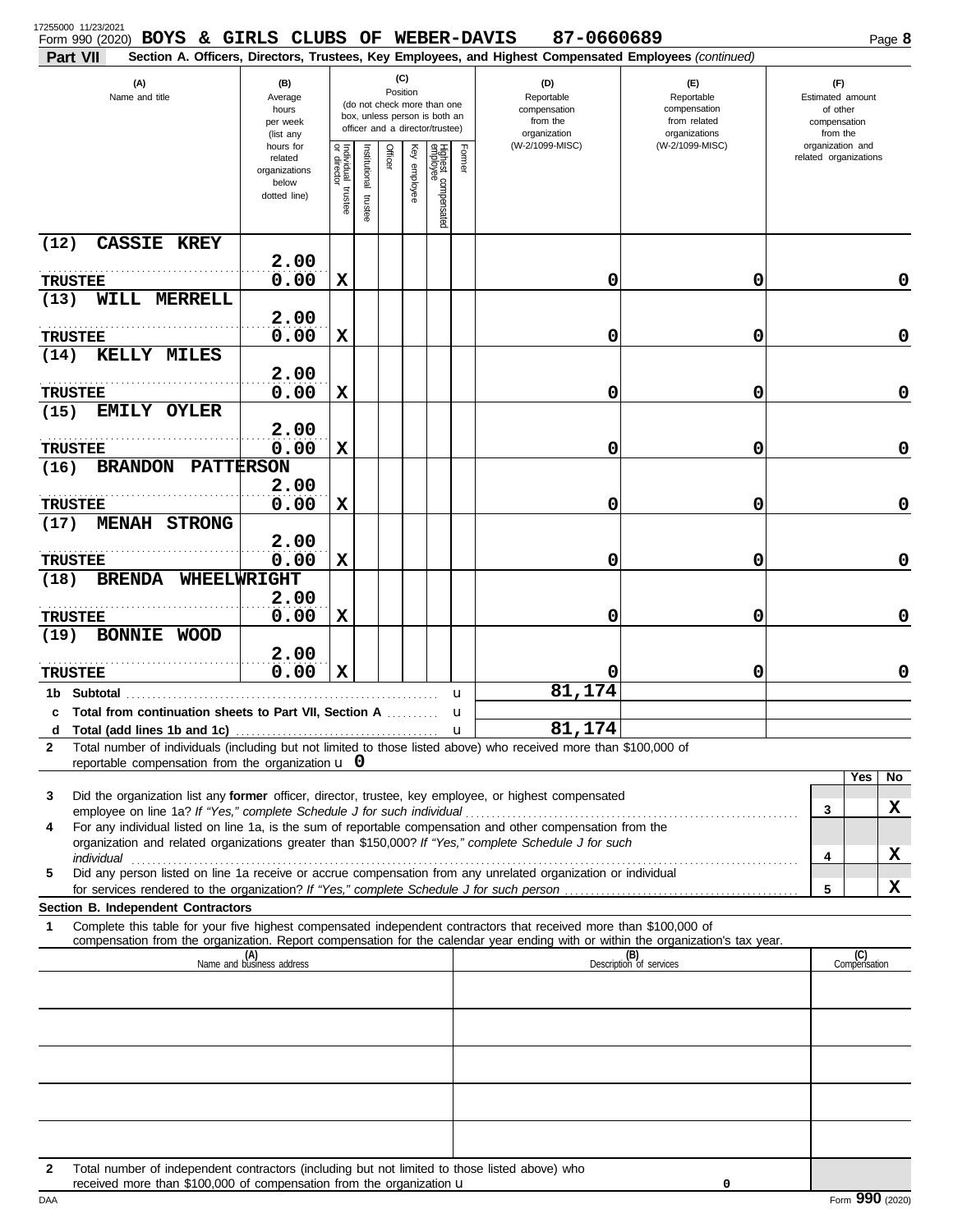# Form 990 (2020) Page **9 BOYS & GIRLS CLUBS OF WEBER-DAVIS 87-0660689**

#### **Part VIII Statement of Revenue** Check if Schedule O contains a response or note to any line in this Part VIII. **(A) (B) (C) (D)** Total revenue Related or exempt Unrelated Revenue excluded function revenue business revenue from tax under sections 512-514 Grants<br> **Amounts Contributions, Gifts, Grants and Other Similar Amounts 1a** Federated campaigns **. . . . . . . . . . . . 1a 66,823 1b b** Membership dues . . . . . . . . . . . . . . . . **44,648 1c** Gifts,<br>nilar Ar **c** Fundraising events . . . . . . . . . . . . . . . . **1d d** Related organizations ................ **1,504,945 1e** Contributions,<br>and Other Sim **e** Government grants (contributions) . . . . . . . . . . . . **f** All other contributions, gifts, grants, and similar amounts not included above ........ **944,302 1f 1g** \$ . . . . . . . . . . . . . . . . . . . . . **756,307 g** Noncash contributions included in lines 1a-1f . . . . . **2,560,718** u **h Total.** Add lines 1a–1f . . . . . . . . . . . . . . . . . . . . . . . . . . . . . . . . . . . . . . . . Business Code **2a SERVICES 611600 4,500 4,500** Program Service<br>Revenue . . . . . . . . . . . . . . . . . . . . . . . . . . . . . . . . . . . . . . . . . . . . . . . . . . . . . . . **Program Service b c** . . . . . . . . . . . . . . . . . . . . . . . . . . . . . . . . . . . . . . . . . . . . . . . . . . . . . . . **d** . . . . . . . . . . . . . . . . . . . . . . . . . . . . . . . . . . . . . . . . . . . . . . . . . . . . . . . **e** . . . . . . . . . . . . . . . . . . . . . . . . . . . . . . . . . . . . . . . . . . . . . . . . . . . . . . . **f** All other program service revenue . . . . . . . . . . . . . . . . . . . **4,500 g Total.** Add lines 2a–2f . . . . . . . . . . . . . . . . . . . . . . . . . . . . . . . . . . . . . . . . u **3** Investment income (including dividends, interest, and other similar amounts) . . . . . . . . . . . . . . . . . . . . . . . . . . . . . . . . . . . . . . . u u **4** Income from investment of tax-exempt bond proceeds ...... **5** Royalties . . . . . . . . . . . . . . . . . . . . . . . . . . . . . . . . . . . . . . . . . . . . . . . . . . . . . u (i) Real (ii) Personal **6a 6a** Gross rents **6b b** Less: rental expenses **6c c** Rental inc. or (loss) **d** Net rental income or (loss) . . . . . . . . . . . . . . . . . . . . . . . . . . . . . . . . . . . u **7a** Gross amount from (i) Securities (ii) Other sales of assets **7a** other than inventory Revenue **b** Less: cost or other **Other Revenue** basis and sales exps. **7b 7c c** Gain or (loss) Other I **d** u Net gain or (loss) . . . . . . . . . . . . . . . . . . . . . . . . . . . . . . . . . . . . . . . . . . . . . **8a** Gross income from fundraising events (not including \$ . . . . . . . . . . . . . . . . . . . . . . **44,648** of contributions reported on line 1c). See Part IV, line 18 . . . . . . . . . . . . . . . . . . . . **8a 158,376 8b 93,260 b** Less: direct expenses ................ **65,116 65,116** u **c** Net income or (loss) from fundraising events ................ **9a** Gross income from gaming activities. See Part IV, line 19 . . . . . . . . . . . . . . . . . . . . **9a 9b b** Less: direct expenses ............... u Net income or (loss) from gaming activities . . . . . . . . . . . . . . . . . . **c** 10a Gross sales of inventory, less returns and allowances . . . . . . . . **10a 10b b** Less: cost of goods sold ...... **c** Net income or (loss) from sales of inventory ................ u Business Code **Scellaneous**<br>Revenue **Miscellaneous 11a** . . . . . . . . . . . . . . . . . . . . . . . . . . . . . . . . . . . . . . . . . . . . . . . . . . . . . . . **b** . . . . . . . . . . . . . . . . . . . . . . . . . . . . . . . . . . . . . . . . . . . . . . . . . . . . . . . **c d** All other revenue . . . . . . . . . . . . . . . . . . . . . . . . . . . . . . . . . . . . . **Total.** Add lines 11a-11d u **e 2,630,334 4,500 0 65,116** Total revenue. See instructions **12** u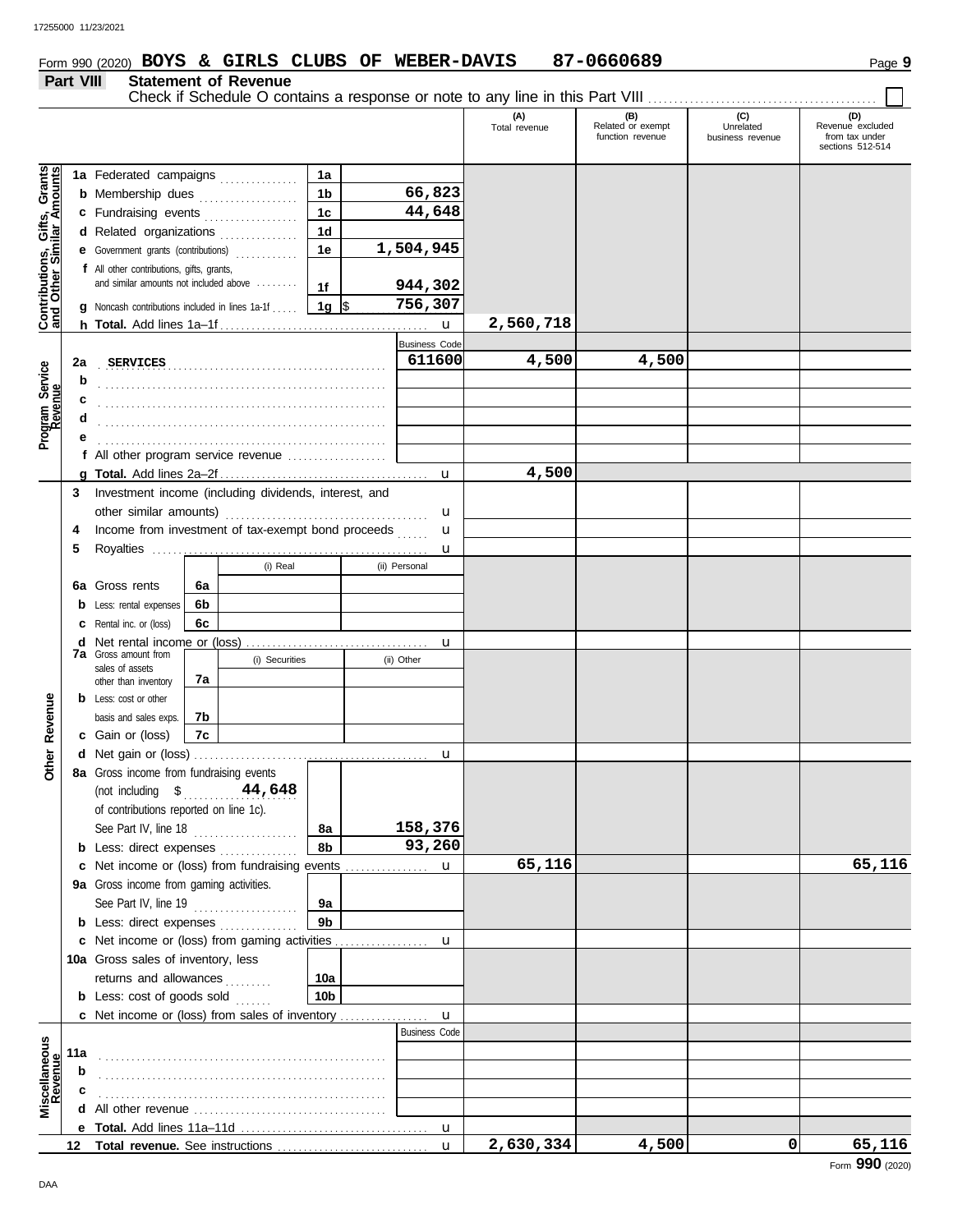#### **Part IX Statement of Functional Expenses** Form 990 (2020) Page **10 BOYS & GIRLS CLUBS OF WEBER-DAVIS 87-0660689**

|              | Section 501(c)(3) and 501(c)(4) organizations must complete all columns. All other organizations must complete column (A).<br>Check if Schedule O contains a response or note to any line in this Part IX                                                                                                                                                                                                                                                                                                                   |                       |                        |                                    |                       |
|--------------|-----------------------------------------------------------------------------------------------------------------------------------------------------------------------------------------------------------------------------------------------------------------------------------------------------------------------------------------------------------------------------------------------------------------------------------------------------------------------------------------------------------------------------|-----------------------|------------------------|------------------------------------|-----------------------|
|              | Do not include amounts reported on lines 6b,                                                                                                                                                                                                                                                                                                                                                                                                                                                                                | (A)<br>Total expenses | (B)<br>Program service | (C)                                | (D)<br>Fundraising    |
|              | 7b, 8b, 9b, and 10b of Part VIII.                                                                                                                                                                                                                                                                                                                                                                                                                                                                                           |                       | expenses               | Management and<br>general expenses | expenses              |
|              | 1 Grants and other assistance to domestic organizations                                                                                                                                                                                                                                                                                                                                                                                                                                                                     |                       |                        |                                    |                       |
|              | and domestic governments. See Part IV, line 21                                                                                                                                                                                                                                                                                                                                                                                                                                                                              |                       |                        |                                    |                       |
| $\mathbf{2}$ | Grants and other assistance to domestic                                                                                                                                                                                                                                                                                                                                                                                                                                                                                     |                       |                        |                                    |                       |
|              | individuals. See Part IV, line 22                                                                                                                                                                                                                                                                                                                                                                                                                                                                                           |                       |                        |                                    |                       |
| 3            | Grants and other assistance to foreign                                                                                                                                                                                                                                                                                                                                                                                                                                                                                      |                       |                        |                                    |                       |
|              | organizations, foreign governments, and foreign                                                                                                                                                                                                                                                                                                                                                                                                                                                                             |                       |                        |                                    |                       |
|              | individuals. See Part IV, lines 15 and 16                                                                                                                                                                                                                                                                                                                                                                                                                                                                                   |                       |                        |                                    |                       |
| 4            | Benefits paid to or for members                                                                                                                                                                                                                                                                                                                                                                                                                                                                                             |                       |                        |                                    |                       |
| 5            | Compensation of current officers, directors,                                                                                                                                                                                                                                                                                                                                                                                                                                                                                |                       |                        |                                    |                       |
|              |                                                                                                                                                                                                                                                                                                                                                                                                                                                                                                                             | 81,173                | 24,352                 | 48,704                             | 8,117                 |
| 6            | Compensation not included above to disqualified                                                                                                                                                                                                                                                                                                                                                                                                                                                                             |                       |                        |                                    |                       |
|              | persons (as defined under section 4958(f)(1)) and                                                                                                                                                                                                                                                                                                                                                                                                                                                                           |                       |                        |                                    |                       |
|              | persons described in section 4958(c)(3)(B)                                                                                                                                                                                                                                                                                                                                                                                                                                                                                  | 807,395               | 762,017                | 1,079                              | 44,299                |
| 7            | Other salaries and wages<br>Pension plan accruals and contributions (include                                                                                                                                                                                                                                                                                                                                                                                                                                                |                       |                        |                                    |                       |
| 8            |                                                                                                                                                                                                                                                                                                                                                                                                                                                                                                                             |                       |                        |                                    |                       |
| 9            | section 401(k) and 403(b) employer contributions)<br>Other employee benefits                                                                                                                                                                                                                                                                                                                                                                                                                                                | 60,679                | 56,432                 | 1,213                              |                       |
| 10           |                                                                                                                                                                                                                                                                                                                                                                                                                                                                                                                             | 66,038                | 61,415                 | 1,321                              | $\frac{3,034}{3,302}$ |
| 11           | Fees for services (nonemployees):                                                                                                                                                                                                                                                                                                                                                                                                                                                                                           |                       |                        |                                    |                       |
|              | a Management                                                                                                                                                                                                                                                                                                                                                                                                                                                                                                                |                       |                        |                                    |                       |
| b            |                                                                                                                                                                                                                                                                                                                                                                                                                                                                                                                             |                       |                        |                                    |                       |
|              |                                                                                                                                                                                                                                                                                                                                                                                                                                                                                                                             | 6,563                 |                        | 6,563                              |                       |
| d            |                                                                                                                                                                                                                                                                                                                                                                                                                                                                                                                             |                       |                        |                                    |                       |
|              | e Professional fundraising services. See Part IV, line 17                                                                                                                                                                                                                                                                                                                                                                                                                                                                   |                       |                        |                                    |                       |
|              | Investment management fees                                                                                                                                                                                                                                                                                                                                                                                                                                                                                                  |                       |                        |                                    |                       |
| g            | Other. (If line 11g amount exceeds 10% of line 25, column                                                                                                                                                                                                                                                                                                                                                                                                                                                                   |                       |                        |                                    |                       |
|              | (A) amount, list line 11g expenses on Schedule O.)                                                                                                                                                                                                                                                                                                                                                                                                                                                                          | 155,436               | 152,279                | 1,537                              | <u>1,620</u>          |
| 12           | Advertising and promotion                                                                                                                                                                                                                                                                                                                                                                                                                                                                                                   |                       |                        |                                    |                       |
| 13           |                                                                                                                                                                                                                                                                                                                                                                                                                                                                                                                             | 5,955                 | 5,597                  | 298                                | 60                    |
| 14           | Information technology                                                                                                                                                                                                                                                                                                                                                                                                                                                                                                      |                       |                        |                                    |                       |
| 15           |                                                                                                                                                                                                                                                                                                                                                                                                                                                                                                                             |                       |                        |                                    |                       |
| 16           |                                                                                                                                                                                                                                                                                                                                                                                                                                                                                                                             | 625,721               | 588,178                | 6,257                              | 31,286                |
| 17           | $\begin{minipage}[c]{0.9\linewidth} \begin{tabular}{l} \textbf{True} \end{tabular} \end{minipage} \begin{minipage}[c]{0.9\linewidth} \begin{tabular}{l} \textbf{True} \end{tabular} \end{minipage} \end{minipage} \begin{minipage}[c]{0.9\linewidth} \begin{tabular}{l} \textbf{True} \end{tabular} \end{minipage} \end{minipage} \begin{minipage}[c]{0.9\linewidth} \begin{tabular}{l} \textbf{True} \end{tabular} \end{minipage} \end{minipage} \begin{minipage}[c]{0.9\linewidth} \begin{tabular}{l} \textbf{True} \end$ | 11, 371               | 10,234                 | 1,137                              |                       |
| 18           | Payments of travel or entertainment expenses                                                                                                                                                                                                                                                                                                                                                                                                                                                                                |                       |                        |                                    |                       |
|              | for any federal, state, or local public officials                                                                                                                                                                                                                                                                                                                                                                                                                                                                           |                       |                        |                                    |                       |
| 19           | Conferences, conventions, and meetings                                                                                                                                                                                                                                                                                                                                                                                                                                                                                      |                       |                        |                                    |                       |
| 20           | Interest                                                                                                                                                                                                                                                                                                                                                                                                                                                                                                                    |                       |                        |                                    |                       |
| 21<br>22     | Depreciation, depletion, and amortization                                                                                                                                                                                                                                                                                                                                                                                                                                                                                   | 21,210                | 19,937                 | 1,061                              | 212                   |
| 23           |                                                                                                                                                                                                                                                                                                                                                                                                                                                                                                                             | 34,033                | 31,991                 | 1,702                              | 340                   |
| 24           | $In \textbf{surance} \begin{tabular}{@{}l@{}} \hline \textbf{} & \textbf{} & \textbf{} & \textbf{} & \textbf{} \\ \hline \textbf{} & \textbf{} & \textbf{} & \textbf{} & \textbf{} \\ \hline \textbf{} & \textbf{} & \textbf{} & \textbf{} & \textbf{} \\ \hline \textbf{} & \textbf{} & \textbf{} & \textbf{} & \textbf{} \\ \hline \textbf{} & \textbf{} & \textbf{} & \textbf{} & \textbf{} & \textbf{} \\ \hline$<br>Other expenses. Itemize expenses not covered                                                       |                       |                        |                                    |                       |
|              | above (List miscellaneous expenses on line 24e. If                                                                                                                                                                                                                                                                                                                                                                                                                                                                          |                       |                        |                                    |                       |
|              | line 24e amount exceeds 10% of line 25, column                                                                                                                                                                                                                                                                                                                                                                                                                                                                              |                       |                        |                                    |                       |
|              | (A) amount, list line 24e expenses on Schedule O.)                                                                                                                                                                                                                                                                                                                                                                                                                                                                          |                       |                        |                                    |                       |
| a            | PROGRAM COSTS                                                                                                                                                                                                                                                                                                                                                                                                                                                                                                               | 177,779               | 177,779                |                                    |                       |
| b            | FACILITIES/MAINTENANCE                                                                                                                                                                                                                                                                                                                                                                                                                                                                                                      | 46,301                | 43,523                 | 2,315                              | 463                   |
| C            | <b>TELEPHONE</b>                                                                                                                                                                                                                                                                                                                                                                                                                                                                                                            | 11,509                | 10,934                 | 575                                |                       |
| d            | <b>MISCELLANEOUS</b>                                                                                                                                                                                                                                                                                                                                                                                                                                                                                                        | 1,803                 | 1,695                  | 90                                 | 18                    |
| е            | All other expenses                                                                                                                                                                                                                                                                                                                                                                                                                                                                                                          |                       |                        |                                    |                       |
| 25           | Total functional expenses. Add lines 1 through 24e.                                                                                                                                                                                                                                                                                                                                                                                                                                                                         | 2,112,966             | 1,946,363              | 73,852                             | 92,751                |
| 26           | Joint costs. Complete this line only if the<br>organization reported in column (B) joint costs<br>from a combined educational campaign and<br>fundraising solicitation. Check here $\mathbf u$<br>if<br>following SOP 98-2 (ASC 958-720)                                                                                                                                                                                                                                                                                    |                       |                        |                                    |                       |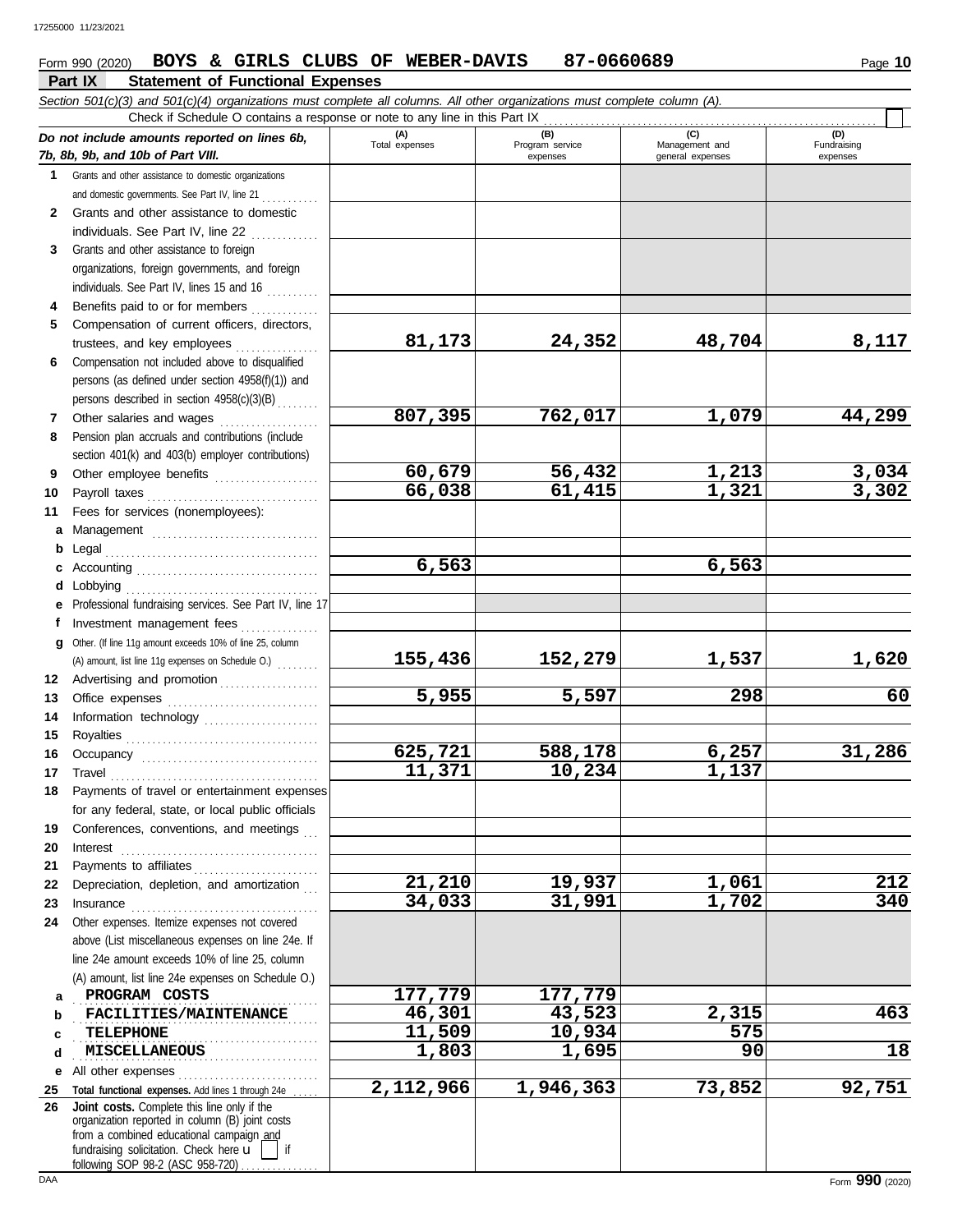|                         |        | BOYS & GIRLS CLUBS OF WEBER-DAVIS<br>Form 990 (2020)                               |                 |              | 87-0660689               |                         | Page 11            |
|-------------------------|--------|------------------------------------------------------------------------------------|-----------------|--------------|--------------------------|-------------------------|--------------------|
|                         | Part X | <b>Balance Sheet</b>                                                               |                 |              |                          |                         |                    |
|                         |        |                                                                                    |                 |              |                          |                         |                    |
|                         |        |                                                                                    |                 |              | (A)<br>Beginning of year |                         | (B)<br>End of year |
|                         | 1      | Cash-non-interest-bearing                                                          |                 |              | 436,421                  | $\overline{\mathbf{1}}$ | 617,637            |
|                         | 2      |                                                                                    |                 |              | 35,050                   | $\overline{\mathbf{2}}$ | 85,234             |
|                         | 3      |                                                                                    | 222,871         | $\mathbf{3}$ | 215,845                  |                         |                    |
|                         | 4      | Accounts receivable, net                                                           |                 |              |                          | 4                       |                    |
|                         | 5      | Loans and other receivables from any current or former officer, director,          |                 |              |                          |                         |                    |
|                         |        | trustee, key employee, creator or founder, substantial contributor, or 35%         |                 |              |                          |                         |                    |
|                         |        | controlled entity or family member of any of these persons                         |                 | 5            |                          |                         |                    |
|                         | 6      | Loans and other receivables from other disqualified persons (as defined            |                 |              |                          |                         |                    |
|                         |        | under section 4958(f)(1)), and persons described in section 4958(c)(3)(B)          |                 |              |                          | 6                       |                    |
| Assets                  | 7      |                                                                                    |                 |              |                          | $\overline{7}$          |                    |
|                         | 8      | Inventories for sale or use                                                        |                 |              |                          | 8                       |                    |
|                         | 9      | Prepaid expenses and deferred charges                                              |                 |              |                          | 9                       | 96,299             |
|                         |        | 10a Land, buildings, and equipment: cost or other                                  |                 |              |                          |                         |                    |
|                         |        |                                                                                    |                 | 213,773      |                          |                         |                    |
|                         | b      | Less: accumulated depreciation                                                     | 10 <sub>b</sub> | 143,984      | 49,146 10c               |                         | 69,789             |
|                         | 11     |                                                                                    |                 | 11           |                          |                         |                    |
|                         | 12     |                                                                                    |                 |              |                          | 12                      |                    |
|                         | 13     |                                                                                    |                 | 13           |                          |                         |                    |
|                         | 14     | Intangible assets                                                                  |                 |              |                          | 14                      |                    |
|                         | 15     | Other assets. See Part IV, line 11                                                 |                 |              | 500                      | 15                      | 500                |
|                         | 16     |                                                                                    |                 |              | 743,988                  | 16                      | 1,085,304          |
|                         | 17     |                                                                                    |                 |              | 86,879                   | 17                      | 85,085             |
|                         | 18     | Grants payable                                                                     |                 |              |                          | 18                      |                    |
|                         | 19     | Deferred revenue                                                                   |                 |              |                          | 19                      |                    |
|                         | 20     |                                                                                    |                 |              |                          | 20                      |                    |
|                         | 21     | Escrow or custodial account liability. Complete Part IV of Schedule D              |                 |              |                          | 21                      |                    |
|                         | 22     | Loans and other payables to any current or former officer, director,               |                 |              |                          |                         |                    |
| Liabilities             |        | trustee, key employee, creator or founder, substantial contributor, or 35%         |                 |              |                          |                         |                    |
|                         |        | controlled entity or family member of any of these persons                         |                 |              |                          | 22                      |                    |
|                         | 23     | Secured mortgages and notes payable to unrelated third parties                     |                 |              |                          | 23                      |                    |
|                         | 24     | Unsecured notes and loans payable to unrelated third parties                       |                 |              |                          | 24                      |                    |
|                         | 25     | Other liabilities (including federal income tax, payables to related third         |                 |              |                          |                         |                    |
|                         |        | parties, and other liabilities not included on lines 17-24). Complete Part X       |                 |              |                          |                         |                    |
|                         |        | of Schedule D                                                                      |                 |              | 174,258                  | 25                      |                    |
|                         | 26     |                                                                                    |                 |              | 261,137                  | 26                      | 85,085             |
|                         |        | Organizations that follow FASB ASC 958, check here $\mathbf{u} \boxed{\mathbf{X}}$ |                 |              |                          |                         |                    |
|                         |        | and complete lines 27, 28, 32, and 33.                                             |                 |              |                          |                         |                    |
|                         | 27     | Net assets without donor restrictions                                              |                 |              | 437,801<br>45,050        | 27                      | 914,985<br>85,234  |
|                         | 28     | Net assets with donor restrictions                                                 |                 |              |                          | 28                      |                    |
|                         |        | Organizations that do not follow FASB ASC 958, check here u                        |                 |              |                          |                         |                    |
| Assets or Fund Balances |        | and complete lines 29 through 33.                                                  |                 |              |                          |                         |                    |
|                         | 29     | Capital stock or trust principal, or current funds                                 |                 |              |                          | 29                      |                    |
|                         | 30     | Paid-in or capital surplus, or land, building, or equipment fund                   |                 |              |                          | 30                      |                    |
|                         | 31     | Retained earnings, endowment, accumulated income, or other funds                   |                 |              | 482,851                  | 31                      | 1,000,219          |
| <b>Net</b>              | 32     | Total net assets or fund balances                                                  |                 |              | 743,988                  | 32<br>33                | 1,085,304          |
|                         | 33     |                                                                                    |                 |              |                          |                         |                    |

Form **990** (2020)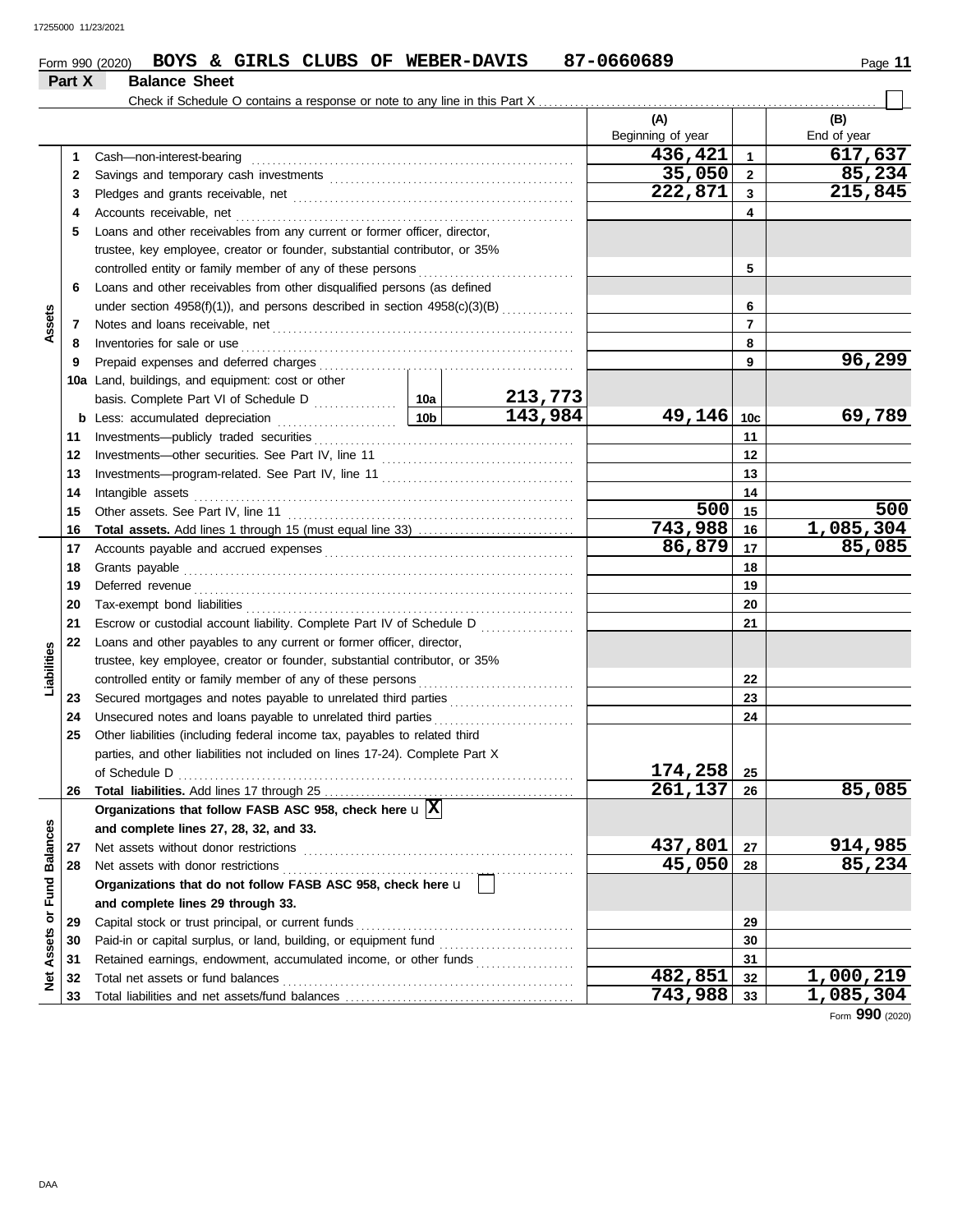17255000 11/23/2021

|    | 87-0660689<br>Form 990 (2020) BOYS & GIRLS CLUBS OF WEBER-DAVIS                                                              |                         |                        |         | Page 12   |
|----|------------------------------------------------------------------------------------------------------------------------------|-------------------------|------------------------|---------|-----------|
|    | Part XI<br><b>Reconciliation of Net Assets</b>                                                                               |                         |                        |         |           |
|    |                                                                                                                              |                         |                        |         |           |
| 1  |                                                                                                                              | $\mathbf{1}$            | $2,630,3\overline{34}$ |         |           |
| 2  |                                                                                                                              | $\overline{2}$          | 2,112,966              |         |           |
| 3  | Revenue less expenses. Subtract line 2 from line 1                                                                           | $\overline{3}$          |                        | 517,368 |           |
| 4  | Net assets or fund balances at beginning of year (must equal Part X, line 32, column (A)) contational contact                | $\overline{\mathbf{4}}$ |                        | 482,851 |           |
| 5  | Net unrealized gains (losses) on investments [11] results and the university of the unrealized gains (losses) on investments | 5                       |                        |         |           |
| 6  |                                                                                                                              | $6\phantom{a}$          |                        |         |           |
| 7  | Investment expenses <b>contract and the expenses</b>                                                                         | $\overline{7}$          |                        |         |           |
| 8  |                                                                                                                              | 8                       |                        |         |           |
| 9  |                                                                                                                              | 9                       |                        |         |           |
| 10 | Net assets or fund balances at end of year. Combine lines 3 through 9 (must equal Part X, line                               |                         |                        |         |           |
|    |                                                                                                                              | 10                      | 1,000,219              |         |           |
|    | <b>Financial Statements and Reporting</b><br>Part XII                                                                        |                         |                        |         |           |
|    |                                                                                                                              |                         |                        |         |           |
|    |                                                                                                                              |                         |                        | Yes     | <b>No</b> |
| 1  | $ \mathbf{X} $ Accrual<br>Cash<br>Accounting method used to prepare the Form 990:<br>Other                                   |                         |                        |         |           |
|    | If the organization changed its method of accounting from a prior year or checked "Other," explain in                        |                         |                        |         |           |
|    | Schedule O.                                                                                                                  |                         |                        |         |           |
|    | 2a Were the organization's financial statements compiled or reviewed by an independent accountant?                           |                         | 2a                     |         | x         |
|    | If "Yes," check a box below to indicate whether the financial statements for the year were compiled or                       |                         |                        |         |           |
|    | reviewed on a separate basis, consolidated basis, or both:                                                                   |                         |                        |         |           |
|    | Separate basis<br>Consolidated basis<br>Both consolidated and separate basis                                                 |                         |                        |         |           |
|    |                                                                                                                              |                         | 2b                     | X       |           |
|    | If "Yes," check a box below to indicate whether the financial statements for the year were audited on a                      |                         |                        |         |           |
|    | separate basis, consolidated basis, or both:                                                                                 |                         |                        |         |           |
|    | $ \mathbf{X} $ Separate basis<br>Consolidated basis<br>Both consolidated and separate basis                                  |                         |                        |         |           |
|    | c If "Yes" to line 2a or 2b, does the organization have a committee that assumes responsibility for oversight of             |                         |                        |         |           |
|    | the audit, review, or compilation of its financial statements and selection of an independent accountant?                    |                         | 2с                     | х       |           |
|    | If the organization changed either its oversight process or selection process during the tax year, explain on                |                         |                        |         |           |
|    | Schedule O.                                                                                                                  |                         |                        |         |           |
|    | 3a As a result of a federal award, was the organization required to undergo an audit or audits as set forth in the           |                         |                        |         |           |
|    | Single Audit Act and OMB Circular A-133?                                                                                     |                         | 3a                     | X       |           |
|    | <b>b</b> If "Yes," did the organization undergo the required audit or audits? If the organization did not undergo the        |                         |                        |         |           |
|    | required audit or audits, explain why on Schedule O and describe any steps taken to undergo such audits                      |                         | 3 <sub>b</sub>         | X       |           |
|    |                                                                                                                              |                         |                        | 000     |           |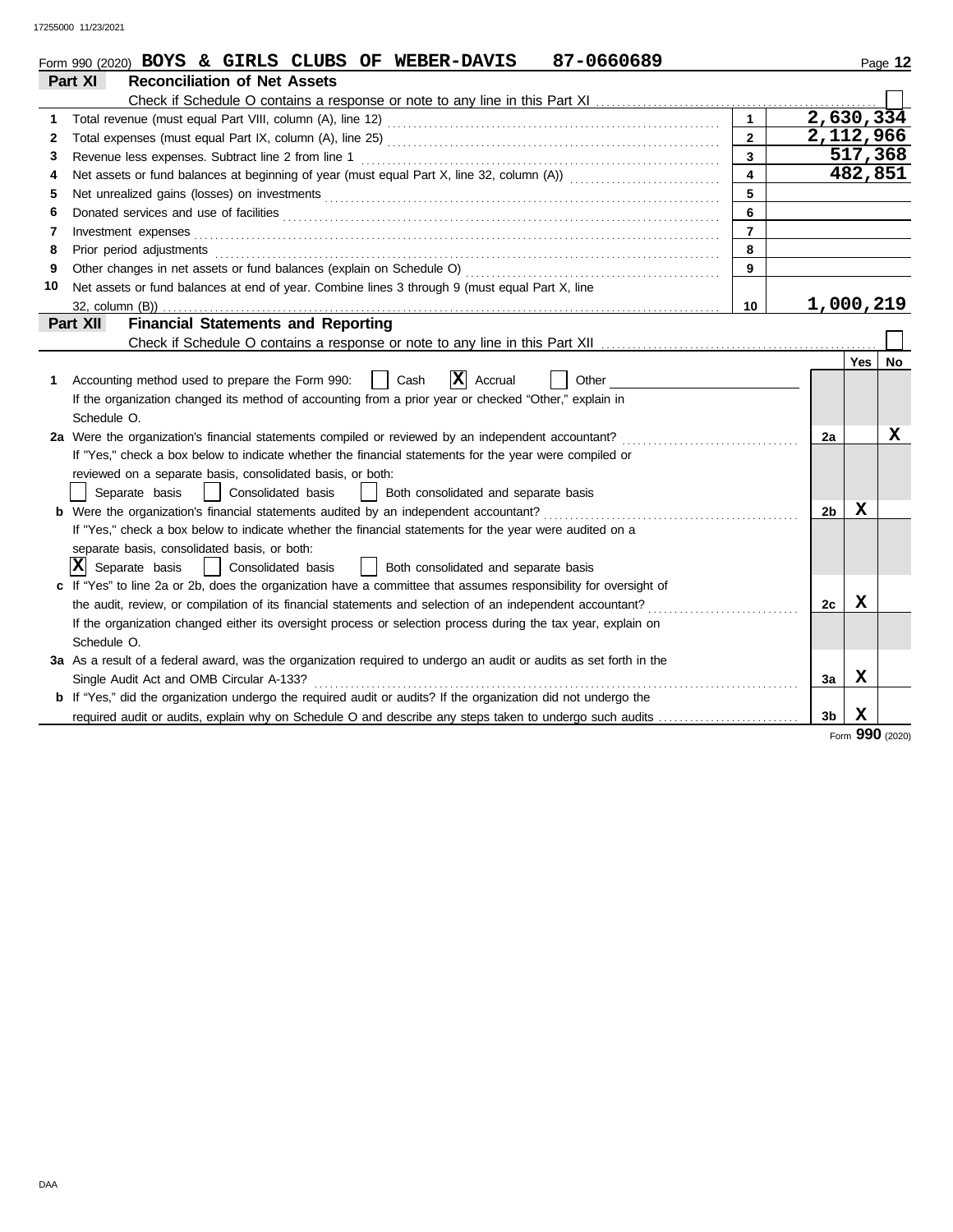| Part VII       | Form 990 (2020) BOYS & GIRLS CLUBS OF WEBER-DAVIS                                                                                                                                                                                                      |                                                               |                                                                                                                    |                      |         |              |                                 |        | 87-0660689<br>Section A. Officers, Directors, Trustees, Key Employees, and Highest Compensated Employees (continued) |                                                                    |                                                                 | Page 8              |
|----------------|--------------------------------------------------------------------------------------------------------------------------------------------------------------------------------------------------------------------------------------------------------|---------------------------------------------------------------|--------------------------------------------------------------------------------------------------------------------|----------------------|---------|--------------|---------------------------------|--------|----------------------------------------------------------------------------------------------------------------------|--------------------------------------------------------------------|-----------------------------------------------------------------|---------------------|
|                | (A)<br>Name and title                                                                                                                                                                                                                                  | (B)<br>Average<br>hours<br>per week<br>(list any<br>hours for | (C)<br>Position<br>(do not check more than one<br>box, unless person is both an<br>officer and a director/trustee) |                      |         |              |                                 |        | (D)<br>Reportable<br>compensation<br>from the<br>organization                                                        | (E)<br>Reportable<br>compensation<br>from related<br>organizations | (F)<br>Estimated amount<br>of other<br>compensation<br>from the |                     |
|                |                                                                                                                                                                                                                                                        |                                                               | Individual trustee<br>or director                                                                                  | nstitutional trustee | Officer | Key employee | Highest compensated<br>employee | Former | (W-2/1099-MISC)                                                                                                      | (W-2/1099-MISC)                                                    | organization and<br>related organizations                       |                     |
| (20)           | SHANNON WOODWARD                                                                                                                                                                                                                                       |                                                               |                                                                                                                    |                      |         |              |                                 |        |                                                                                                                      |                                                                    |                                                                 |                     |
| <b>TRUSTEE</b> |                                                                                                                                                                                                                                                        | 2.00<br>0.00                                                  | X                                                                                                                  |                      |         |              |                                 |        | 0                                                                                                                    | 0                                                                  |                                                                 | 0                   |
|                |                                                                                                                                                                                                                                                        |                                                               |                                                                                                                    |                      |         |              |                                 |        |                                                                                                                      |                                                                    |                                                                 |                     |
|                |                                                                                                                                                                                                                                                        |                                                               |                                                                                                                    |                      |         |              |                                 |        |                                                                                                                      |                                                                    |                                                                 |                     |
|                |                                                                                                                                                                                                                                                        |                                                               |                                                                                                                    |                      |         |              |                                 |        |                                                                                                                      |                                                                    |                                                                 |                     |
|                |                                                                                                                                                                                                                                                        |                                                               |                                                                                                                    |                      |         |              |                                 |        |                                                                                                                      |                                                                    |                                                                 |                     |
|                |                                                                                                                                                                                                                                                        |                                                               |                                                                                                                    |                      |         |              |                                 |        |                                                                                                                      |                                                                    |                                                                 |                     |
|                |                                                                                                                                                                                                                                                        |                                                               |                                                                                                                    |                      |         |              |                                 |        |                                                                                                                      |                                                                    |                                                                 |                     |
|                |                                                                                                                                                                                                                                                        |                                                               |                                                                                                                    |                      |         |              |                                 |        |                                                                                                                      |                                                                    |                                                                 |                     |
|                |                                                                                                                                                                                                                                                        |                                                               |                                                                                                                    |                      |         |              |                                 | u      |                                                                                                                      |                                                                    |                                                                 |                     |
| d              | c Total from continuation sheets to Part VII, Section A                                                                                                                                                                                                |                                                               |                                                                                                                    |                      |         |              |                                 | u      |                                                                                                                      |                                                                    |                                                                 |                     |
| 2              | Total number of individuals (including but not limited to those listed above) who received more than \$100,000 of<br>reportable compensation from the organization u                                                                                   |                                                               |                                                                                                                    |                      |         |              |                                 | u      |                                                                                                                      |                                                                    |                                                                 |                     |
| 3              | Did the organization list any former officer, director, trustee, key employee, or highest compensated                                                                                                                                                  |                                                               |                                                                                                                    |                      |         |              |                                 |        |                                                                                                                      |                                                                    |                                                                 | Yes<br>No           |
| 4              | For any individual listed on line 1a, is the sum of reportable compensation and other compensation from the                                                                                                                                            |                                                               |                                                                                                                    |                      |         |              |                                 |        |                                                                                                                      |                                                                    | 3                                                               |                     |
|                | organization and related organizations greater than \$150,000? If "Yes," complete Schedule J for such                                                                                                                                                  |                                                               |                                                                                                                    |                      |         |              |                                 |        |                                                                                                                      |                                                                    | 4                                                               |                     |
| 5              | Did any person listed on line 1a receive or accrue compensation from any unrelated organization or individual                                                                                                                                          |                                                               |                                                                                                                    |                      |         |              |                                 |        |                                                                                                                      |                                                                    | 5                                                               |                     |
|                | Section B. Independent Contractors                                                                                                                                                                                                                     |                                                               |                                                                                                                    |                      |         |              |                                 |        |                                                                                                                      |                                                                    |                                                                 |                     |
| 1              | Complete this table for your five highest compensated independent contractors that received more than \$100,000 of<br>compensation from the organization. Report compensation for the calendar year ending with or within the organization's tax year. |                                                               |                                                                                                                    |                      |         |              |                                 |        |                                                                                                                      |                                                                    |                                                                 |                     |
|                |                                                                                                                                                                                                                                                        | (A)<br>Name and business address                              |                                                                                                                    |                      |         |              |                                 |        |                                                                                                                      | (B)<br>Description of services                                     |                                                                 | (C)<br>Compensation |
|                |                                                                                                                                                                                                                                                        |                                                               |                                                                                                                    |                      |         |              |                                 |        |                                                                                                                      |                                                                    |                                                                 |                     |
|                |                                                                                                                                                                                                                                                        |                                                               |                                                                                                                    |                      |         |              |                                 |        |                                                                                                                      |                                                                    |                                                                 |                     |
|                |                                                                                                                                                                                                                                                        |                                                               |                                                                                                                    |                      |         |              |                                 |        |                                                                                                                      |                                                                    |                                                                 |                     |
|                |                                                                                                                                                                                                                                                        |                                                               |                                                                                                                    |                      |         |              |                                 |        |                                                                                                                      |                                                                    |                                                                 |                     |
|                |                                                                                                                                                                                                                                                        |                                                               |                                                                                                                    |                      |         |              |                                 |        |                                                                                                                      |                                                                    |                                                                 |                     |
| $\mathbf{2}$   | Total number of independent contractors (including but not limited to those listed above) who<br>received more than \$100,000 of compensation from the organization $\mathbf u$                                                                        |                                                               |                                                                                                                    |                      |         |              |                                 |        |                                                                                                                      |                                                                    |                                                                 |                     |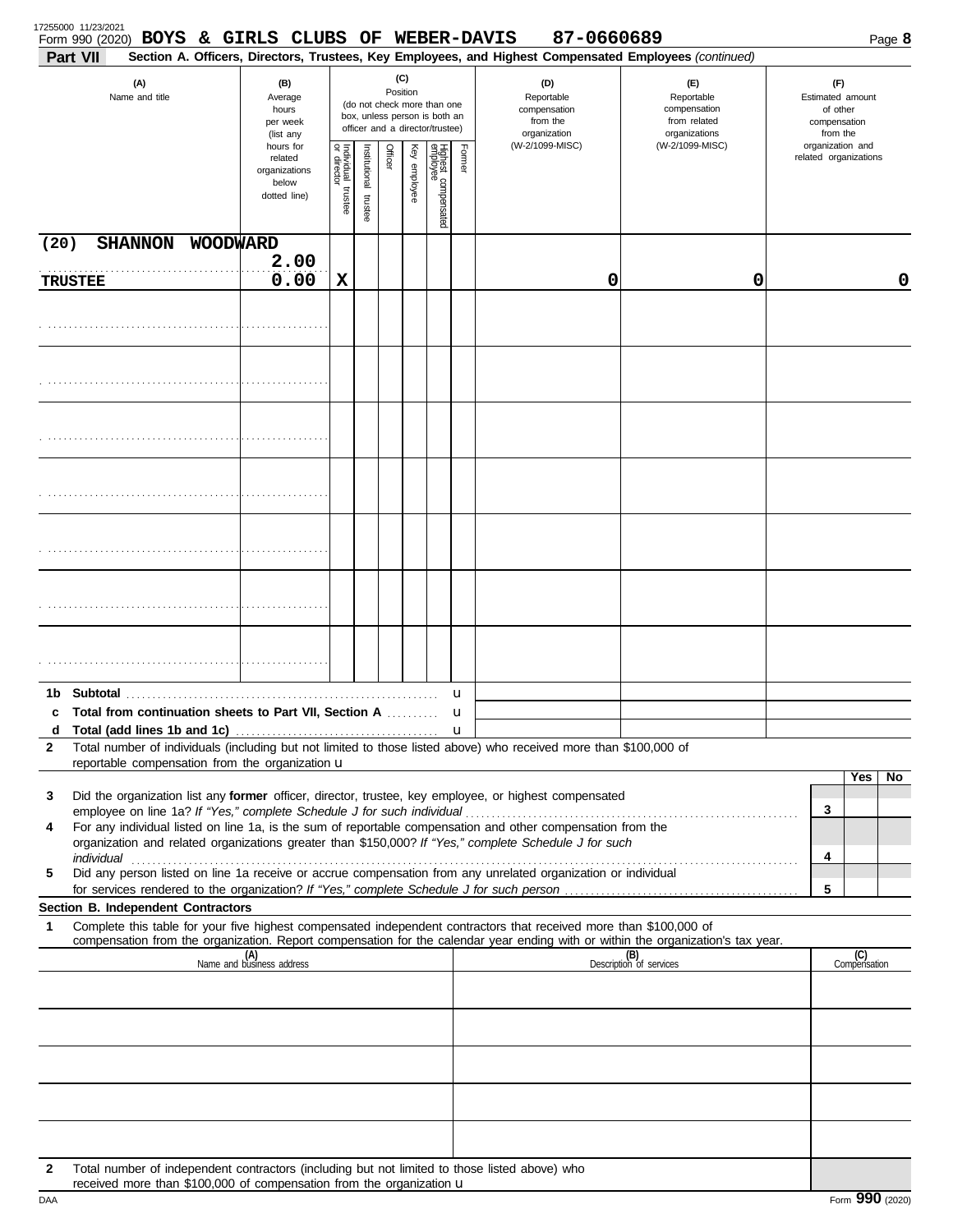17255000 11/23/2021

|        | <b>SCHEDULE A</b>                                                                                                                          |                                                            | <b>Public Charity Status and Public Support</b>                                                                                                                                                                                                                 |     |                                                      |                                        | OMB No. 1545-0047                    |  |  |  |
|--------|--------------------------------------------------------------------------------------------------------------------------------------------|------------------------------------------------------------|-----------------------------------------------------------------------------------------------------------------------------------------------------------------------------------------------------------------------------------------------------------------|-----|------------------------------------------------------|----------------------------------------|--------------------------------------|--|--|--|
|        | (Form 990 or 990-EZ)                                                                                                                       |                                                            | Complete if the organization is a section $501(c)(3)$ organization or a section $4947(a)(1)$ nonexempt charitable trust.                                                                                                                                        |     |                                                      |                                        | 2020                                 |  |  |  |
|        | Department of the Treasury                                                                                                                 |                                                            | La Attach to Form 990 or Form 990-EZ.                                                                                                                                                                                                                           |     |                                                      |                                        | Open to Public                       |  |  |  |
|        | Internal Revenue Service                                                                                                                   |                                                            | <b>u</b> Go to <i>www.irs.gov/Form990</i> for instructions and the latest information.                                                                                                                                                                          |     |                                                      |                                        | Inspection                           |  |  |  |
|        | Name of the organization                                                                                                                   |                                                            |                                                                                                                                                                                                                                                                 |     |                                                      | Employer identification number         |                                      |  |  |  |
| Part I |                                                                                                                                            |                                                            | BOYS & GIRLS CLUBS OF WEBER-DAVIS<br>Reason for Public Charity Status. (All organizations must complete this part.)                                                                                                                                             |     |                                                      | 87-0660689<br>See instructions.        |                                      |  |  |  |
|        |                                                                                                                                            |                                                            | The organization is not a private foundation because it is: (For lines 1 through 12, check only one box.)                                                                                                                                                       |     |                                                      |                                        |                                      |  |  |  |
| 1      |                                                                                                                                            |                                                            | A church, convention of churches, or association of churches described in section 170(b)(1)(A)(i).                                                                                                                                                              |     |                                                      |                                        |                                      |  |  |  |
| 2      |                                                                                                                                            |                                                            | A school described in section 170(b)(1)(A)(ii). (Attach Schedule E (Form 990 or 990-EZ).)                                                                                                                                                                       |     |                                                      |                                        |                                      |  |  |  |
| 3      |                                                                                                                                            |                                                            | A hospital or a cooperative hospital service organization described in section 170(b)(1)(A)(iii).                                                                                                                                                               |     |                                                      |                                        |                                      |  |  |  |
| 4      | A medical research organization operated in conjunction with a hospital described in section 170(b)(1)(A)(iii). Enter the hospital's name, |                                                            |                                                                                                                                                                                                                                                                 |     |                                                      |                                        |                                      |  |  |  |
| 5      | city, and state:                                                                                                                           |                                                            | An organization operated for the benefit of a college or university owned or operated by a governmental unit described in                                                                                                                                       |     |                                                      |                                        |                                      |  |  |  |
|        |                                                                                                                                            | section 170(b)(1)(A)(iv). (Complete Part II.)              |                                                                                                                                                                                                                                                                 |     |                                                      |                                        |                                      |  |  |  |
| 6      |                                                                                                                                            |                                                            | A federal, state, or local government or governmental unit described in section 170(b)(1)(A)(v).                                                                                                                                                                |     |                                                      |                                        |                                      |  |  |  |
| 7      | X                                                                                                                                          | described in section 170(b)(1)(A)(vi). (Complete Part II.) | An organization that normally receives a substantial part of its support from a governmental unit or from the general public                                                                                                                                    |     |                                                      |                                        |                                      |  |  |  |
| 8      |                                                                                                                                            |                                                            | A community trust described in section 170(b)(1)(A)(vi). (Complete Part II.)                                                                                                                                                                                    |     |                                                      |                                        |                                      |  |  |  |
| 9      | university:                                                                                                                                |                                                            | An agricultural research organization described in section 170(b)(1)(A)(ix) operated in conjunction with a land-grant college<br>or university or a non-land-grant college of agriculture (see instructions). Enter the name, city, and state of the college or |     |                                                      |                                        |                                      |  |  |  |
| 10     |                                                                                                                                            |                                                            | An organization that normally receives: (1) more than 33 1/3% of its support from contributions, membership fees, and gross                                                                                                                                     |     |                                                      |                                        |                                      |  |  |  |
|        |                                                                                                                                            |                                                            | receipts from activities related to its exempt functions, subject to certain exceptions; and (2) no more than 331/3% of its                                                                                                                                     |     |                                                      |                                        |                                      |  |  |  |
|        |                                                                                                                                            |                                                            | support from gross investment income and unrelated business taxable income (less section 511 tax) from businesses<br>acquired by the organization after June 30, 1975. See section 509(a)(2). (Complete Part III.)                                              |     |                                                      |                                        |                                      |  |  |  |
| 11     |                                                                                                                                            |                                                            | An organization organized and operated exclusively to test for public safety. See section 509(a)(4).                                                                                                                                                            |     |                                                      |                                        |                                      |  |  |  |
| 12     |                                                                                                                                            |                                                            | An organization organized and operated exclusively for the benefit of, to perform the functions of, or to carry out the purposes                                                                                                                                |     |                                                      |                                        |                                      |  |  |  |
|        |                                                                                                                                            |                                                            | of one or more publicly supported organizations described in section 509(a)(1) or section 509(a)(2). See section 509(a)(3).<br>Check the box in lines 12a through 12d that describes the type of supporting organization and complete lines 12e, 12f, and 12g.  |     |                                                      |                                        |                                      |  |  |  |
|        | а                                                                                                                                          |                                                            | Type I. A supporting organization operated, supervised, or controlled by its supported organization(s), typically by giving                                                                                                                                     |     |                                                      |                                        |                                      |  |  |  |
|        |                                                                                                                                            |                                                            | the supported organization(s) the power to regularly appoint or elect a majority of the directors or trustees of the<br>supporting organization. You must complete Part IV, Sections A and B.                                                                   |     |                                                      |                                        |                                      |  |  |  |
|        | b                                                                                                                                          |                                                            | Type II. A supporting organization supervised or controlled in connection with its supported organization(s), by having<br>control or management of the supporting organization vested in the same persons that control or manage the supported                 |     |                                                      |                                        |                                      |  |  |  |
|        |                                                                                                                                            |                                                            | organization(s). You must complete Part IV, Sections A and C.                                                                                                                                                                                                   |     |                                                      |                                        |                                      |  |  |  |
|        | c                                                                                                                                          |                                                            | Type III functionally integrated. A supporting organization operated in connection with, and functionally integrated with,<br>its supported organization(s) (see instructions). You must complete Part IV, Sections A, D, and E.                                |     |                                                      |                                        |                                      |  |  |  |
|        | d                                                                                                                                          |                                                            | Type III non-functionally integrated. A supporting organization operated in connection with its supported organization(s)<br>that is not functionally integrated. The organization generally must satisfy a distribution requirement and an attentiveness       |     |                                                      |                                        |                                      |  |  |  |
|        |                                                                                                                                            |                                                            | requirement (see instructions). You must complete Part IV, Sections A and D, and Part V.                                                                                                                                                                        |     |                                                      |                                        |                                      |  |  |  |
|        | е                                                                                                                                          |                                                            | Check this box if the organization received a written determination from the IRS that it is a Type I, Type II, Type III<br>functionally integrated, or Type III non-functionally integrated supporting organization.                                            |     |                                                      |                                        |                                      |  |  |  |
|        | f<br>g                                                                                                                                     | Enter the number of supported organizations                | Provide the following information about the supported organization(s).                                                                                                                                                                                          |     |                                                      |                                        |                                      |  |  |  |
|        | (i) Name of supported<br>organization                                                                                                      | (ii) EIN                                                   | (iii) Type of organization<br>(described on lines 1-10                                                                                                                                                                                                          |     | (iv) Is the organization<br>listed in your governing | (v) Amount of monetary<br>support (see | (vi) Amount of<br>other support (see |  |  |  |
|        |                                                                                                                                            |                                                            | above (see instructions))                                                                                                                                                                                                                                       |     | document?                                            | instructions)                          | instructions)                        |  |  |  |
| (A)    |                                                                                                                                            |                                                            |                                                                                                                                                                                                                                                                 | Yes | No                                                   |                                        |                                      |  |  |  |
| (B)    |                                                                                                                                            |                                                            |                                                                                                                                                                                                                                                                 |     |                                                      |                                        |                                      |  |  |  |
|        |                                                                                                                                            |                                                            |                                                                                                                                                                                                                                                                 |     |                                                      |                                        |                                      |  |  |  |
| (C)    |                                                                                                                                            |                                                            |                                                                                                                                                                                                                                                                 |     |                                                      |                                        |                                      |  |  |  |
| (D)    |                                                                                                                                            |                                                            |                                                                                                                                                                                                                                                                 |     |                                                      |                                        |                                      |  |  |  |
| (E)    |                                                                                                                                            |                                                            |                                                                                                                                                                                                                                                                 |     |                                                      |                                        |                                      |  |  |  |
| Total  |                                                                                                                                            |                                                            |                                                                                                                                                                                                                                                                 |     |                                                      |                                        |                                      |  |  |  |
|        |                                                                                                                                            |                                                            | For Paperwork Reduction Act Notice, see the Instructions for Form 990 or 990-EZ.                                                                                                                                                                                |     |                                                      |                                        | Schedule A (Form 990 or 990-EZ) 2020 |  |  |  |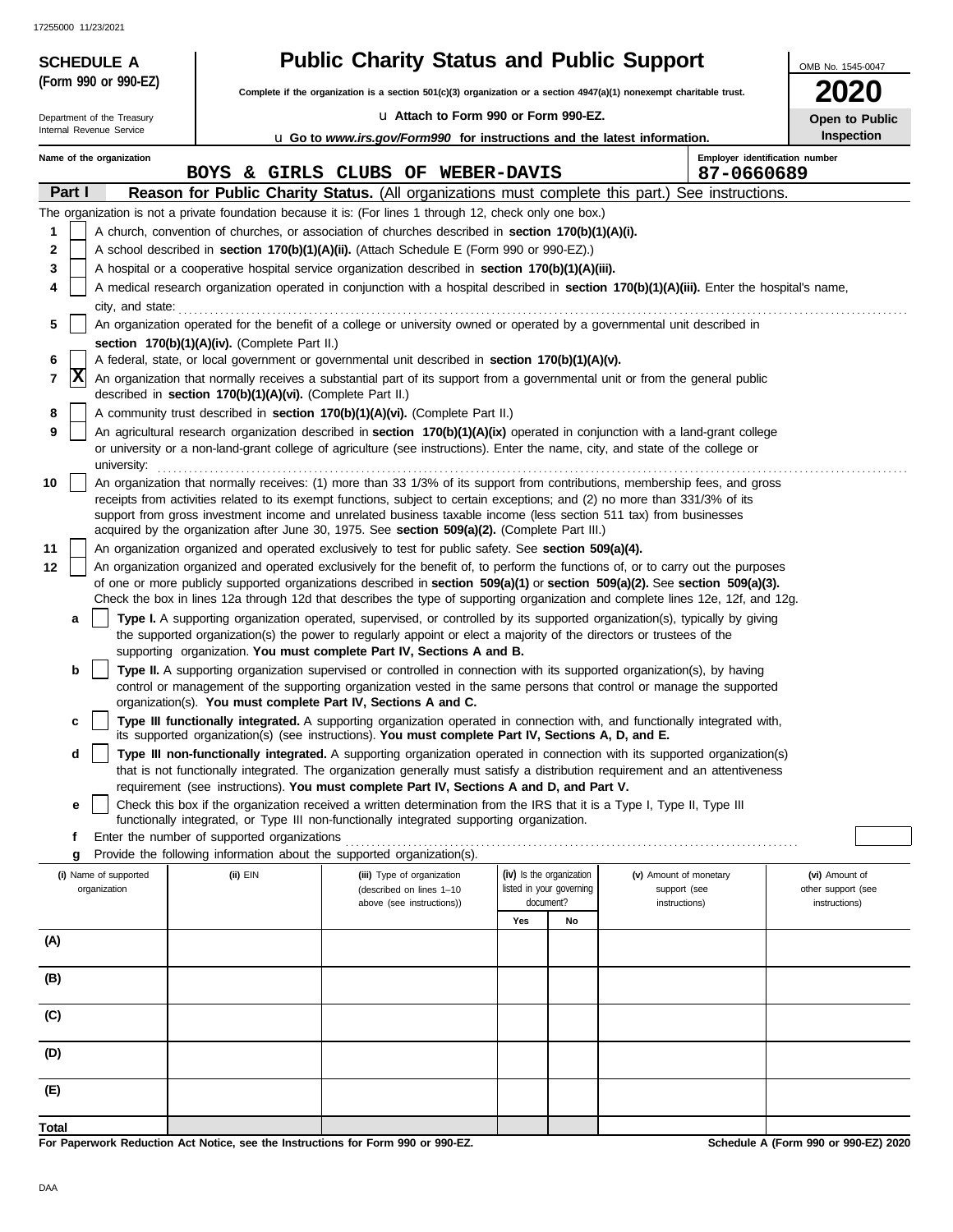# Schedule A (Form 990 or 990-EZ) 2020 **BOYS & GIRLS CLUBS OF WEBER-DAVIS** 87-0660689 Page 2

(Complete only if you checked the box on line 5, 7, or 8 of Part I or if the organization failed to qualify under **Part II** Support Schedule for Organizations Described in Sections 170(b)(1)(A)(iv) and 170(b)(1)(A)(vi) Part III. If the organization fails to qualify under the tests listed below, please complete Part III.)

|              | <b>Section A. Public Support</b>                                                                                                                                                                                            |                                                                                                                                                                                                                                                            |           |            |            |                                      |                      |  |  |  |  |  |
|--------------|-----------------------------------------------------------------------------------------------------------------------------------------------------------------------------------------------------------------------------|------------------------------------------------------------------------------------------------------------------------------------------------------------------------------------------------------------------------------------------------------------|-----------|------------|------------|--------------------------------------|----------------------|--|--|--|--|--|
|              | Calendar year (or fiscal year beginning in)<br>$\mathbf{u}$                                                                                                                                                                 | (a) 2016                                                                                                                                                                                                                                                   | (b) 2017  | $(c)$ 2018 | $(d)$ 2019 | (e) 2020                             | (f) Total            |  |  |  |  |  |
| 1            | Gifts, grants, contributions, and<br>membership fees received. (Do not<br>include any "unusual grants.")                                                                                                                    | 1,220,541                                                                                                                                                                                                                                                  | 1,141,577 | 1,777,896  | 1,961,757  | 2,560,718                            | 8,662,489            |  |  |  |  |  |
| $\mathbf{2}$ | Tax revenues levied for the<br>organization's benefit and either paid<br>to or expended on its behalf                                                                                                                       |                                                                                                                                                                                                                                                            |           |            |            |                                      |                      |  |  |  |  |  |
| 3            | The value of services or facilities<br>furnished by a governmental unit to the<br>organization without charge                                                                                                               | 436,678                                                                                                                                                                                                                                                    | 112,033   | 111,270    | 108,034    |                                      | 768,015              |  |  |  |  |  |
| 4            | Total. Add lines 1 through 3                                                                                                                                                                                                | 1,657,219                                                                                                                                                                                                                                                  | 1,253,610 | 1,889,166  | 2,069,791  | 2,560,718                            | 9,430,504            |  |  |  |  |  |
| 5            | The portion of total contributions by<br>each person (other than a<br>governmental unit or publicly<br>supported organization) included on<br>line 1 that exceeds 2% of the amount<br>shown on line 11, column (f) $\ldots$ |                                                                                                                                                                                                                                                            |           |            |            |                                      |                      |  |  |  |  |  |
| 6            | Public support. Subtract line 5 from line 4                                                                                                                                                                                 |                                                                                                                                                                                                                                                            |           |            |            |                                      | 9,430,504            |  |  |  |  |  |
|              | <b>Section B. Total Support</b>                                                                                                                                                                                             |                                                                                                                                                                                                                                                            |           |            |            |                                      |                      |  |  |  |  |  |
|              | Calendar year (or fiscal year beginning in)<br>$\mathbf{u}$                                                                                                                                                                 | (a) 2016                                                                                                                                                                                                                                                   | (b) 2017  | $(c)$ 2018 | $(d)$ 2019 | (e) 2020                             | (f) Total            |  |  |  |  |  |
| 7            | Amounts from line 4                                                                                                                                                                                                         | 1,657,219                                                                                                                                                                                                                                                  | 1,253,610 | 1,889,166  | 2,069,791  | 2,560,718                            | 9,430,504            |  |  |  |  |  |
| 8            | Gross income from interest, dividends,<br>payments received on securities loans.<br>rents, royalties, and income from<br>similar sources                                                                                    | 353                                                                                                                                                                                                                                                        | 1,608     | 1,668      | 515        |                                      | 4,144                |  |  |  |  |  |
| 9            | Net income from unrelated business<br>activities, whether or not the business<br>is regularly carried on                                                                                                                    |                                                                                                                                                                                                                                                            |           |            |            |                                      |                      |  |  |  |  |  |
| 10<br>11     | Other income. Do not include gain or<br>loss from the sale of capital assets<br>Total support. Add lines 7 through 10                                                                                                       |                                                                                                                                                                                                                                                            |           |            |            | 158,376                              | 158,376<br>9,593,024 |  |  |  |  |  |
| 12           | Gross receipts from related activities, etc. (see instructions)                                                                                                                                                             |                                                                                                                                                                                                                                                            |           |            |            | 12                                   | 4,500                |  |  |  |  |  |
| 13           | First 5 years. If the Form 990 is for the organization's first, second, third, fourth, or fifth tax year as a section 501(c)(3)                                                                                             |                                                                                                                                                                                                                                                            |           |            |            |                                      |                      |  |  |  |  |  |
|              | organization, check this box and stop here                                                                                                                                                                                  |                                                                                                                                                                                                                                                            |           |            |            |                                      |                      |  |  |  |  |  |
|              | Section C. Computation of Public Support Percentage                                                                                                                                                                         |                                                                                                                                                                                                                                                            |           |            |            |                                      |                      |  |  |  |  |  |
| 14           |                                                                                                                                                                                                                             |                                                                                                                                                                                                                                                            |           |            |            | 14                                   | 98.31%               |  |  |  |  |  |
| 15           | Public support percentage from 2019 Schedule A, Part II, line 14                                                                                                                                                            |                                                                                                                                                                                                                                                            |           |            |            | 15                                   | 99.93%               |  |  |  |  |  |
|              | 16a 33 1/3% support test-2020. If the organization did not check the box on line 13, and line 14 is 33 1/3% or more, check this                                                                                             |                                                                                                                                                                                                                                                            |           |            |            |                                      |                      |  |  |  |  |  |
|              | box and stop here. The organization qualifies as a publicly supported organization                                                                                                                                          |                                                                                                                                                                                                                                                            |           |            |            |                                      | $\sqrt{X}$           |  |  |  |  |  |
| b            | 33 1/3% support test-2019. If the organization did not check a box on line 13 or 16a, and line 15 is 33 1/3% or more, check                                                                                                 |                                                                                                                                                                                                                                                            |           |            |            |                                      |                      |  |  |  |  |  |
|              |                                                                                                                                                                                                                             |                                                                                                                                                                                                                                                            |           |            |            |                                      |                      |  |  |  |  |  |
|              | 17a 10%-facts-and-circumstances test-2020. If the organization did not check a box on line 13, 16a, or 16b, and line 14 is                                                                                                  |                                                                                                                                                                                                                                                            |           |            |            |                                      |                      |  |  |  |  |  |
|              | 10% or more, and if the organization meets the "facts-and-circumstances" test, check this box and stop here. Explain in                                                                                                     |                                                                                                                                                                                                                                                            |           |            |            |                                      |                      |  |  |  |  |  |
|              | Part VI how the organization meets the "facts-and-circumstances" test. The organization qualifies as a publicly supported                                                                                                   |                                                                                                                                                                                                                                                            |           |            |            |                                      |                      |  |  |  |  |  |
|              | organization                                                                                                                                                                                                                |                                                                                                                                                                                                                                                            |           |            |            |                                      |                      |  |  |  |  |  |
| b            | 10%-facts-and-circumstances test-2019. If the organization did not check a box on line 13, 16a, 16b, or 17a, and line                                                                                                       |                                                                                                                                                                                                                                                            |           |            |            |                                      |                      |  |  |  |  |  |
|              |                                                                                                                                                                                                                             | 15 is 10% or more, and if the organization meets the "facts-and-circumstances" test, check this box and stop here. Explain<br>in Part VI how the organization meets the "facts-and-circumstances" test. The organization qualifies as a publicly supported |           |            |            |                                      |                      |  |  |  |  |  |
|              |                                                                                                                                                                                                                             |                                                                                                                                                                                                                                                            |           |            |            |                                      |                      |  |  |  |  |  |
|              | organization                                                                                                                                                                                                                |                                                                                                                                                                                                                                                            |           |            |            |                                      |                      |  |  |  |  |  |
| 18           | Private foundation. If the organization did not check a box on line 13, 16a, 16b, 17a, or 17b, check this box and see                                                                                                       |                                                                                                                                                                                                                                                            |           |            |            |                                      |                      |  |  |  |  |  |
|              | instructions                                                                                                                                                                                                                |                                                                                                                                                                                                                                                            |           |            |            |                                      |                      |  |  |  |  |  |
|              |                                                                                                                                                                                                                             |                                                                                                                                                                                                                                                            |           |            |            | Schedule A (Form 990 or 990-EZ) 2020 |                      |  |  |  |  |  |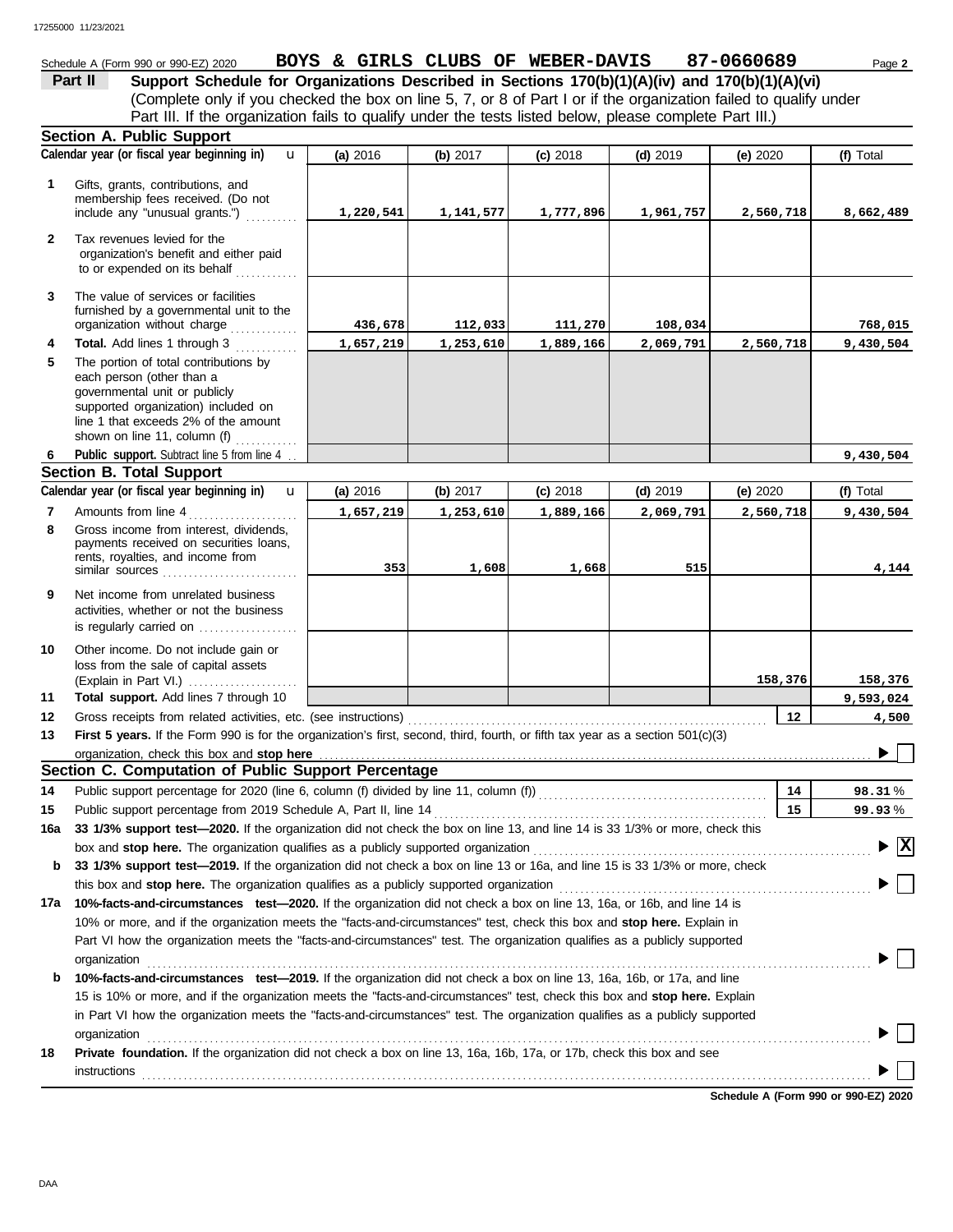# Schedule A (Form 990 or 990-EZ) 2020 Page **3 BOYS & GIRLS CLUBS OF WEBER-DAVIS 87-0660689**

# **Part III Support Schedule for Organizations Described in Section 509(a)(2)**

(Complete only if you checked the box on line 10 of Part I or if the organization failed to qualify under Part II. If the organization fails to qualify under the tests listed below, please complete Part II.)

|     | <b>Section A. Public Support</b>                                                                                                                                                  |            |            |            |            |            |    |           |  |
|-----|-----------------------------------------------------------------------------------------------------------------------------------------------------------------------------------|------------|------------|------------|------------|------------|----|-----------|--|
|     | Calendar year (or fiscal year beginning in)<br>u                                                                                                                                  | (a) 2016   | (b) 2017   | $(c)$ 2018 | $(d)$ 2019 | (e) $2020$ |    | (f) Total |  |
| 1   | Gifts, grants, contributions, and membership fees<br>received. (Do not include any "unusual grants.")                                                                             |            |            |            |            |            |    |           |  |
| 2   | Gross receipts from admissions, merchandise<br>sold or services performed, or facilities<br>furnished in any activity that is related to the<br>organization's tax-exempt purpose |            |            |            |            |            |    |           |  |
| 3   | Gross receipts from activities that are not an<br>unrelated trade or business under section 513                                                                                   |            |            |            |            |            |    |           |  |
| 4   | Tax revenues levied for the<br>organization's benefit and either paid<br>to or expended on its behalf<br>.                                                                        |            |            |            |            |            |    |           |  |
| 5   | The value of services or facilities<br>furnished by a governmental unit to the<br>organization without charge                                                                     |            |            |            |            |            |    |           |  |
| 6   | Total. Add lines 1 through 5                                                                                                                                                      |            |            |            |            |            |    |           |  |
| 7а  | Amounts included on lines 1, 2, and 3<br>received from disqualified persons                                                                                                       |            |            |            |            |            |    |           |  |
| b   | Amounts included on lines 2 and 3<br>received from other than disqualified<br>persons that exceed the greater of \$5,000<br>or 1% of the amount on line 13 for the year $\ldots$  |            |            |            |            |            |    |           |  |
| c   | Add lines 7a and 7b<br>.                                                                                                                                                          |            |            |            |            |            |    |           |  |
| 8   | Public support. (Subtract line 7c from                                                                                                                                            |            |            |            |            |            |    |           |  |
|     | line $6.$ )                                                                                                                                                                       |            |            |            |            |            |    |           |  |
|     | <b>Section B. Total Support</b>                                                                                                                                                   |            |            |            |            |            |    |           |  |
|     | Calendar year (or fiscal year beginning in)<br>$\mathbf{u}$                                                                                                                       | (a) $2016$ | (b) $2017$ | $(c)$ 2018 | $(d)$ 2019 | (e) $2020$ |    | (f) Total |  |
| 9   | Amounts from line 6                                                                                                                                                               |            |            |            |            |            |    |           |  |
| 10a | Gross income from interest, dividends,<br>payments received on securities loans, rents,<br>royalties, and income from similar sources                                             |            |            |            |            |            |    |           |  |
|     | Unrelated business taxable income (less<br>section 511 taxes) from businesses<br>acquired after June 30, 1975                                                                     |            |            |            |            |            |    |           |  |
| C   | Add lines 10a and 10b $\ldots$ $\ldots$ $\ldots$                                                                                                                                  |            |            |            |            |            |    |           |  |
| 11  | Net income from unrelated business<br>activities not included in line 10b, whether<br>or not the business is regularly carried on                                                 |            |            |            |            |            |    |           |  |
| 12  | Other income. Do not include gain or<br>loss from the sale of capital assets<br>(Explain in Part VI.)                                                                             |            |            |            |            |            |    |           |  |
| 13  | Total support. (Add lines 9, 10c, 11,                                                                                                                                             |            |            |            |            |            |    |           |  |
|     | and 12.)                                                                                                                                                                          |            |            |            |            |            |    |           |  |
| 14  | First 5 years. If the Form 990 is for the organization's first, second, third, fourth, or fifth tax year as a section 501(c)(3)                                                   |            |            |            |            |            |    |           |  |
|     | organization, check this box and stop here                                                                                                                                        |            |            |            |            |            |    |           |  |
|     | Section C. Computation of Public Support Percentage                                                                                                                               |            |            |            |            |            |    |           |  |
| 15  |                                                                                                                                                                                   |            |            |            |            |            | 15 | %         |  |
| 16  | Public support percentage from 2019 Schedule A, Part III, line 15                                                                                                                 |            |            |            |            |            | 16 | %         |  |
|     | Section D. Computation of Investment Income Percentage                                                                                                                            |            |            |            |            |            |    |           |  |
| 17  |                                                                                                                                                                                   |            |            |            |            |            | 17 | %         |  |
| 18  | Investment income percentage from 2019 Schedule A, Part III, line 17                                                                                                              |            |            |            |            |            | 18 | %         |  |
| 19a | 33 1/3% support tests-2020. If the organization did not check the box on line 14, and line 15 is more than 33 1/3%, and line                                                      |            |            |            |            |            |    |           |  |
|     | 17 is not more than 33 1/3%, check this box and stop here. The organization qualifies as a publicly supported organization                                                        |            |            |            |            |            |    |           |  |
| b   | 33 1/3% support tests-2019. If the organization did not check a box on line 14 or line 19a, and line 16 is more than 33 1/3%, and                                                 |            |            |            |            |            |    |           |  |
| 20  |                                                                                                                                                                                   |            |            |            |            |            |    |           |  |
|     |                                                                                                                                                                                   |            |            |            |            |            |    |           |  |

**Schedule A (Form 990 or 990-EZ) 2020**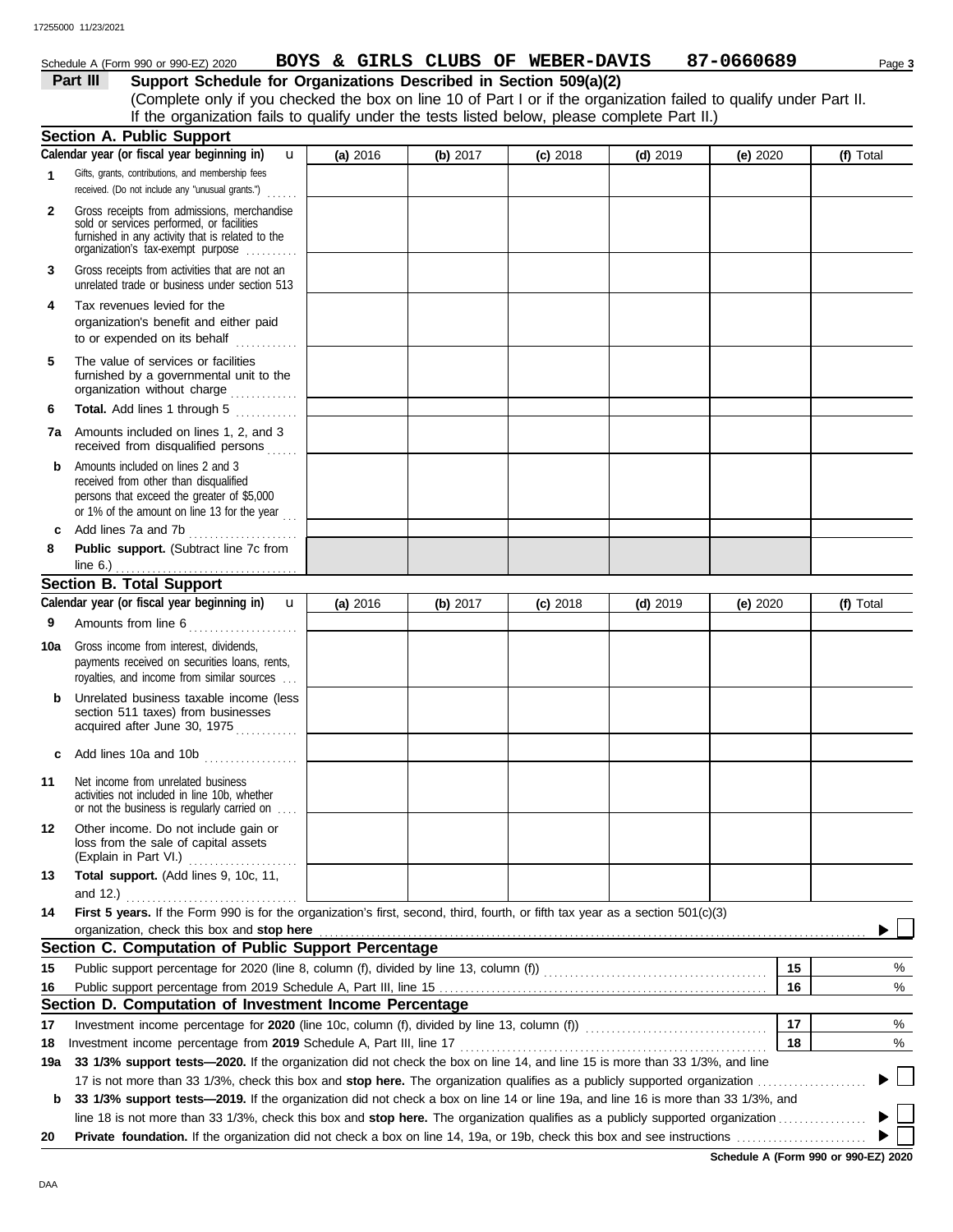# **Part IV Supporting Organizations** Sections A, D, and E. If you checked box 12d, Part I, complete Sections A and D, and complete Part V.) Schedule A (Form 990 or 990-EZ) 2020 **BOYS & GIRLS CLUBS OF WEBER-DAVIS** 87-0660689 Page 4 (Complete only if you checked a box in line 12 on Part I. If you checked box 12a, Part I, complete Sections A and B. If you checked box 12b, Part I, complete Sections A and C. If you checked box 12c, Part I, complete

# **Section A. All Supporting Organizations**

Are all of the organization's supported organizations listed by name in the organization's governing documents? *If "No," describe in Part VI how the supported organizations are designated. If designated by class or purpose, describe the designation. If historic and continuing relationship, explain.* **1**

Did the organization have any supported organization that does not have an IRS determination of status under section 509(a)(1) or (2)? *If "Yes," explain in Part VI how the organization determined that the supported organization was described in section 509(a)(1) or (2).* **2**

**3a** Did the organization have a supported organization described in section 501(c)(4), (5), or (6)? *If "Yes," answer lines 3b and 3c below.*

| <b>b</b> Did the organization confirm that each supported organization qualified under section $501(c)(4)$ , (5), or (6) and |
|------------------------------------------------------------------------------------------------------------------------------|
| satisfied the public support tests under section $509(a)(2)$ ? If "Yes," describe in Part VI when and how the                |
| organization made the determination.                                                                                         |

**c** Did the organization ensure that all support to such organizations was used exclusively for section  $170(c)(2)(B)$ purposes? *If "Yes," explain in Part VI what controls the organization put in place to ensure such use.*

| 4a l | Was any supported organization not organized in the United States ("foreign supported organization")? If |
|------|----------------------------------------------------------------------------------------------------------|
|      | "Yes," and if you checked 12a or 12b in Part I, answer (b) and (c) below.                                |

**b** Did the organization have ultimate control and discretion in deciding whether to make grants to the foreign supported organization? *If "Yes," describe in Part VI how the organization had such control and discretion despite being controlled or supervised by or in connection with its supported organizations.*

**c** Did the organization support any foreign supported organization that does not have an IRS determination under sections 501(c)(3) and 509(a)(1) or (2)? *If "Yes," explain in Part VI what controls the organization used to ensure that all support to the foreign supported organization was used exclusively for section 170(c)(2)(B) purposes.*

**5a** Did the organization add, substitute, or remove any supported organizations during the tax year? *If "Yes," answer lines 5b and 5c below (if applicable). Also, provide detail in Part VI, including (i) the names and EIN numbers of the supported organizations added, substituted, or removed; (ii) the reasons for each such action; (iii) the authority under the organization's organizing document authorizing such action; and (iv) how the action was accomplished (such as by amendment to the organizing document).*

**b Type I or Type II only.** Was any added or substituted supported organization part of a class already designated in the organization's organizing document?

**c Substitutions only.** Was the substitution the result of an event beyond the organization's control?

**6** Did the organization provide support (whether in the form of grants or the provision of services or facilities) to anyone other than (i) its supported organizations, (ii) individuals that are part of the charitable class benefited by one or more of its supported organizations, or (iii) other supporting organizations that also support or benefit one or more of the filing organization's supported organizations? *If "Yes," provide detail in Part VI.*

**7** Did the organization provide a grant, loan, compensation, or other similar payment to a substantial contributor (as defined in section 4958(c)(3)(C)), a family member of a substantial contributor, or a 35% controlled entity with regard to a substantial contributor? *If "Yes," complete Part I of Schedule L (Form 990 or 990-EZ).*

**8** Did the organization make a loan to a disqualified person (as defined in section 4958) not described in line 7? *If "Yes," complete Part I of Schedule L (Form 990 or 990-EZ).*

**9a** Was the organization controlled directly or indirectly at any time during the tax year by one or more disqualified persons, as defined in section 4946 (other than foundation managers and organizations described in section 509(a)(1) or (2))? *If "Yes," provide detail in Part VI.*

**b** Did one or more disqualified persons (as defined in line 9a) hold a controlling interest in any entity in which the supporting organization had an interest? *If "Yes," provide detail in Part VI.*

**c** Did a disqualified person (as defined in line 9a) have an ownership interest in, or derive any personal benefit from, assets in which the supporting organization also had an interest? *If "Yes," provide detail in Part VI.*

**10a** Was the organization subject to the excess business holdings rules of section 4943 because of section 4943(f) (regarding certain Type II supporting organizations, and all Type III non-functionally integrated supporting organizations)? *If "Yes," answer line 10b below.*

**b** Did the organization have any excess business holdings in the tax year? *(Use Schedule C, Form 4720, to determine whether the organization had excess business holdings.)*

**Yes No 1 2 3a 3b 3c 4a 4b 4c 5a 5b 5c 6 7 8 9a 9b 9c 10a 10b**

**Schedule A (Form 990 or 990-EZ) 2020**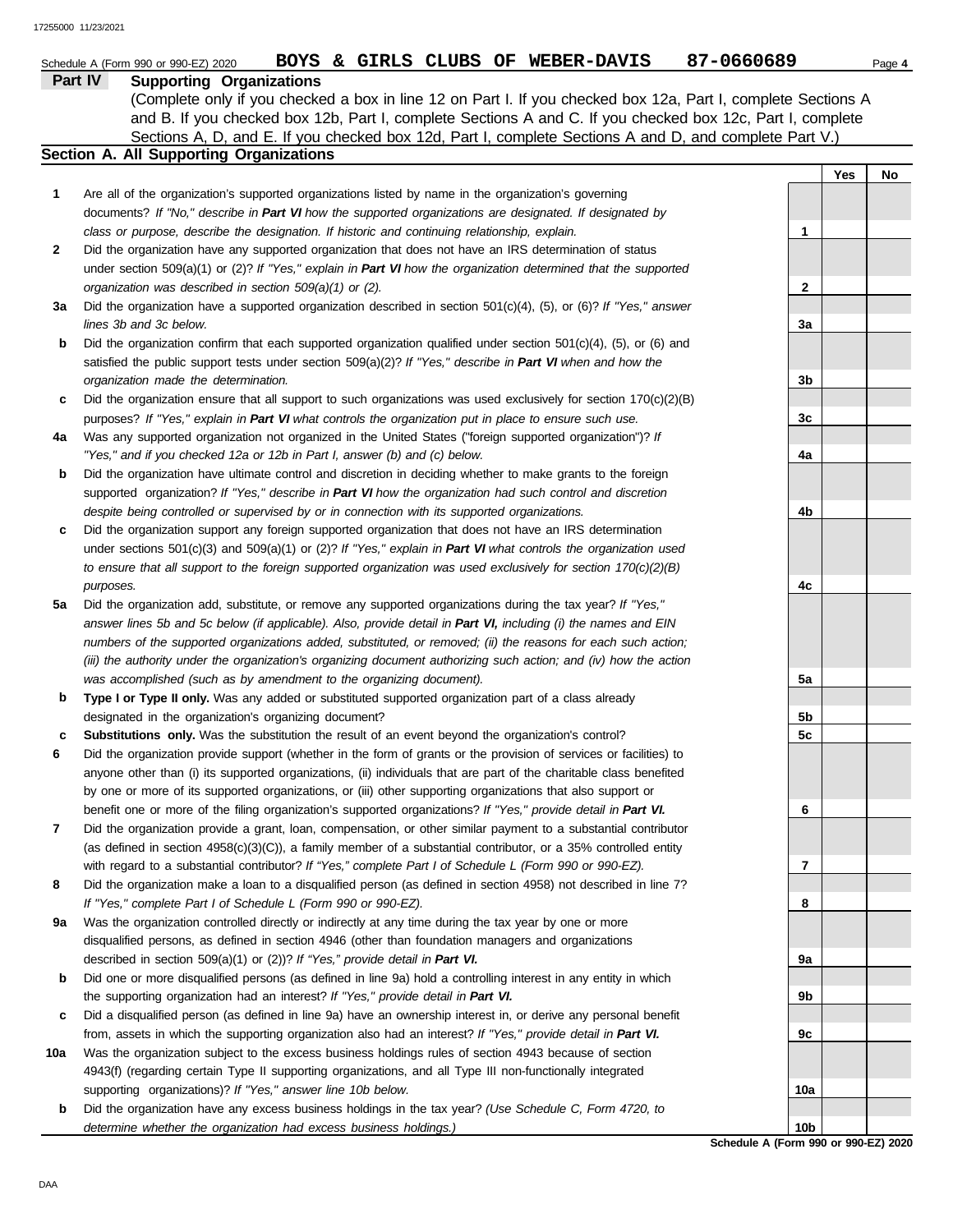|                | Schedule A (Form 990 or 990-EZ) 2020                                                                                          | <b>BOYS</b><br>&. | GIRLS | CLUBS OF | <b>WEBER-DAVIS</b> | 87-0660689 |                 |     | Page 5 |
|----------------|-------------------------------------------------------------------------------------------------------------------------------|-------------------|-------|----------|--------------------|------------|-----------------|-----|--------|
| <b>Part IV</b> | <b>Supporting Organizations (continued)</b>                                                                                   |                   |       |          |                    |            |                 |     |        |
|                |                                                                                                                               |                   |       |          |                    |            |                 | Yes | No     |
| 11             | Has the organization accepted a gift or contribution from any of the following persons?                                       |                   |       |          |                    |            |                 |     |        |
| а              | A person who directly or indirectly controls, either alone or together with persons described in lines 11b and                |                   |       |          |                    |            |                 |     |        |
|                | 11c below, the governing body of a supported organization?                                                                    |                   |       |          |                    |            | 11a             |     |        |
| b              | A family member of a person described in line 11a above?                                                                      |                   |       |          |                    |            | 11 <sub>b</sub> |     |        |
| c              | A 35% controlled entity of a person described in line 11a or 11b above? If "Yes" to line 11a, 11b, or 11c, provide            |                   |       |          |                    |            |                 |     |        |
|                | detail in Part VI.                                                                                                            |                   |       |          |                    |            | 11c             |     |        |
|                | Section B. Type I Supporting Organizations                                                                                    |                   |       |          |                    |            |                 |     |        |
|                |                                                                                                                               |                   |       |          |                    |            |                 | Yes | No     |
|                | Did the governing body, members of the governing body, officers acting in their official capacity, or membership of one or    |                   |       |          |                    |            |                 |     |        |
|                | more supported organizations have the power to regularly appoint or elect at least a majority of the organization's officers, |                   |       |          |                    |            |                 |     |        |
|                | directors, or trustees at all times during the tax year? If "No," describe in Part VI how the supported organization(s)       |                   |       |          |                    |            |                 |     |        |

| supported organizations and what conditions or restrictions, if any, applied to such powers during the tax year. |
|------------------------------------------------------------------------------------------------------------------|
| Did the organization operate for the benefit of any supported organization other than the supported              |
| organization(s) that operated, supervised, or controlled the supporting organization? If "Yes," explain in Part  |
| VI how providing such benefit carried out the purposes of the supported organization(s) that operated,           |
| supervised, or controlled the supporting organization.                                                           |

*organization, describe how the powers to appoint and/or remove officers, directors, or trustees were allocated among the effectively operated, supervised, or controlled the organization's activities. If the organization had more than one supported*

#### **Section C. Type II Supporting Organizations** Were a majority of the organization's directors or trustees during the tax year also a majority of the directors or trustees of each of the organization's supported organization(s)? *If "No," describe in Part VI how control* **1** *or management of the supporting organization was vested in the same persons that controlled or managed the supported organization(s).* **Yes No 1**

## **Section D. All Type III Supporting Organizations**

|              |                                                                                                                        | Yes | No |
|--------------|------------------------------------------------------------------------------------------------------------------------|-----|----|
| 1            | Did the organization provide to each of its supported organizations, by the last day of the fifth month of the         |     |    |
|              | organization's tax year, (i) a written notice describing the type and amount of support provided during the prior tax  |     |    |
|              | year, (ii) a copy of the Form 990 that was most recently filed as of the date of notification, and (iii) copies of the |     |    |
|              | organization's governing documents in effect on the date of notification, to the extent not previously provided?       |     |    |
| $\mathbf{2}$ | Were any of the organization's officers, directors, or trustees either (i) appointed or elected by the supported       |     |    |
|              | organization(s) or (ii) serving on the governing body of a supported organization? If "No," explain in Part VI how     |     |    |
|              | the organization maintained a close and continuous working relationship with the supported organization(s).            |     |    |
| $\mathbf{3}$ | By reason of the relationship described in line 2, above, did the organization's supported organizations have          |     |    |
|              | a significant voice in the organization's investment policies and in directing the use of the organization's           |     |    |
|              | income or assets at all times during the tax year? If "Yes," describe in Part VI the role the organization's           |     |    |
|              | supported organizations played in this regard.                                                                         |     |    |

## **Section E. Type III Functionally-Integrated Supporting Organizations**

- **1** *Check the box next to the method that the organization used to satisfy the Integral Part Test during the year (see instructions).*
	- The organization satisfied the Activities Test. *Complete line 2 below.* **a**
	- The organization is the parent of each of its supported organizations. *Complete line 3 below.* **b**

|  |  |  | c   The organization supported a governmental entity. Describe in Part VI how you supported a governmental entity (see instructions). |  |
|--|--|--|---------------------------------------------------------------------------------------------------------------------------------------|--|
|--|--|--|---------------------------------------------------------------------------------------------------------------------------------------|--|

- **2** Activities Test. *Answer lines 2a and 2b below.*
- **a** Did substantially all of the organization's activities during the tax year directly further the exempt purposes of the supported organization(s) to which the organization was responsive? *If "Yes," then in Part VI identify those supported organizations and explain how these activities directly furthered their exempt purposes,*  how the organization was responsive to those supported organizations, and how the organization determined *that these activities constituted substantially all of its activities.*
- **b** Did the activities described in line 2a, above, constitute activities that, but for the organization's involvement, one or more of the organization's supported organization(s) would have been engaged in? If "Yes," explain in *Part VI the reasons for the organization's position that its supported organization(s) would have engaged in these activities but for the organization's involvement.*
- **3** Parent of Supported Organizations. *Answer lines 3a and 3b below.*
- **a** Did the organization have the power to regularly appoint or elect a majority of the officers, directors, or trustees of each of the supported organizations? *If "Yes" or "No," provide details in Part VI.*
- **b** Did the organization exercise a substantial degree of direction over the policies, programs, and activities of each of its supported organizations? *If "Yes," describe in Part VI the role played by the organization in this regard.*

**2a 2b 3a 3b**

**Yes No**

**2**

**1**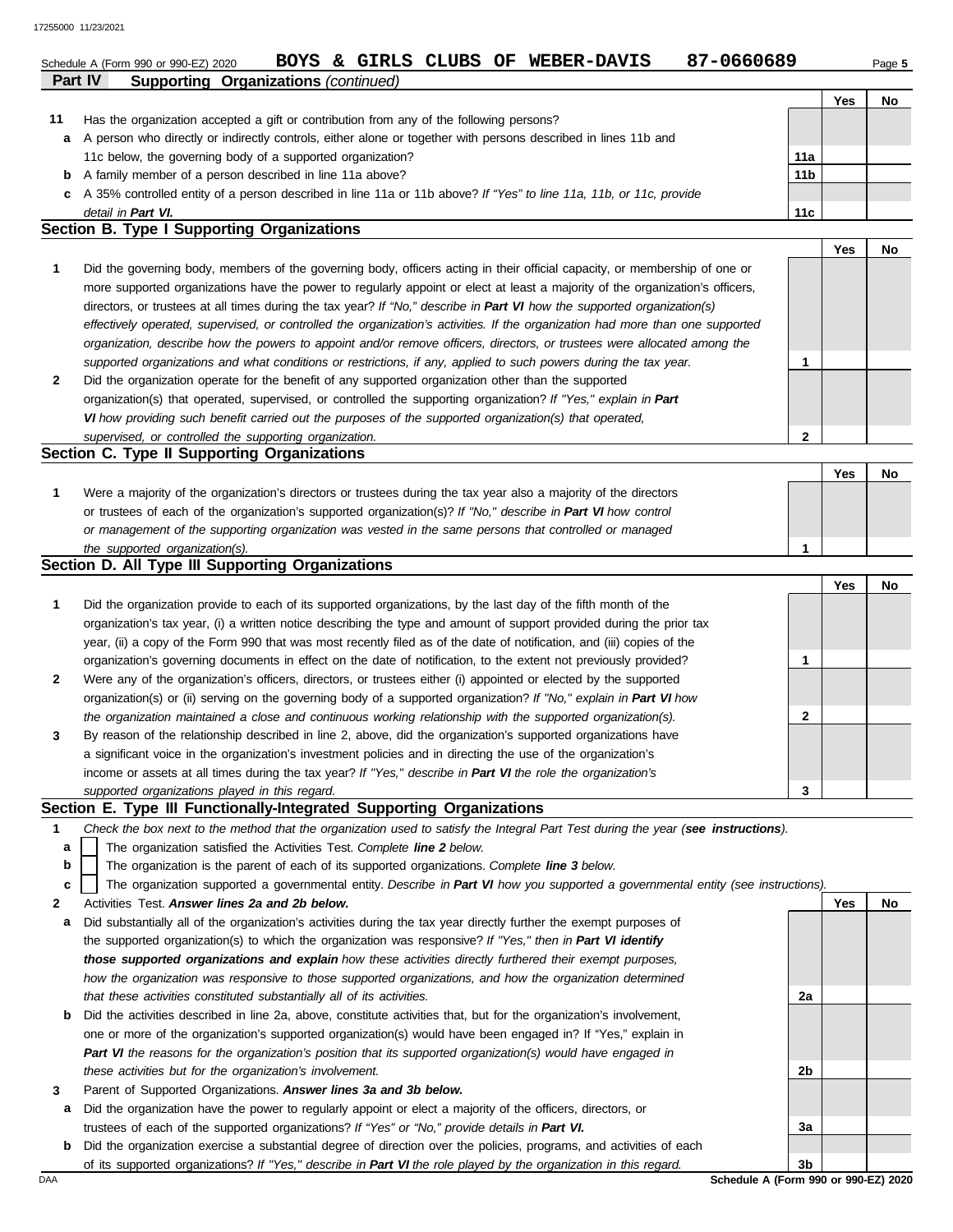|              | BOYS & GIRLS CLUBS OF WEBER-DAVIS<br>Schedule A (Form 990 or 990-EZ) 2020                                                        |                | 87-0660689     | Page 6                         |  |  |  |  |  |
|--------------|----------------------------------------------------------------------------------------------------------------------------------|----------------|----------------|--------------------------------|--|--|--|--|--|
|              | Type III Non-Functionally Integrated 509(a)(3) Supporting Organizations<br>Part V                                                |                |                |                                |  |  |  |  |  |
| $\mathbf{1}$ | Check here if the organization satisfied the Integral Part Test as a qualifying trust on Nov. 20, 1970 (explain in Part VI). See |                |                |                                |  |  |  |  |  |
|              | <b>instructions.</b> All other Type III non-functionally integrated supporting organizations must complete Sections A through E. |                |                |                                |  |  |  |  |  |
|              | Section A - Adjusted Net Income                                                                                                  |                | (A) Prior Year | (B) Current Year               |  |  |  |  |  |
|              |                                                                                                                                  |                |                | (optional)                     |  |  |  |  |  |
| 1            | Net short-term capital gain                                                                                                      | 1              |                |                                |  |  |  |  |  |
| $\mathbf{2}$ | Recoveries of prior-year distributions                                                                                           | $\overline{2}$ |                |                                |  |  |  |  |  |
| 3            | Other gross income (see instructions)                                                                                            | 3              |                |                                |  |  |  |  |  |
| 4            | Add lines 1 through 3.                                                                                                           | 4              |                |                                |  |  |  |  |  |
| 5            | Depreciation and depletion                                                                                                       | 5              |                |                                |  |  |  |  |  |
| 6            | Portion of operating expenses paid or incurred for production or collection of                                                   |                |                |                                |  |  |  |  |  |
|              | gross income or for management, conservation, or maintenance of property                                                         |                |                |                                |  |  |  |  |  |
|              | held for production of income (see instructions)                                                                                 | 6              |                |                                |  |  |  |  |  |
| 7            | Other expenses (see instructions)                                                                                                | $\overline{7}$ |                |                                |  |  |  |  |  |
| 8            | <b>Adjusted Net Income</b> (subtract lines 5, 6, and 7 from line 4)                                                              | 8              |                |                                |  |  |  |  |  |
|              | Section B - Minimum Asset Amount                                                                                                 |                | (A) Prior Year | (B) Current Year<br>(optional) |  |  |  |  |  |
| 1            | Aggregate fair market value of all non-exempt-use assets (see                                                                    |                |                |                                |  |  |  |  |  |
|              | instructions for short tax year or assets held for part of year):                                                                |                |                |                                |  |  |  |  |  |
|              | a Average monthly value of securities                                                                                            | 1a             |                |                                |  |  |  |  |  |
|              | <b>b</b> Average monthly cash balances                                                                                           | 1b             |                |                                |  |  |  |  |  |
|              | c Fair market value of other non-exempt-use assets                                                                               | 1c             |                |                                |  |  |  |  |  |
|              | d Total (add lines 1a, 1b, and 1c)                                                                                               | 1 <sub>d</sub> |                |                                |  |  |  |  |  |
|              | <b>e Discount</b> claimed for blockage or other factors                                                                          |                |                |                                |  |  |  |  |  |
|              | (explain in detail in Part VI):                                                                                                  |                |                |                                |  |  |  |  |  |
| $\mathbf{2}$ | Acquisition indebtedness applicable to non-exempt-use assets                                                                     | 2              |                |                                |  |  |  |  |  |
| 3            | Subtract line 2 from line 1d.                                                                                                    | 3              |                |                                |  |  |  |  |  |
| 4            | Cash deemed held for exempt use. Enter 0.015 of line 3 (for greater amount,                                                      |                |                |                                |  |  |  |  |  |
|              | see instructions).                                                                                                               | 4              |                |                                |  |  |  |  |  |
| 5            | Net value of non-exempt-use assets (subtract line 4 from line 3)                                                                 | 5              |                |                                |  |  |  |  |  |
| 6            | Multiply line 5 by 0.035.                                                                                                        | 6              |                |                                |  |  |  |  |  |
| 7            | Recoveries of prior-year distributions                                                                                           | 7              |                |                                |  |  |  |  |  |
| 8            | Minimum Asset Amount (add line 7 to line 6)                                                                                      | 8              |                |                                |  |  |  |  |  |
|              | Section C - Distributable Amount                                                                                                 |                |                | <b>Current Year</b>            |  |  |  |  |  |
| 1            | Adjusted net income for prior year (from Section A, line 8, column A)                                                            | 1              |                |                                |  |  |  |  |  |
| 2            | Enter 0.85 of line 1.                                                                                                            | $\mathbf 2$    |                |                                |  |  |  |  |  |
| 3            | Minimum asset amount for prior year (from Section B, line 8, column A)                                                           | 3              |                |                                |  |  |  |  |  |
| 4            | Enter greater of line 2 or line 3.                                                                                               | 4              |                |                                |  |  |  |  |  |
| 5            | Income tax imposed in prior year                                                                                                 | 5              |                |                                |  |  |  |  |  |
| 6            | <b>Distributable Amount.</b> Subtract line 5 from line 4, unless subject to                                                      |                |                |                                |  |  |  |  |  |
|              | emergency temporary reduction (see instructions).                                                                                | 6              |                |                                |  |  |  |  |  |

**7** | Check here if the current year is the organization's first as a non-functionally integrated Type III supporting organization (see instructions).

**Schedule A (Form 990 or 990-EZ) 2020**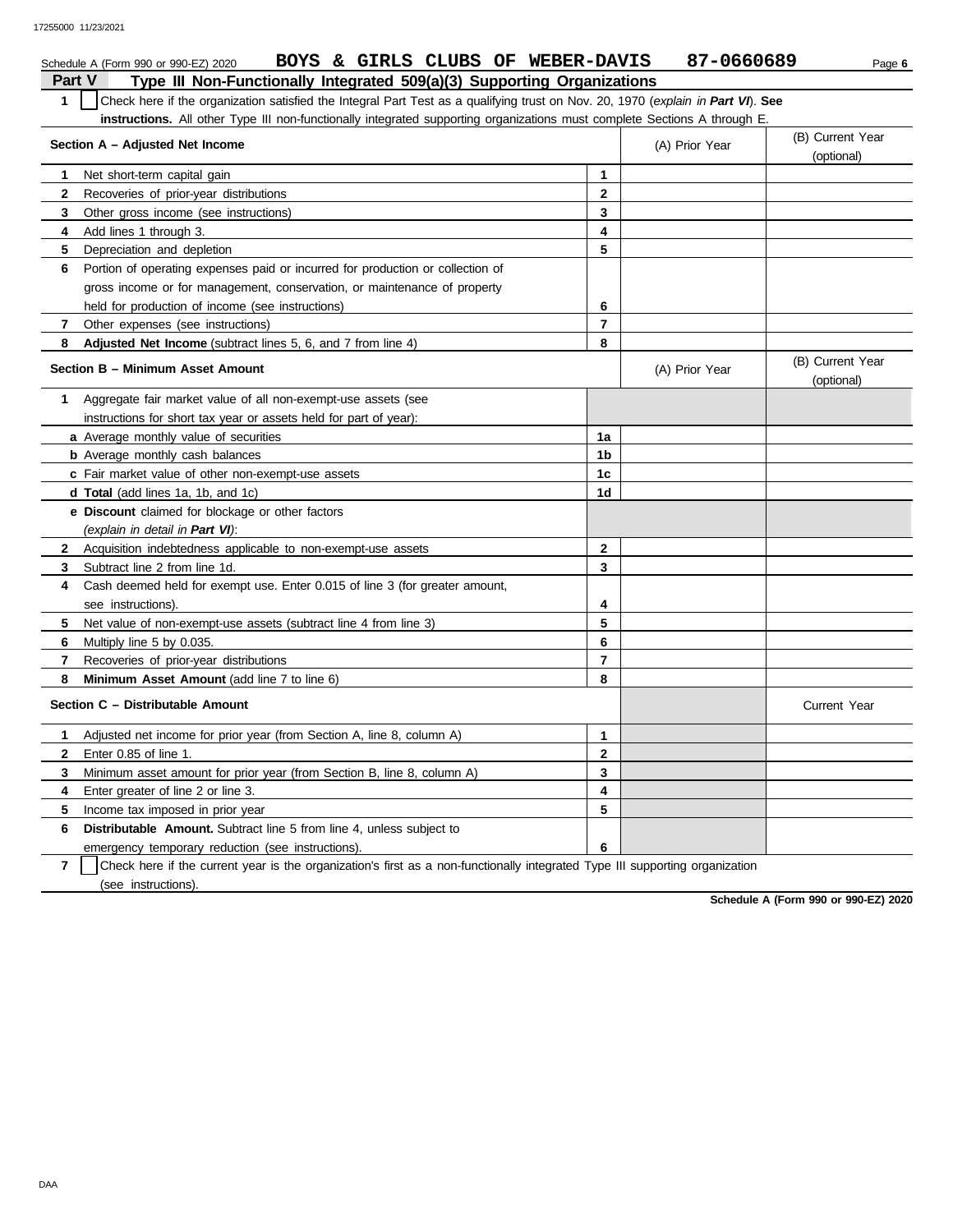|              | 17255000 11/23/2021                                                                           |                             |                           |                      |
|--------------|-----------------------------------------------------------------------------------------------|-----------------------------|---------------------------|----------------------|
|              | BOYS & GIRLS CLUBS OF WEBER-DAVIS<br>Schedule A (Form 990 or 990-EZ) 2020                     |                             | 87-0660689                | Page 7               |
| Part V       | Type III Non-Functionally Integrated 509(a)(3) Supporting Organizations (continued)           |                             |                           |                      |
|              | Section D - Distributions                                                                     |                             |                           | <b>Current Year</b>  |
| 1            | Amounts paid to supported organizations to accomplish exempt purposes                         |                             |                           |                      |
| $\mathbf{2}$ | Amounts paid to perform activity that directly furthers exempt purposes of supported          |                             |                           |                      |
|              | organizations, in excess of income from activity                                              |                             |                           |                      |
| 3            | Administrative expenses paid to accomplish exempt purposes of supported organizations         |                             |                           |                      |
| 4            | Amounts paid to acquire exempt-use assets                                                     |                             |                           |                      |
| 5            | Qualified set-aside amounts (prior IRS approval required— <i>provide details in Part VI</i> ) |                             |                           |                      |
| 6            | Other distributions ( <i>describe in Part VI</i> ). See instructions.                         |                             |                           |                      |
| 7            | Total annual distributions. Add lines 1 through 6.                                            |                             |                           |                      |
| 8            | Distributions to attentive supported organizations to which the organization is responsive    |                             |                           |                      |
|              | (provide details in Part VI). See instructions.                                               |                             |                           |                      |
| 9            | Distributable amount for 2020 from Section C, line 6                                          |                             |                           |                      |
| 10           | Line 8 amount divided by line 9 amount                                                        |                             |                           |                      |
|              |                                                                                               | (ii)                        | (iii)                     |                      |
|              | Section E - Distribution Allocations (see instructions)                                       | <b>Excess Distributions</b> | <b>Underdistributions</b> | <b>Distributable</b> |
|              |                                                                                               |                             | Pre-2020                  | Amount for 2020      |
| $\mathbf 1$  | Distributable amount for 2020 from Section C. line 6                                          |                             |                           |                      |
| $\mathbf{2}$ | Underdistributions, if any, for years prior to 2020                                           |                             |                           |                      |
|              | (reasonable cause required-explain in Part VI). See                                           |                             |                           |                      |
|              | instructions.                                                                                 |                             |                           |                      |
| 3            | Excess distributions carryover, if any, to 2020                                               |                             |                           |                      |
|              |                                                                                               |                             |                           |                      |
|              |                                                                                               |                             |                           |                      |
|              |                                                                                               |                             |                           |                      |
|              |                                                                                               |                             |                           |                      |
|              |                                                                                               |                             |                           |                      |
|              | f Total of lines 3a through 3e                                                                |                             |                           |                      |
|              | g Applied to underdistributions of prior years                                                |                             |                           |                      |
|              | h Applied to 2020 distributable amount                                                        |                             |                           |                      |
|              | Carryover from 2015 not applied (see instructions)                                            |                             |                           |                      |

|   | <b>h</b> Applied to 2020 distributable amount                |  |  |
|---|--------------------------------------------------------------|--|--|
|   | Carryover from 2015 not applied (see instructions)           |  |  |
|   | Remainder. Subtract lines 3g, 3h, and 3i from line 3f.       |  |  |
| 4 | Distributions for 2020 from                                  |  |  |
|   | Section D, line 7:<br>\$.                                    |  |  |
|   | a Applied to underdistributions of prior years               |  |  |
|   | <b>b</b> Applied to 2020 distributable amount                |  |  |
|   | <b>c</b> Remainder. Subtract lines 4a and 4b from line 4.    |  |  |
| 5 | Remaining underdistributions for years prior to 2020, if     |  |  |
|   | any. Subtract lines 3g and 4a from line 2. For result        |  |  |
|   | greater than zero, explain in Part VI. See instructions.     |  |  |
| 6 | Remaining underdistributions for 2020 Subtract lines 3h      |  |  |
|   | and 4b from line 1. For result greater than zero, explain in |  |  |
|   | Part VI. See instructions.                                   |  |  |
| 7 | <b>Excess distributions carryover to 2021.</b> Add lines 3j  |  |  |
|   | and 4c.                                                      |  |  |
| 8 | Breakdown of line 7:                                         |  |  |
|   |                                                              |  |  |
|   |                                                              |  |  |
|   |                                                              |  |  |
|   |                                                              |  |  |
|   | e Excess from 2020                                           |  |  |

**Schedule A (Form 990 or 990-EZ) 2020**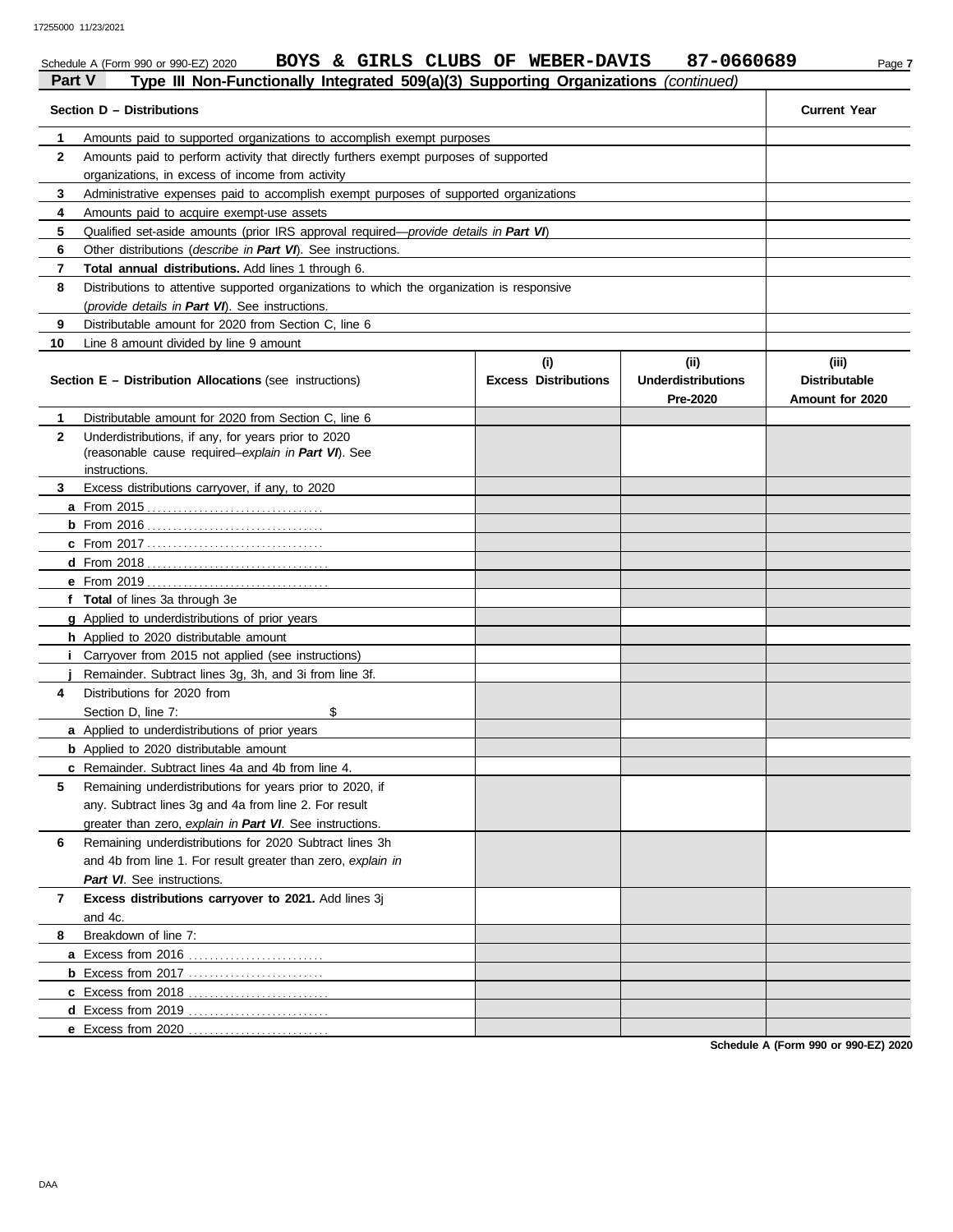|         | Schedule A (Form 990 or 990-EZ) 2020 |  |  | BOYS & GIRLS CLUBS OF WEBER-DAVIS                                                              | 87-0660689                                                                                                                                                                                                                                                                                                                                                                                                                                                                                | Page 8 |
|---------|--------------------------------------|--|--|------------------------------------------------------------------------------------------------|-------------------------------------------------------------------------------------------------------------------------------------------------------------------------------------------------------------------------------------------------------------------------------------------------------------------------------------------------------------------------------------------------------------------------------------------------------------------------------------------|--------|
| Part VI |                                      |  |  | lines 2, 5, and 6. Also complete this part for any additional information. (See instructions.) | Supplemental Information. Provide the explanations required by Part II, line 10; Part II, line 17a or 17b; Part<br>III, line 12; Part IV, Section A, lines 1, 2, 3b, 3c, 4b, 4c, 5a, 6, 9a, 9b, 9c, 11a, 11b, and 11c; Part IV, Section<br>B, lines 1 and 2; Part IV, Section C, line 1; Part IV, Section D, lines 2 and 3; Part IV, Section E, lines 1c, 2a, 2b,<br>3a, and 3b; Part V, line 1; Part V, Section B, line 1e; Part V, Section D, lines 5, 6, and 8; and Part V, Section E, |        |
|         |                                      |  |  |                                                                                                |                                                                                                                                                                                                                                                                                                                                                                                                                                                                                           |        |
|         |                                      |  |  |                                                                                                |                                                                                                                                                                                                                                                                                                                                                                                                                                                                                           |        |
|         |                                      |  |  |                                                                                                |                                                                                                                                                                                                                                                                                                                                                                                                                                                                                           |        |
|         |                                      |  |  |                                                                                                |                                                                                                                                                                                                                                                                                                                                                                                                                                                                                           |        |
|         |                                      |  |  |                                                                                                |                                                                                                                                                                                                                                                                                                                                                                                                                                                                                           |        |
|         |                                      |  |  |                                                                                                |                                                                                                                                                                                                                                                                                                                                                                                                                                                                                           |        |
|         |                                      |  |  |                                                                                                |                                                                                                                                                                                                                                                                                                                                                                                                                                                                                           |        |
|         |                                      |  |  |                                                                                                |                                                                                                                                                                                                                                                                                                                                                                                                                                                                                           |        |
|         |                                      |  |  |                                                                                                |                                                                                                                                                                                                                                                                                                                                                                                                                                                                                           |        |
|         |                                      |  |  |                                                                                                |                                                                                                                                                                                                                                                                                                                                                                                                                                                                                           |        |
|         |                                      |  |  |                                                                                                |                                                                                                                                                                                                                                                                                                                                                                                                                                                                                           |        |
|         |                                      |  |  |                                                                                                |                                                                                                                                                                                                                                                                                                                                                                                                                                                                                           |        |
|         |                                      |  |  |                                                                                                |                                                                                                                                                                                                                                                                                                                                                                                                                                                                                           |        |
|         |                                      |  |  |                                                                                                |                                                                                                                                                                                                                                                                                                                                                                                                                                                                                           |        |
|         |                                      |  |  |                                                                                                |                                                                                                                                                                                                                                                                                                                                                                                                                                                                                           |        |
|         |                                      |  |  |                                                                                                |                                                                                                                                                                                                                                                                                                                                                                                                                                                                                           |        |
|         |                                      |  |  |                                                                                                |                                                                                                                                                                                                                                                                                                                                                                                                                                                                                           |        |
|         |                                      |  |  |                                                                                                |                                                                                                                                                                                                                                                                                                                                                                                                                                                                                           |        |
|         |                                      |  |  |                                                                                                |                                                                                                                                                                                                                                                                                                                                                                                                                                                                                           |        |
|         |                                      |  |  |                                                                                                |                                                                                                                                                                                                                                                                                                                                                                                                                                                                                           |        |
|         |                                      |  |  |                                                                                                |                                                                                                                                                                                                                                                                                                                                                                                                                                                                                           |        |
|         |                                      |  |  |                                                                                                |                                                                                                                                                                                                                                                                                                                                                                                                                                                                                           |        |
|         |                                      |  |  |                                                                                                |                                                                                                                                                                                                                                                                                                                                                                                                                                                                                           |        |
|         |                                      |  |  |                                                                                                |                                                                                                                                                                                                                                                                                                                                                                                                                                                                                           |        |
|         |                                      |  |  |                                                                                                |                                                                                                                                                                                                                                                                                                                                                                                                                                                                                           |        |
|         |                                      |  |  |                                                                                                |                                                                                                                                                                                                                                                                                                                                                                                                                                                                                           |        |
|         |                                      |  |  |                                                                                                |                                                                                                                                                                                                                                                                                                                                                                                                                                                                                           |        |
|         |                                      |  |  |                                                                                                |                                                                                                                                                                                                                                                                                                                                                                                                                                                                                           |        |
|         |                                      |  |  |                                                                                                |                                                                                                                                                                                                                                                                                                                                                                                                                                                                                           |        |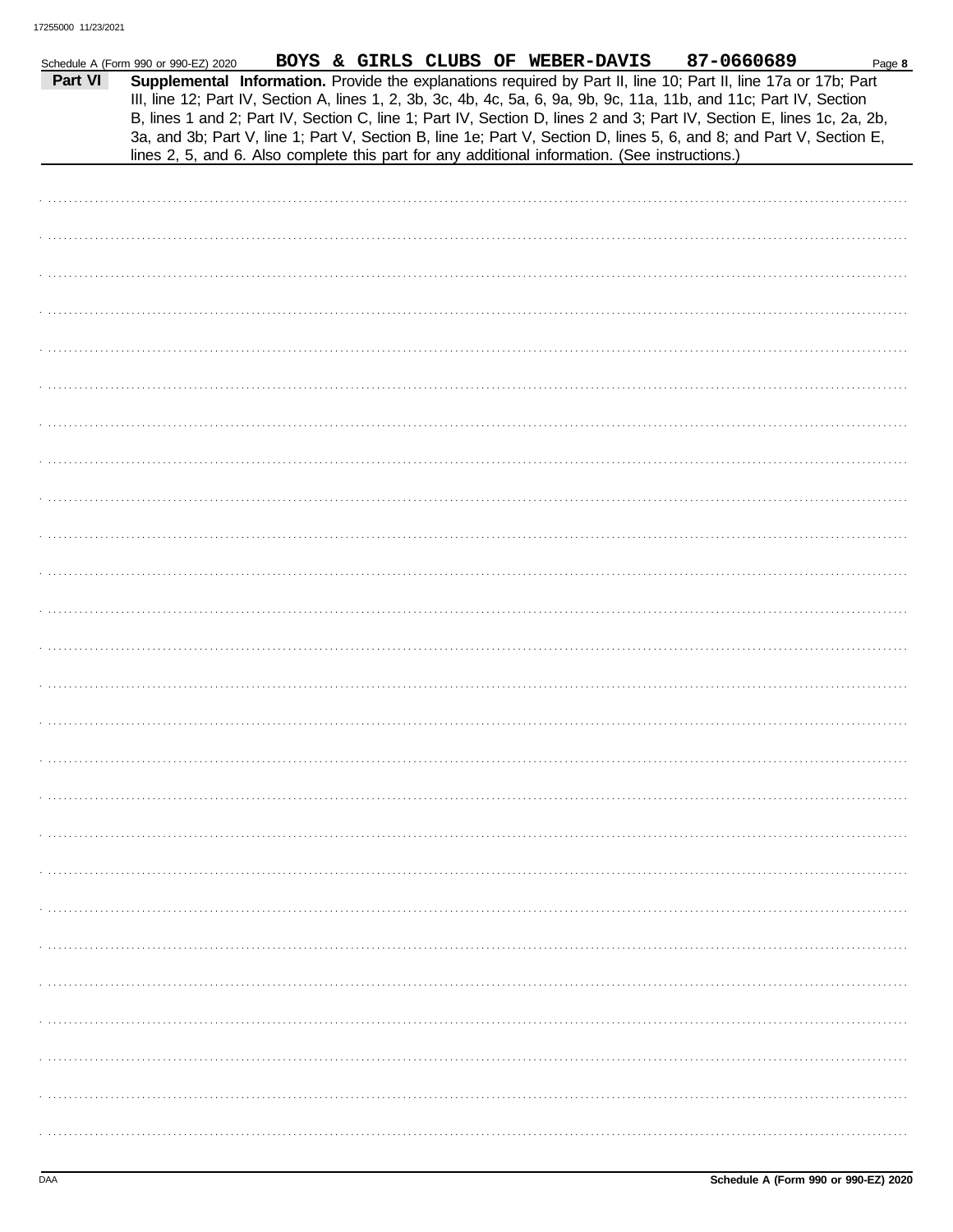**(Form 990)**

Department of the Treasury Internal Revenue Service

# **SCHEDULE D Supplemental Financial Statements**

**Part IV, line 6, 7, 8, 9, 10, 11a, 11b, 11c, 11d, 11e, 11f, 12a, or 12b.** u **Complete if the organization answered "Yes" on Form 990,**

u **Attach to Form 990.** 

u **Go to** *www.irs.gov/Form990* **for instructions and the latest information.**

**2020** OMB No. 1545-0047 **Open to Public Inspection**

**Employer identification number**

|              | Name of the organization                                                                                       |                                                                                                                                           | Employer identification number                                                                       |                |                                 |  |  |  |  |
|--------------|----------------------------------------------------------------------------------------------------------------|-------------------------------------------------------------------------------------------------------------------------------------------|------------------------------------------------------------------------------------------------------|----------------|---------------------------------|--|--|--|--|
|              |                                                                                                                | BOYS & GIRLS CLUBS OF WEBER-DAVIS                                                                                                         |                                                                                                      |                | 87-0660689                      |  |  |  |  |
|              | Part I                                                                                                         | Organizations Maintaining Donor Advised Funds or Other Similar Funds or Accounts.                                                         |                                                                                                      |                |                                 |  |  |  |  |
|              |                                                                                                                | Complete if the organization answered "Yes" on Form 990, Part IV, line 6.                                                                 |                                                                                                      |                |                                 |  |  |  |  |
|              |                                                                                                                |                                                                                                                                           | (a) Donor advised funds                                                                              |                | (b) Funds and other accounts    |  |  |  |  |
| 1            |                                                                                                                | Total number at end of year                                                                                                               |                                                                                                      |                |                                 |  |  |  |  |
| 2            |                                                                                                                | Aggregate value of contributions to (during year)                                                                                         |                                                                                                      |                |                                 |  |  |  |  |
| 3            |                                                                                                                |                                                                                                                                           |                                                                                                      |                |                                 |  |  |  |  |
| 4            |                                                                                                                |                                                                                                                                           |                                                                                                      |                |                                 |  |  |  |  |
| 5            |                                                                                                                | Did the organization inform all donors and donor advisors in writing that the assets held in donor advised                                |                                                                                                      |                |                                 |  |  |  |  |
|              |                                                                                                                |                                                                                                                                           |                                                                                                      |                | Yes<br>No                       |  |  |  |  |
| 6            |                                                                                                                | Did the organization inform all grantees, donors, and donor advisors in writing that grant funds can be used                              |                                                                                                      |                |                                 |  |  |  |  |
|              |                                                                                                                | only for charitable purposes and not for the benefit of the donor or donor advisor, or for any other purpose                              |                                                                                                      |                |                                 |  |  |  |  |
|              |                                                                                                                |                                                                                                                                           |                                                                                                      |                | Yes<br>No                       |  |  |  |  |
|              | Part II                                                                                                        | <b>Conservation Easements.</b><br>Complete if the organization answered "Yes" on Form 990, Part IV, line 7.                               |                                                                                                      |                |                                 |  |  |  |  |
|              |                                                                                                                |                                                                                                                                           |                                                                                                      |                |                                 |  |  |  |  |
| 1            |                                                                                                                | Purpose(s) of conservation easements held by the organization (check all that apply).                                                     |                                                                                                      |                |                                 |  |  |  |  |
|              |                                                                                                                | Preservation of land for public use (for example, recreation or education)<br>Protection of natural habitat                               | Preservation of a historically important land area<br>Preservation of a certified historic structure |                |                                 |  |  |  |  |
|              |                                                                                                                | Preservation of open space                                                                                                                |                                                                                                      |                |                                 |  |  |  |  |
| 2            |                                                                                                                | Complete lines 2a through 2d if the organization held a qualified conservation contribution in the form of a conservation                 |                                                                                                      |                |                                 |  |  |  |  |
|              |                                                                                                                | easement on the last day of the tax year.                                                                                                 |                                                                                                      |                | Held at the End of the Tax Year |  |  |  |  |
| а            |                                                                                                                |                                                                                                                                           |                                                                                                      | 2a             |                                 |  |  |  |  |
| $\mathbf b$  |                                                                                                                |                                                                                                                                           |                                                                                                      | 2 <sub>b</sub> |                                 |  |  |  |  |
| c            |                                                                                                                | Number of conservation easements on a certified historic structure included in (a) [[[[[[[[[[[[[[[[[[[[[[[[[]]]]]]]                       |                                                                                                      | 2c             |                                 |  |  |  |  |
| d            |                                                                                                                | Number of conservation easements included in (c) acquired after 7/25/06, and not on a                                                     |                                                                                                      |                |                                 |  |  |  |  |
|              |                                                                                                                |                                                                                                                                           |                                                                                                      | 2d             |                                 |  |  |  |  |
| 3            |                                                                                                                | Number of conservation easements modified, transferred, released, extinguished, or terminated by the organization during the              |                                                                                                      |                |                                 |  |  |  |  |
|              |                                                                                                                | tax year $\mathbf u$                                                                                                                      |                                                                                                      |                |                                 |  |  |  |  |
|              |                                                                                                                | Number of states where property subject to conservation easement is located u                                                             |                                                                                                      |                |                                 |  |  |  |  |
| 5            |                                                                                                                | Does the organization have a written policy regarding the periodic monitoring, inspection, handling of                                    |                                                                                                      |                |                                 |  |  |  |  |
|              |                                                                                                                |                                                                                                                                           |                                                                                                      |                | No<br>Yes                       |  |  |  |  |
| 6            |                                                                                                                | Staff and volunteer hours devoted to monitoring, inspecting, handling of violations, and enforcing conservation easements during the year |                                                                                                      |                |                                 |  |  |  |  |
|              | u                                                                                                              |                                                                                                                                           |                                                                                                      |                |                                 |  |  |  |  |
| 7            |                                                                                                                | Amount of expenses incurred in monitoring, inspecting, handling of violations, and enforcing conservation easements during the year       |                                                                                                      |                |                                 |  |  |  |  |
|              | $\mathbf{u}$                                                                                                   |                                                                                                                                           |                                                                                                      |                |                                 |  |  |  |  |
|              |                                                                                                                | Does each conservation easement reported on line 2(d) above satisfy the requirements of section 170(h)(4)(B)(i)                           |                                                                                                      |                | Yes<br>No                       |  |  |  |  |
| 9            |                                                                                                                | In Part XIII, describe how the organization reports conservation easements in its revenue and expense statement and                       |                                                                                                      |                |                                 |  |  |  |  |
|              |                                                                                                                | balance sheet, and include, if applicable, the text of the footnote to the organization's financial statements that describes the         |                                                                                                      |                |                                 |  |  |  |  |
|              |                                                                                                                | organization's accounting for conservation easements.                                                                                     |                                                                                                      |                |                                 |  |  |  |  |
|              | Part III                                                                                                       | Organizations Maintaining Collections of Art, Historical Treasures, or Other Similar Assets.                                              |                                                                                                      |                |                                 |  |  |  |  |
|              |                                                                                                                | Complete if the organization answered "Yes" on Form 990, Part IV, line 8.                                                                 |                                                                                                      |                |                                 |  |  |  |  |
|              |                                                                                                                | 1a If the organization elected, as permitted under FASB ASC 958, not to report in its revenue statement and balance sheet works           |                                                                                                      |                |                                 |  |  |  |  |
|              |                                                                                                                | of art, historical treasures, or other similar assets held for public exhibition, education, or research in furtherance of public         |                                                                                                      |                |                                 |  |  |  |  |
|              | service, provide in Part XIII the text of the footnote to its financial statements that describes these items. |                                                                                                                                           |                                                                                                      |                |                                 |  |  |  |  |
| b            |                                                                                                                | If the organization elected, as permitted under FASB ASC 958, to report in its revenue statement and balance sheet works of               |                                                                                                      |                |                                 |  |  |  |  |
|              |                                                                                                                | art, historical treasures, or other similar assets held for public exhibition, education, or research in furtherance of public service,   |                                                                                                      |                |                                 |  |  |  |  |
|              | provide the following amounts relating to these items:                                                         |                                                                                                                                           |                                                                                                      |                |                                 |  |  |  |  |
|              | $\left( 1\right)$                                                                                              |                                                                                                                                           |                                                                                                      |                |                                 |  |  |  |  |
|              |                                                                                                                |                                                                                                                                           |                                                                                                      |                | $\mathbf{u}$ \$                 |  |  |  |  |
| $\mathbf{2}$ |                                                                                                                | If the organization received or held works of art, historical treasures, or other similar assets for financial gain, provide the          |                                                                                                      |                |                                 |  |  |  |  |
|              |                                                                                                                | following amounts required to be reported under FASB ASC 958 relating to these items:                                                     |                                                                                                      |                |                                 |  |  |  |  |
| а            |                                                                                                                |                                                                                                                                           |                                                                                                      |                |                                 |  |  |  |  |
|              |                                                                                                                |                                                                                                                                           |                                                                                                      |                |                                 |  |  |  |  |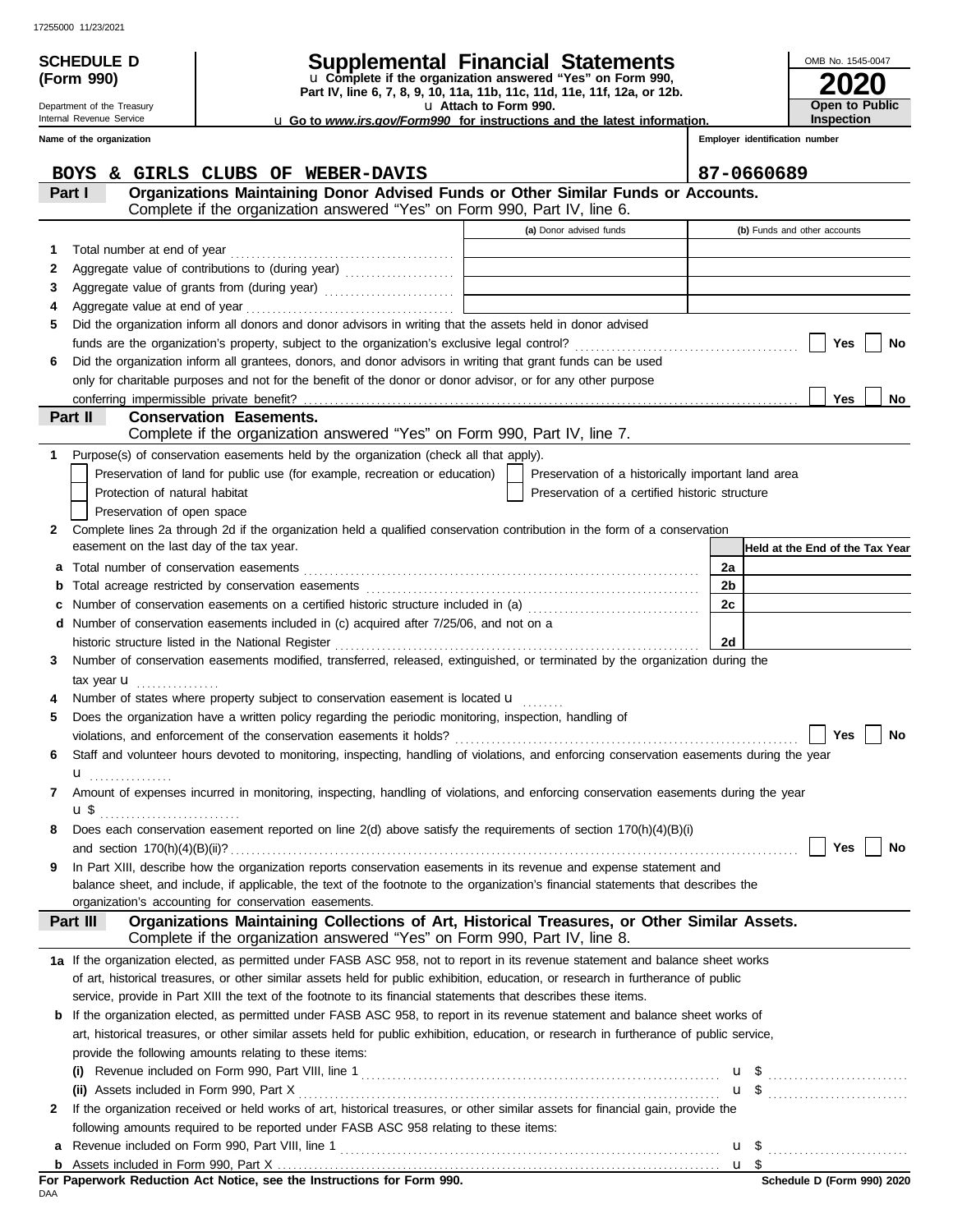|   | Schedule D (Form 990) 2020 BOYS & GIRLS CLUBS OF WEBER-DAVIS                                                                                                                |                         |                          |                         | 87-0660689      |                      |                     |     | Page 2    |
|---|-----------------------------------------------------------------------------------------------------------------------------------------------------------------------------|-------------------------|--------------------------|-------------------------|-----------------|----------------------|---------------------|-----|-----------|
|   | Organizations Maintaining Collections of Art, Historical Treasures, or Other Similar Assets (continued)<br>Part III                                                         |                         |                          |                         |                 |                      |                     |     |           |
|   | Using the organization's acquisition, accession, and other records, check any of the following that make significant use of its<br>collection items (check all that apply): |                         |                          |                         |                 |                      |                     |     |           |
| a | Public exhibition                                                                                                                                                           | d                       | Loan or exchange program |                         |                 |                      |                     |     |           |
| b | Scholarly research                                                                                                                                                          | е                       |                          |                         |                 |                      |                     |     |           |
| c | Preservation for future generations                                                                                                                                         |                         |                          |                         |                 |                      |                     |     |           |
|   | Provide a description of the organization's collections and explain how they further the organization's exempt purpose in Part                                              |                         |                          |                         |                 |                      |                     |     |           |
|   | XIII.                                                                                                                                                                       |                         |                          |                         |                 |                      |                     |     |           |
| 5 | During the year, did the organization solicit or receive donations of art, historical treasures, or other similar                                                           |                         |                          |                         |                 |                      |                     |     |           |
|   |                                                                                                                                                                             |                         |                          |                         |                 |                      | <b>Yes</b>          |     | No        |
|   | Part IV<br><b>Escrow and Custodial Arrangements.</b>                                                                                                                        |                         |                          |                         |                 |                      |                     |     |           |
|   | Complete if the organization answered "Yes" on Form 990, Part IV, line 9, or reported an amount on Form                                                                     |                         |                          |                         |                 |                      |                     |     |           |
|   | 990, Part X, line 21.                                                                                                                                                       |                         |                          |                         |                 |                      |                     |     |           |
|   | 1a Is the organization an agent, trustee, custodian or other intermediary for contributions or other assets not                                                             |                         |                          |                         |                 |                      |                     |     |           |
|   |                                                                                                                                                                             |                         |                          |                         |                 |                      | Yes                 |     | No        |
|   | <b>b</b> If "Yes," explain the arrangement in Part XIII and complete the following table:                                                                                   |                         |                          |                         |                 |                      |                     |     |           |
|   |                                                                                                                                                                             |                         |                          |                         |                 |                      | Amount              |     |           |
| C |                                                                                                                                                                             |                         |                          |                         |                 | 1c                   |                     |     |           |
|   |                                                                                                                                                                             |                         |                          |                         |                 | 1d                   |                     |     |           |
|   |                                                                                                                                                                             |                         |                          |                         |                 | 1e                   |                     |     |           |
|   |                                                                                                                                                                             |                         |                          |                         |                 | 1f                   |                     |     |           |
|   |                                                                                                                                                                             |                         |                          |                         |                 |                      | <b>Yes</b>          |     | No        |
|   |                                                                                                                                                                             |                         |                          |                         |                 |                      |                     |     |           |
|   | <b>Part V</b><br><b>Endowment Funds.</b>                                                                                                                                    |                         |                          |                         |                 |                      |                     |     |           |
|   | Complete if the organization answered "Yes" on Form 990, Part IV, line 10.                                                                                                  |                         |                          |                         |                 |                      |                     |     |           |
|   |                                                                                                                                                                             | (a) Current year        | (b) Prior year           | (c) Two years back      |                 | (d) Three years back | (e) Four years back |     |           |
|   |                                                                                                                                                                             |                         |                          |                         |                 |                      |                     |     |           |
|   | <b>1a</b> Beginning of year balance<br>Contributions                                                                                                                        |                         |                          |                         |                 |                      |                     |     |           |
|   |                                                                                                                                                                             |                         |                          |                         |                 |                      |                     |     |           |
|   | Net investment earnings, gains, and                                                                                                                                         |                         |                          |                         |                 |                      |                     |     |           |
|   | losses                                                                                                                                                                      |                         |                          |                         |                 |                      |                     |     |           |
|   | Grants or scholarships<br>.                                                                                                                                                 |                         |                          |                         |                 |                      |                     |     |           |
|   | Other expenditures for facilities and                                                                                                                                       |                         |                          |                         |                 |                      |                     |     |           |
|   |                                                                                                                                                                             |                         |                          |                         |                 |                      |                     |     |           |
| f | Administrative expenses                                                                                                                                                     |                         |                          |                         |                 |                      |                     |     |           |
|   | End of year balance                                                                                                                                                         |                         |                          |                         |                 |                      |                     |     |           |
|   | Provide the estimated percentage of the current year end balance (line 1g, column (a)) held as:                                                                             |                         |                          |                         |                 |                      |                     |     |           |
|   | Board designated or quasi-endowment <b>u</b> %                                                                                                                              |                         |                          |                         |                 |                      |                     |     |           |
|   | Permanent endowment <b>u</b> %                                                                                                                                              |                         |                          |                         |                 |                      |                     |     |           |
|   | Term endowment <b>u</b>                                                                                                                                                     |                         |                          |                         |                 |                      |                     |     |           |
|   | The percentages on lines 2a, 2b, and 2c should equal 100%.                                                                                                                  |                         |                          |                         |                 |                      |                     |     |           |
|   | 3a Are there endowment funds not in the possession of the organization that are held and administered for the                                                               |                         |                          |                         |                 |                      |                     |     |           |
|   | organization by:                                                                                                                                                            |                         |                          |                         |                 |                      |                     | Yes | <b>No</b> |
|   |                                                                                                                                                                             |                         |                          |                         |                 |                      | 3a(i)               |     |           |
|   | (ii) Related organizations                                                                                                                                                  |                         |                          |                         |                 |                      | 3a(ii)              |     |           |
|   |                                                                                                                                                                             |                         |                          |                         |                 |                      | 3b                  |     |           |
|   | Describe in Part XIII the intended uses of the organization's endowment funds.                                                                                              |                         |                          |                         |                 |                      |                     |     |           |
|   | Part VI<br>Land, Buildings, and Equipment.                                                                                                                                  |                         |                          |                         |                 |                      |                     |     |           |
|   | Complete if the organization answered "Yes" on Form 990, Part IV, line 11a. See Form 990, Part X, line 10.                                                                  |                         |                          |                         |                 |                      |                     |     |           |
|   | Description of property                                                                                                                                                     | (a) Cost or other basis |                          | (b) Cost or other basis | (c) Accumulated |                      | (d) Book value      |     |           |
|   |                                                                                                                                                                             | (investment)            |                          | (other)                 | depreciation    |                      |                     |     |           |
|   | <b>1a</b> Land                                                                                                                                                              |                         |                          |                         |                 |                      |                     |     |           |
|   | <b>b</b> Buildings                                                                                                                                                          |                         |                          |                         |                 |                      |                     |     |           |
|   | c Leasehold improvements                                                                                                                                                    |                         |                          |                         |                 |                      |                     |     |           |
|   |                                                                                                                                                                             |                         |                          | 213,773                 |                 | 143,984              |                     |     | 69,789    |
|   | e Other                                                                                                                                                                     |                         |                          |                         |                 |                      |                     |     |           |
|   |                                                                                                                                                                             |                         |                          |                         |                 | u                    |                     |     | 69,789    |

**Schedule D (Form 990) 2020**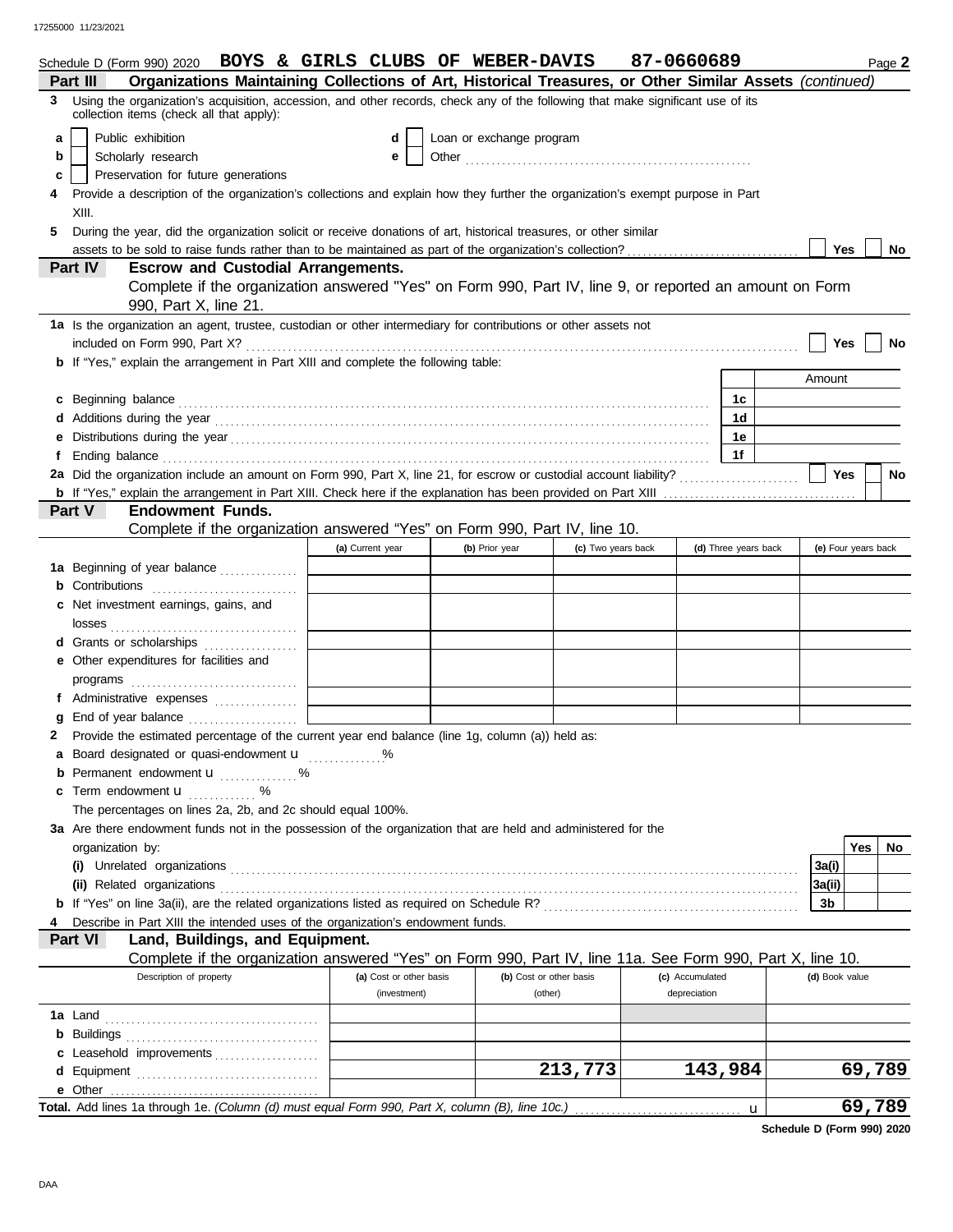|                           |                                                                    |                                         |                 |   | Schedule D (Form 990) 2020 BOYS & GIRLS CLUBS OF WEBER-DAVIS | 87-0660689                                                                                                                                          | Page 3         |
|---------------------------|--------------------------------------------------------------------|-----------------------------------------|-----------------|---|--------------------------------------------------------------|-----------------------------------------------------------------------------------------------------------------------------------------------------|----------------|
| Part VII                  | <b>Investments - Other Securities.</b>                             |                                         |                 |   |                                                              |                                                                                                                                                     |                |
|                           |                                                                    |                                         |                 |   |                                                              | Complete if the organization answered "Yes" on Form 990, Part IV, line 11b. See Form 990, Part X, line 12.                                          |                |
|                           |                                                                    | (a) Description of security or category |                 |   | (b) Book value                                               | (c) Method of valuation:                                                                                                                            |                |
|                           |                                                                    | (including name of security)            |                 |   |                                                              | Cost or end-of-year market value                                                                                                                    |                |
| (1) Financial derivatives |                                                                    |                                         |                 |   |                                                              |                                                                                                                                                     |                |
|                           |                                                                    |                                         |                 |   |                                                              |                                                                                                                                                     |                |
| $(3)$ Other               |                                                                    |                                         |                 |   |                                                              |                                                                                                                                                     |                |
| (A)                       |                                                                    |                                         |                 |   |                                                              |                                                                                                                                                     |                |
| (B)                       |                                                                    |                                         |                 |   |                                                              |                                                                                                                                                     |                |
| (C)                       |                                                                    |                                         |                 |   |                                                              |                                                                                                                                                     |                |
| (D)                       |                                                                    |                                         |                 |   |                                                              |                                                                                                                                                     |                |
| (E)                       |                                                                    |                                         |                 |   |                                                              |                                                                                                                                                     |                |
| (F)                       |                                                                    |                                         |                 |   |                                                              |                                                                                                                                                     |                |
| (G)                       |                                                                    |                                         |                 |   |                                                              |                                                                                                                                                     |                |
| (H)                       |                                                                    |                                         |                 |   |                                                              |                                                                                                                                                     |                |
|                           | Total. (Column (b) must equal Form 990, Part X, col. (B) line 12.) |                                         |                 | u |                                                              |                                                                                                                                                     |                |
| Part VIII                 | <b>Investments - Program Related.</b>                              |                                         |                 |   |                                                              |                                                                                                                                                     |                |
|                           |                                                                    |                                         |                 |   |                                                              | Complete if the organization answered "Yes" on Form 990, Part IV, line 11c. See Form 990, Part X, line 13.                                          |                |
|                           |                                                                    | (a) Description of investment           |                 |   | (b) Book value                                               | (c) Method of valuation:<br>Cost or end-of-year market value                                                                                        |                |
|                           |                                                                    |                                         |                 |   |                                                              |                                                                                                                                                     |                |
| (1)                       |                                                                    |                                         |                 |   |                                                              |                                                                                                                                                     |                |
| (2)                       |                                                                    |                                         |                 |   |                                                              |                                                                                                                                                     |                |
| (3)                       |                                                                    |                                         |                 |   |                                                              |                                                                                                                                                     |                |
| (4)                       |                                                                    |                                         |                 |   |                                                              |                                                                                                                                                     |                |
| (5)                       |                                                                    |                                         |                 |   |                                                              |                                                                                                                                                     |                |
| (6)                       |                                                                    |                                         |                 |   |                                                              |                                                                                                                                                     |                |
| (7)                       |                                                                    |                                         |                 |   |                                                              |                                                                                                                                                     |                |
| (8)                       |                                                                    |                                         |                 |   |                                                              |                                                                                                                                                     |                |
| (9)                       | Total. (Column (b) must equal Form 990, Part X, col. (B) line 13.) |                                         |                 |   |                                                              |                                                                                                                                                     |                |
| Part IX                   | <b>Other Assets.</b>                                               |                                         |                 | u |                                                              |                                                                                                                                                     |                |
|                           |                                                                    |                                         |                 |   |                                                              | Complete if the organization answered "Yes" on Form 990, Part IV, line 11d. See Form 990, Part X, line 15.                                          |                |
|                           |                                                                    |                                         | (a) Description |   |                                                              |                                                                                                                                                     | (b) Book value |
| (1)                       |                                                                    |                                         |                 |   |                                                              |                                                                                                                                                     |                |
| (2)                       |                                                                    |                                         |                 |   |                                                              |                                                                                                                                                     |                |
| (3)                       |                                                                    |                                         |                 |   |                                                              |                                                                                                                                                     |                |
| (4)                       |                                                                    |                                         |                 |   |                                                              |                                                                                                                                                     |                |
| (5)                       |                                                                    |                                         |                 |   |                                                              |                                                                                                                                                     |                |
| (6)                       |                                                                    |                                         |                 |   |                                                              |                                                                                                                                                     |                |
| (7)                       |                                                                    |                                         |                 |   |                                                              |                                                                                                                                                     |                |
| (8)                       |                                                                    |                                         |                 |   |                                                              |                                                                                                                                                     |                |
| (9)                       |                                                                    |                                         |                 |   |                                                              |                                                                                                                                                     |                |
|                           | Total. (Column (b) must equal Form 990, Part X, col. (B) line 15.) |                                         |                 |   |                                                              | u                                                                                                                                                   |                |
| Part X                    | Other Liabilities.                                                 |                                         |                 |   |                                                              |                                                                                                                                                     |                |
|                           |                                                                    |                                         |                 |   |                                                              | Complete if the organization answered "Yes" on Form 990, Part IV, line 11e or 11f. See Form 990, Part X,                                            |                |
|                           | line $25$ .                                                        |                                         |                 |   |                                                              |                                                                                                                                                     |                |
| 1.                        |                                                                    | (a) Description of liability            |                 |   |                                                              |                                                                                                                                                     | (b) Book value |
| (1)                       | Federal income taxes                                               |                                         |                 |   |                                                              |                                                                                                                                                     |                |
| (2)                       |                                                                    |                                         |                 |   |                                                              |                                                                                                                                                     |                |
| (3)                       |                                                                    |                                         |                 |   |                                                              |                                                                                                                                                     |                |
| (4)                       |                                                                    |                                         |                 |   |                                                              |                                                                                                                                                     |                |
| (5)                       |                                                                    |                                         |                 |   |                                                              |                                                                                                                                                     |                |
| (6)                       |                                                                    |                                         |                 |   |                                                              |                                                                                                                                                     |                |
| (7)                       |                                                                    |                                         |                 |   |                                                              |                                                                                                                                                     |                |
| (8)                       |                                                                    |                                         |                 |   |                                                              |                                                                                                                                                     |                |
| (9)                       |                                                                    |                                         |                 |   |                                                              |                                                                                                                                                     |                |
|                           | Total. (Column (b) must equal Form 990, Part X, col. (B) line 25.) |                                         |                 |   |                                                              | u                                                                                                                                                   |                |
|                           |                                                                    |                                         |                 |   |                                                              | 2. Lipbility for uncertain tax positions, In Part YIII, provide the toy of the feetnets to the erganization's financial statements that reports the |                |

Liability for uncertain tax positions. In Part XIII, provide the text of the footnote to the organization's financial statements that reports the **2.** organization's liability for uncertain tax positions under FASB ASC 740. Check here if the text of the footnote has been provided in Part XIII

|  |                     | I DUID & GIKLD CLUDD UP |  |
|--|---------------------|-------------------------|--|
|  | nto Athor Conviting |                         |  |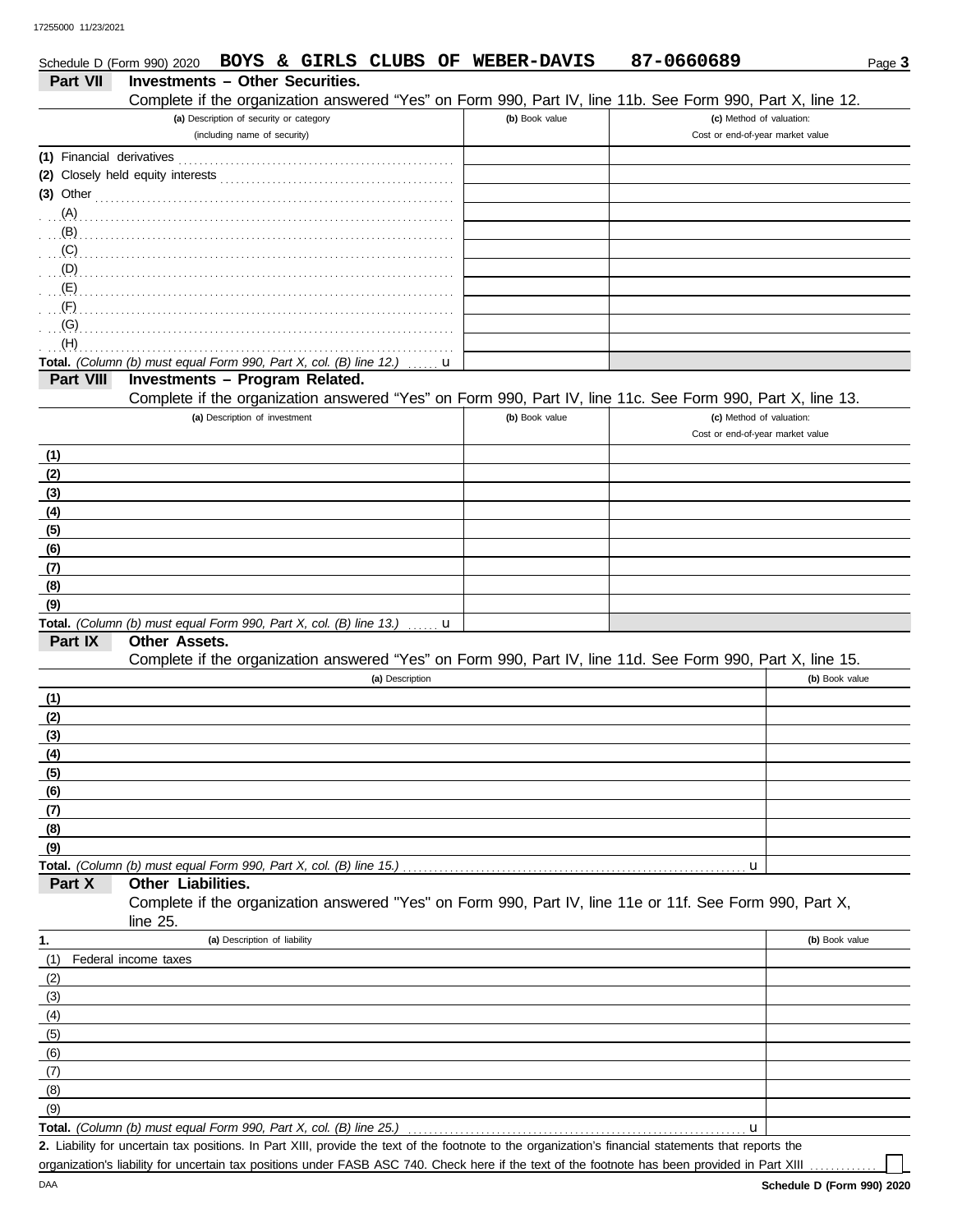|    | Schedule D (Form 990) 2020 BOYS & GIRLS CLUBS OF WEBER-DAVIS                                                                                                                                                                  |                | 87-0660689 |              | Page 4 |
|----|-------------------------------------------------------------------------------------------------------------------------------------------------------------------------------------------------------------------------------|----------------|------------|--------------|--------|
|    | Reconciliation of Revenue per Audited Financial Statements With Revenue per Return.<br>Part XI                                                                                                                                |                |            |              |        |
|    | Complete if the organization answered "Yes" on Form 990, Part IV, line 12a.                                                                                                                                                   |                |            |              |        |
| 1. |                                                                                                                                                                                                                               |                |            | $\mathbf{1}$ |        |
| 2  | Amounts included on line 1 but not on Form 990, Part VIII, line 12:                                                                                                                                                           |                |            |              |        |
| a  |                                                                                                                                                                                                                               | 2a             |            |              |        |
| b  |                                                                                                                                                                                                                               | 2 <sub>b</sub> |            |              |        |
| c  |                                                                                                                                                                                                                               | 2c             |            |              |        |
| d  |                                                                                                                                                                                                                               | <b>2d</b>      |            |              |        |
| е  | Add lines 2a through 2d [11] Add [12] Add lines 2a through 2d [12] Add lines 2a through 2d [12] Add lines 2a through 2d [12] Add and Addu                                                                                     |                |            | 2e           |        |
| З  |                                                                                                                                                                                                                               |                |            | 3            |        |
| 4  | Amounts included on Form 990, Part VIII, line 12, but not on line 1:                                                                                                                                                          |                |            |              |        |
| a  |                                                                                                                                                                                                                               | 4a             |            |              |        |
| b  |                                                                                                                                                                                                                               | 4b             |            |              |        |
| c  | Add lines 4a and 4b                                                                                                                                                                                                           |                |            | 4с           |        |
| 5. |                                                                                                                                                                                                                               |                |            | 5            |        |
|    | Reconciliation of Expenses per Audited Financial Statements With Expenses per Return.<br>Part XII                                                                                                                             |                |            |              |        |
|    | Complete if the organization answered "Yes" on Form 990, Part IV, line 12a.                                                                                                                                                   |                |            |              |        |
| 1. | Total expenses and losses per audited financial statements                                                                                                                                                                    |                |            | 1            |        |
| 2  | Amounts included on line 1 but not on Form 990, Part IX, line 25:                                                                                                                                                             |                |            |              |        |
| а  |                                                                                                                                                                                                                               | 2a             |            |              |        |
| b  |                                                                                                                                                                                                                               | 2 <sub>b</sub> |            |              |        |
| c  | Other losses                                                                                                                                                                                                                  | 2c             |            |              |        |
| d  |                                                                                                                                                                                                                               | 2d             |            |              |        |
| е  | Add lines 2a through 2d [11] Additional Property and Property and Property and Property and Property and Property and Property and Property and Property and Property and Property and Property and Property and Property and |                |            | 2e           |        |
| 3  |                                                                                                                                                                                                                               |                |            | 3            |        |
| 4  | Amounts included on Form 990, Part IX, line 25, but not on line 1:                                                                                                                                                            |                |            |              |        |
| a  | Investment expenses not included on Form 990, Part VIII, line 7b [                                                                                                                                                            | 4a             |            |              |        |
| b  |                                                                                                                                                                                                                               | 4b             |            |              |        |
|    | c Add lines 4a and 4b                                                                                                                                                                                                         |                |            | 4c           |        |
|    |                                                                                                                                                                                                                               |                |            | 5            |        |
|    | Part XIII Supplemental Information.                                                                                                                                                                                           |                |            |              |        |
|    | Provide the descriptions required for Part II, lines 3, 5, and 9; Part III, lines 1a and 4; Part IV, lines 1b and 2b; Part V, line 4; Part X, line                                                                            |                |            |              |        |
|    | 2; Part XI, lines 2d and 4b; and Part XII, lines 2d and 4b. Also complete this part to provide any additional information.                                                                                                    |                |            |              |        |
|    |                                                                                                                                                                                                                               |                |            |              |        |
|    |                                                                                                                                                                                                                               |                |            |              |        |
|    |                                                                                                                                                                                                                               |                |            |              |        |
|    |                                                                                                                                                                                                                               |                |            |              |        |
|    |                                                                                                                                                                                                                               |                |            |              |        |
|    |                                                                                                                                                                                                                               |                |            |              |        |
|    |                                                                                                                                                                                                                               |                |            |              |        |
|    |                                                                                                                                                                                                                               |                |            |              |        |
|    |                                                                                                                                                                                                                               |                |            |              |        |
|    |                                                                                                                                                                                                                               |                |            |              |        |
|    |                                                                                                                                                                                                                               |                |            |              |        |
|    |                                                                                                                                                                                                                               |                |            |              |        |
|    |                                                                                                                                                                                                                               |                |            |              |        |
|    |                                                                                                                                                                                                                               |                |            |              |        |
|    |                                                                                                                                                                                                                               |                |            |              |        |
|    |                                                                                                                                                                                                                               |                |            |              |        |
|    |                                                                                                                                                                                                                               |                |            |              |        |
|    |                                                                                                                                                                                                                               |                |            |              |        |
|    |                                                                                                                                                                                                                               |                |            |              |        |
|    |                                                                                                                                                                                                                               |                |            |              |        |
|    |                                                                                                                                                                                                                               |                |            |              |        |
|    |                                                                                                                                                                                                                               |                |            |              |        |
|    |                                                                                                                                                                                                                               |                |            |              |        |
|    |                                                                                                                                                                                                                               |                |            |              |        |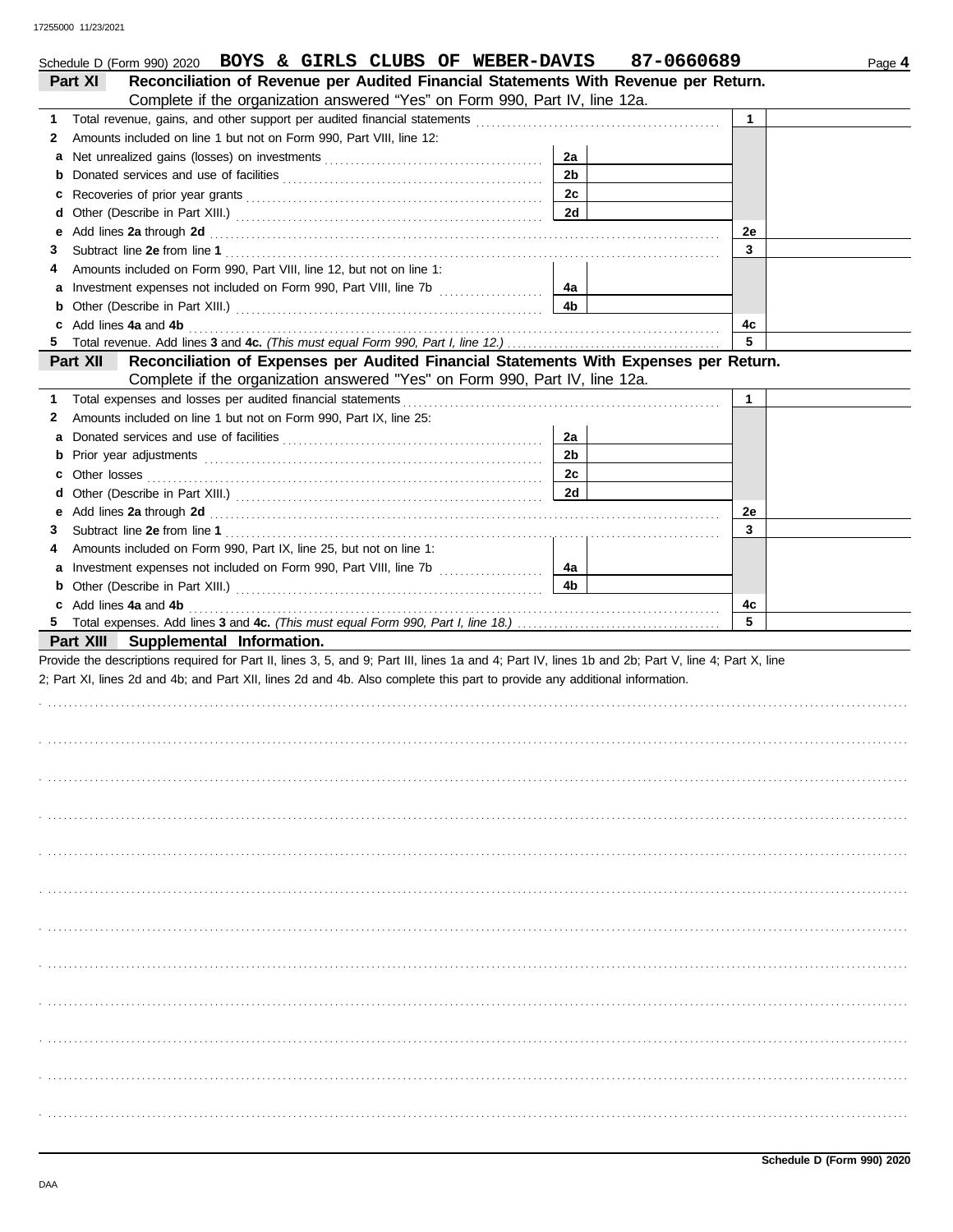|           |                                      |  |  | Schedule D (Form 990) 2020 BOYS & GIRLS CLUBS OF WEBER-DAVIS | 87-0660689 | Page 5 |
|-----------|--------------------------------------|--|--|--------------------------------------------------------------|------------|--------|
| Part XIII | Supplemental Information (continued) |  |  |                                                              |            |        |
|           |                                      |  |  |                                                              |            |        |
|           |                                      |  |  |                                                              |            |        |
|           |                                      |  |  |                                                              |            |        |
|           |                                      |  |  |                                                              |            |        |
|           |                                      |  |  |                                                              |            |        |
|           |                                      |  |  |                                                              |            |        |
|           |                                      |  |  |                                                              |            |        |
|           |                                      |  |  |                                                              |            |        |
|           |                                      |  |  |                                                              |            |        |
|           |                                      |  |  |                                                              |            |        |
|           |                                      |  |  |                                                              |            |        |
|           |                                      |  |  |                                                              |            |        |
|           |                                      |  |  |                                                              |            |        |
|           |                                      |  |  |                                                              |            |        |
|           |                                      |  |  |                                                              |            |        |
|           |                                      |  |  |                                                              |            |        |
|           |                                      |  |  |                                                              |            |        |
|           |                                      |  |  |                                                              |            |        |
|           |                                      |  |  |                                                              |            |        |
|           |                                      |  |  |                                                              |            |        |
|           |                                      |  |  |                                                              |            |        |
|           |                                      |  |  |                                                              |            |        |
|           |                                      |  |  |                                                              |            |        |
|           |                                      |  |  |                                                              |            |        |
|           |                                      |  |  |                                                              |            |        |
|           |                                      |  |  |                                                              |            |        |
|           |                                      |  |  |                                                              |            |        |
|           |                                      |  |  |                                                              |            |        |
|           |                                      |  |  |                                                              |            |        |
|           |                                      |  |  |                                                              |            |        |
|           |                                      |  |  |                                                              |            |        |
|           |                                      |  |  |                                                              |            |        |
|           |                                      |  |  |                                                              |            |        |
|           |                                      |  |  |                                                              |            |        |
|           |                                      |  |  |                                                              |            |        |
|           |                                      |  |  |                                                              |            |        |
|           |                                      |  |  |                                                              |            |        |
|           |                                      |  |  |                                                              |            |        |
|           |                                      |  |  |                                                              |            |        |
|           |                                      |  |  |                                                              |            |        |
|           |                                      |  |  |                                                              |            |        |
|           |                                      |  |  |                                                              |            |        |
|           |                                      |  |  |                                                              |            |        |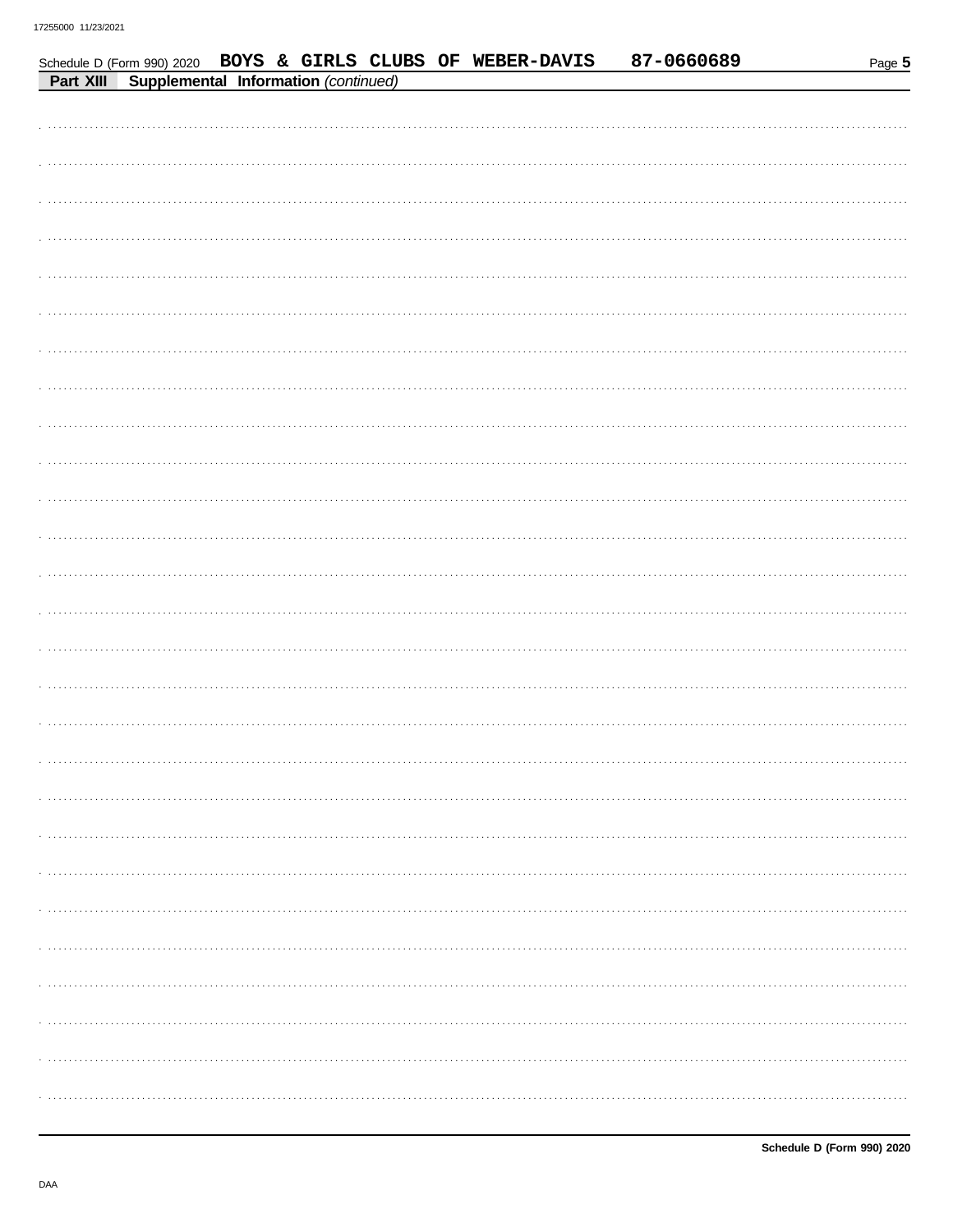17255000 11/23/2021

| <b>SCHEDULE G</b>                                      | Supplemental Information Regarding Fundraising or Gaming Activities<br>Complete if the organization answered "Yes" on Form 990, Part IV, line 17, 18, or 19, or if the                                                                   |                                       |                 |             |                                                                                 |                                              | OMB No. 1545-0047                |
|--------------------------------------------------------|------------------------------------------------------------------------------------------------------------------------------------------------------------------------------------------------------------------------------------------|---------------------------------------|-----------------|-------------|---------------------------------------------------------------------------------|----------------------------------------------|----------------------------------|
| (Form 990 or 990-EZ)                                   |                                                                                                                                                                                                                                          |                                       |                 |             | organization entered more than \$15,000 on Form 990-EZ, line 6a.                |                                              |                                  |
| Department of the Treasury<br>Internal Revenue Service |                                                                                                                                                                                                                                          | LI Attach to Form 990 or Form 990-EZ. |                 |             | <b>u</b> Go to www.irs.gov/Form990 for instructions and the latest information. |                                              | Open to Public<br>Inspection     |
| Name of the organization                               | BOYS & GIRLS CLUBS OF WEBER-DAVIS                                                                                                                                                                                                        |                                       |                 |             |                                                                                 | Employer identification number<br>87-0660689 |                                  |
| Part I                                                 | Fundraising Activities. Complete if the organization answered "Yes" on Form 990, Part IV, line 17.                                                                                                                                       |                                       |                 |             |                                                                                 |                                              |                                  |
|                                                        | Form 990-EZ filers are not required to complete this part.                                                                                                                                                                               |                                       |                 |             |                                                                                 |                                              |                                  |
| 1                                                      | Indicate whether the organization raised funds through any of the following activities. Check all that apply.                                                                                                                            |                                       |                 |             |                                                                                 |                                              |                                  |
| Mail solicitations<br>a                                |                                                                                                                                                                                                                                          | e                                     |                 |             | Solicitation of non-government grants                                           |                                              |                                  |
| Internet and email solicitations<br>b                  |                                                                                                                                                                                                                                          | f                                     |                 |             | Solicitation of government grants                                               |                                              |                                  |
| Phone solicitations<br>с                               |                                                                                                                                                                                                                                          | Special fundraising events<br>g       |                 |             |                                                                                 |                                              |                                  |
| In-person solicitations<br>d                           |                                                                                                                                                                                                                                          |                                       |                 |             |                                                                                 |                                              |                                  |
|                                                        | 2a Did the organization have a written or oral agreement with any individual (including officers, directors, trustees,<br>or key employees listed in Form 990, Part VII) or entity in connection with professional fundraising services? |                                       |                 |             |                                                                                 |                                              | Yes<br>No                        |
|                                                        | <b>b</b> If "Yes," list the 10 highest paid individuals or entities (fundraisers) pursuant to agreements under which the fundraiser is to be<br>compensated at least \$5,000 by the organization.                                        |                                       |                 |             |                                                                                 |                                              |                                  |
|                                                        |                                                                                                                                                                                                                                          |                                       | (iii) Did fund- | raiser have |                                                                                 | (v) Amount paid to                           | (vi) Amount paid to              |
|                                                        | (i) Name and address of individual<br>or entity (fundraiser)                                                                                                                                                                             | (ii) Activity                         | custody or      | control of  | (iv) Gross receipts<br>from activity                                            | (or retained by)<br>fundraiser listed in     | (or retained by)<br>organization |
|                                                        |                                                                                                                                                                                                                                          |                                       | contributions?  |             |                                                                                 | col. (i)                                     |                                  |
|                                                        |                                                                                                                                                                                                                                          |                                       | Yes   No        |             |                                                                                 |                                              |                                  |
| 1                                                      |                                                                                                                                                                                                                                          |                                       |                 |             |                                                                                 |                                              |                                  |
| $\mathbf{2}$                                           |                                                                                                                                                                                                                                          |                                       |                 |             |                                                                                 |                                              |                                  |
|                                                        |                                                                                                                                                                                                                                          |                                       |                 |             |                                                                                 |                                              |                                  |
| 3                                                      |                                                                                                                                                                                                                                          |                                       |                 |             |                                                                                 |                                              |                                  |
|                                                        |                                                                                                                                                                                                                                          |                                       |                 |             |                                                                                 |                                              |                                  |
| 4                                                      |                                                                                                                                                                                                                                          |                                       |                 |             |                                                                                 |                                              |                                  |
|                                                        |                                                                                                                                                                                                                                          |                                       |                 |             |                                                                                 |                                              |                                  |
| 5                                                      |                                                                                                                                                                                                                                          |                                       |                 |             |                                                                                 |                                              |                                  |
|                                                        |                                                                                                                                                                                                                                          |                                       |                 |             |                                                                                 |                                              |                                  |
|                                                        |                                                                                                                                                                                                                                          |                                       |                 |             |                                                                                 |                                              |                                  |
| 7                                                      |                                                                                                                                                                                                                                          |                                       |                 |             |                                                                                 |                                              |                                  |
|                                                        |                                                                                                                                                                                                                                          |                                       |                 |             |                                                                                 |                                              |                                  |
| 8                                                      |                                                                                                                                                                                                                                          |                                       |                 |             |                                                                                 |                                              |                                  |
|                                                        |                                                                                                                                                                                                                                          |                                       |                 |             |                                                                                 |                                              |                                  |
| 9                                                      |                                                                                                                                                                                                                                          |                                       |                 |             |                                                                                 |                                              |                                  |
| 10                                                     |                                                                                                                                                                                                                                          |                                       |                 |             |                                                                                 |                                              |                                  |
|                                                        |                                                                                                                                                                                                                                          |                                       |                 |             |                                                                                 |                                              |                                  |
| Total                                                  |                                                                                                                                                                                                                                          |                                       |                 |             |                                                                                 |                                              |                                  |
| 3<br>registration or licensing.                        | List all states in which the organization is registered or licensed to solicit contributions or has been notified it is exempt from                                                                                                      |                                       |                 |             |                                                                                 |                                              |                                  |
|                                                        |                                                                                                                                                                                                                                          |                                       |                 |             |                                                                                 |                                              |                                  |
|                                                        |                                                                                                                                                                                                                                          |                                       |                 |             |                                                                                 |                                              |                                  |
|                                                        |                                                                                                                                                                                                                                          |                                       |                 |             |                                                                                 |                                              |                                  |
|                                                        |                                                                                                                                                                                                                                          |                                       |                 |             |                                                                                 |                                              |                                  |
|                                                        |                                                                                                                                                                                                                                          |                                       |                 |             |                                                                                 |                                              |                                  |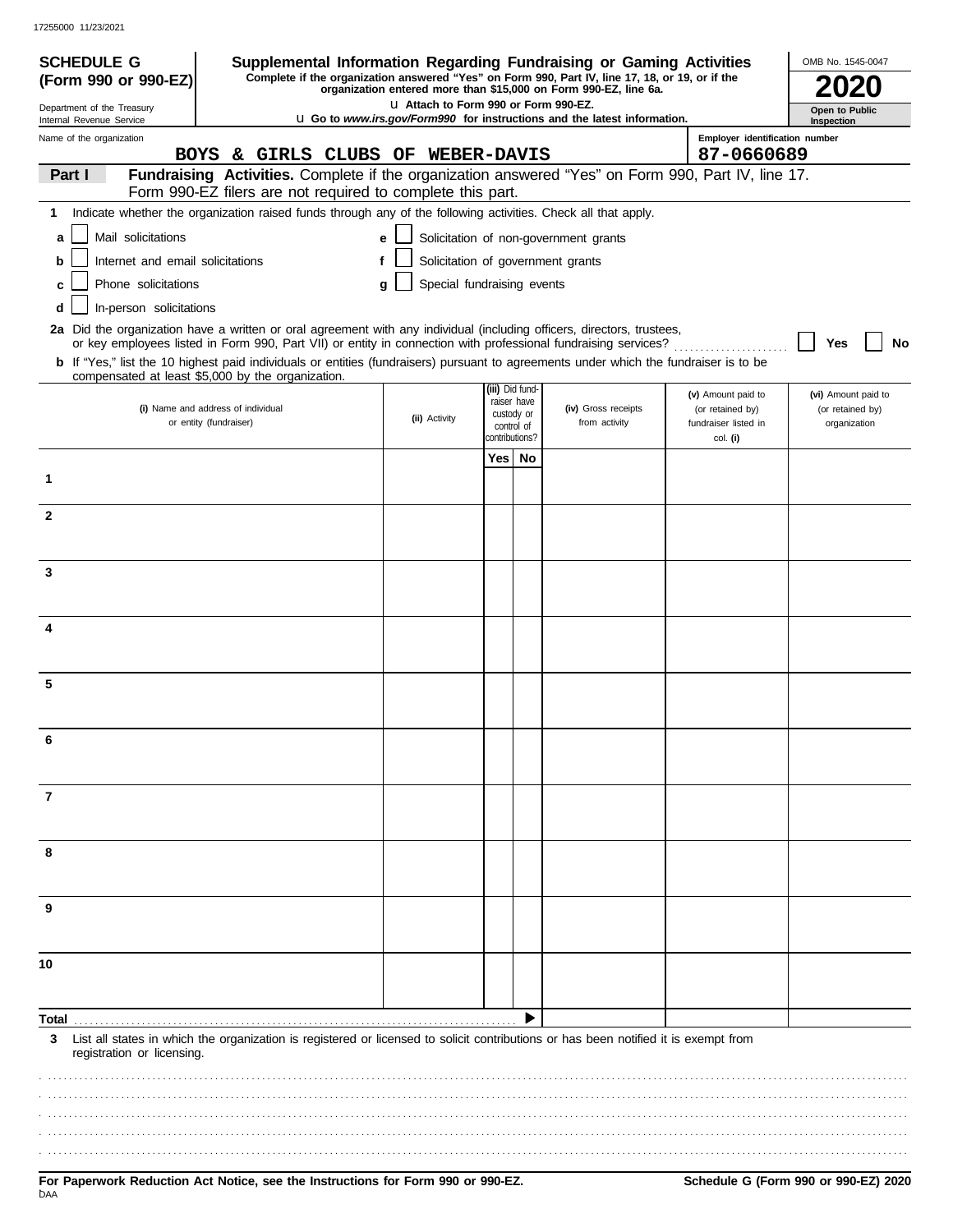| Schedule G (Form 990 or 990-EZ) 2020 |  |  | BOYS & GIRLS CLUBS OF WEBER-DAVIS | 87-0660689 | Page Z |
|--------------------------------------|--|--|-----------------------------------|------------|--------|
|                                      |  |  |                                   |            |        |

**Part II Fundraising Events.** Complete if the organization answered "Yes" on Form 990, Part IV, line 18, or reported more gross receipts greater than \$5,000. than \$15,000 of fundraising event contributions and gross income on Form 990-EZ, lines 1 and 6b. List events with

|                 |          |                                                                                      | (a) Event #1                      |              | (b) Event $#2$                                                                                           | (c) Other events |                                                     |
|-----------------|----------|--------------------------------------------------------------------------------------|-----------------------------------|--------------|----------------------------------------------------------------------------------------------------------|------------------|-----------------------------------------------------|
|                 |          |                                                                                      | <b>SCARECROW</b>                  | <b>EVENT</b> | <b>GOLF</b><br>TOURNAMENT                                                                                | <b>NONE</b>      | (d) Total events<br>(add col. (a) through           |
|                 |          |                                                                                      | (event type)                      |              | (event type)                                                                                             | (total number)   | col. (c)                                            |
| Revenue         |          | 1 Gross receipts                                                                     |                                   | 130,268      | 72,756                                                                                                   |                  | 203,024                                             |
|                 |          | 2 Less: Contributions                                                                |                                   | 39,516       | 5,132                                                                                                    |                  | 44,648                                              |
|                 |          | 3 Gross income (line 1 minus                                                         |                                   |              |                                                                                                          |                  |                                                     |
|                 |          |                                                                                      |                                   | 90,752       | 67,624                                                                                                   |                  | 158,376                                             |
|                 |          | 4 Cash prizes                                                                        |                                   |              |                                                                                                          |                  |                                                     |
|                 |          | 5 Noncash prizes                                                                     |                                   |              |                                                                                                          |                  |                                                     |
|                 |          | 6 Rent/facility costs                                                                |                                   |              | 26,814                                                                                                   |                  | 26,814                                              |
| Direct Expenses |          | 7 Food and beverages                                                                 |                                   |              |                                                                                                          |                  |                                                     |
|                 |          | 8 Entertainment                                                                      |                                   |              |                                                                                                          |                  |                                                     |
|                 |          | 9 Other direct expenses                                                              |                                   | 66,446       |                                                                                                          |                  | 66,446                                              |
|                 |          |                                                                                      |                                   |              |                                                                                                          |                  |                                                     |
|                 |          |                                                                                      |                                   |              |                                                                                                          |                  | $\frac{93,260}{65,116}$                             |
|                 | Part III |                                                                                      |                                   |              | Gaming. Complete if the organization answered "Yes" on Form 990, Part IV, line 19, or reported more than |                  |                                                     |
|                 |          |                                                                                      | \$15,000 on Form 990-EZ, line 6a. |              |                                                                                                          |                  |                                                     |
|                 |          |                                                                                      | (a) Bingo                         |              | (b) Pull tabs/instant<br>bingo/progressive bingo                                                         | (c) Other gaming | (d) Total gaming (add<br>col. (a) through col. (c)) |
| Revenue         |          |                                                                                      |                                   |              |                                                                                                          |                  |                                                     |
|                 |          | 1 Gross revenue                                                                      |                                   |              |                                                                                                          |                  |                                                     |
|                 |          | 2 Cash prizes                                                                        |                                   |              |                                                                                                          |                  |                                                     |
| Direct Expenses |          | 3 Noncash prizes                                                                     |                                   |              |                                                                                                          |                  |                                                     |
|                 |          | 4 Rent/facility costs                                                                |                                   |              |                                                                                                          |                  |                                                     |
|                 |          | 5 Other direct expenses                                                              |                                   |              |                                                                                                          |                  |                                                     |
|                 |          | 6 Volunteer labor                                                                    | Yes<br>No                         | $\%$         | Yes<br>$\%$<br>.<br>No                                                                                   | Yes<br>%<br>No.  |                                                     |
|                 |          | 7 Direct expense summary. Add lines 2 through 5 in column (d)                        |                                   |              |                                                                                                          |                  |                                                     |
|                 |          |                                                                                      |                                   |              |                                                                                                          |                  |                                                     |
|                 |          |                                                                                      |                                   |              |                                                                                                          |                  |                                                     |
| 9               |          | Enter the state(s) in which the organization conducts gaming activities:             |                                   |              |                                                                                                          |                  |                                                     |
|                 |          | a Is the organization licensed to conduct gaming activities in each of these states? |                                   |              |                                                                                                          |                  | Yes<br><b>No</b>                                    |
|                 |          | <b>b</b> If "No," explain:                                                           |                                   |              |                                                                                                          |                  |                                                     |
|                 |          |                                                                                      |                                   |              |                                                                                                          |                  |                                                     |
|                 |          | <b>b</b> If "Yes," explain:                                                          |                                   |              |                                                                                                          |                  | Yes<br>No                                           |
|                 |          |                                                                                      |                                   |              |                                                                                                          |                  |                                                     |
|                 |          |                                                                                      |                                   |              |                                                                                                          |                  |                                                     |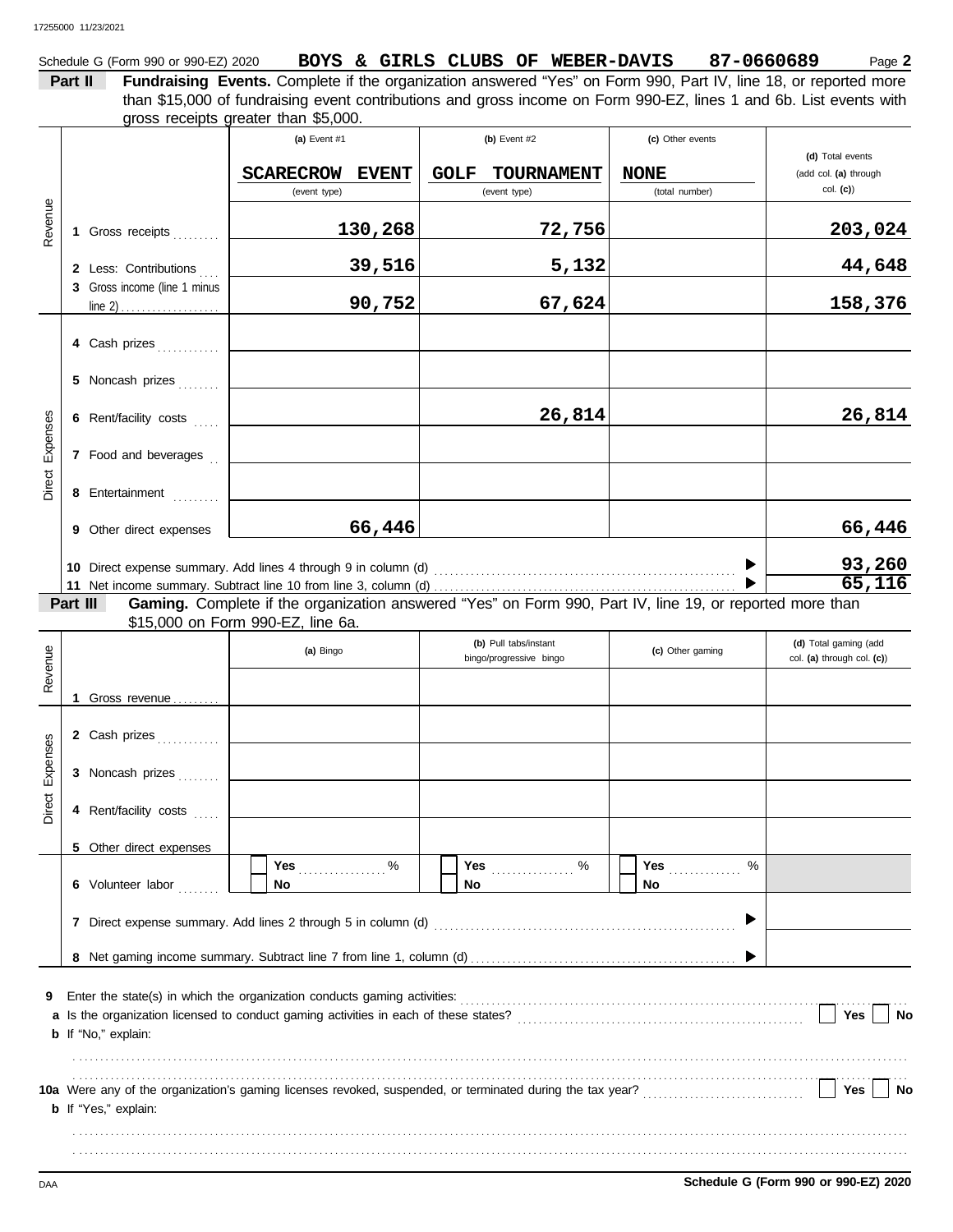|    | 87-0660689<br>Schedule G (Form 990 or 990-EZ) 2020<br>BOYS & GIRLS CLUBS OF WEBER-DAVIS                               |                 |                     | Page 3 |
|----|-----------------------------------------------------------------------------------------------------------------------|-----------------|---------------------|--------|
| 11 | Does the organization conduct gaming activities with nonmembers?                                                      |                 | Yes                 | $ $ No |
| 12 | Is the organization a grantor, beneficiary or trustee of a trust, or a member of a partnership or other entity        |                 |                     |        |
|    |                                                                                                                       |                 | Yes                 | No     |
| 13 | Indicate the percentage of gaming activity conducted in:                                                              |                 |                     |        |
| a  |                                                                                                                       |                 |                     | %      |
| b  | An outside facility                                                                                                   | 13 <sub>b</sub> |                     | %      |
| 14 | Enter the name and address of the person who prepares the organization's gaming/special events books and              |                 |                     |        |
|    | records:                                                                                                              |                 |                     |        |
|    |                                                                                                                       |                 |                     |        |
|    |                                                                                                                       |                 |                     |        |
|    |                                                                                                                       |                 |                     |        |
|    |                                                                                                                       |                 |                     |        |
|    | Address <b>u</b>                                                                                                      |                 |                     |        |
|    | <b>15a</b> Does the organization have a contract with a third party from whom the organization receives gaming        |                 |                     |        |
|    | revenue?                                                                                                              |                 | $\vert$ $\vert$ Yes | No     |
|    |                                                                                                                       |                 |                     |        |
|    |                                                                                                                       |                 |                     |        |
| c  | If "Yes," enter name and address of the third party:                                                                  |                 |                     |        |
|    |                                                                                                                       |                 |                     |        |
|    |                                                                                                                       |                 |                     |        |
|    |                                                                                                                       |                 |                     |        |
|    | Address <b>u</b>                                                                                                      |                 |                     |        |
|    |                                                                                                                       |                 |                     |        |
| 16 | Gaming manager information:                                                                                           |                 |                     |        |
|    |                                                                                                                       |                 |                     |        |
|    |                                                                                                                       |                 |                     |        |
|    |                                                                                                                       |                 |                     |        |
|    |                                                                                                                       |                 |                     |        |
|    |                                                                                                                       |                 |                     |        |
|    |                                                                                                                       |                 |                     |        |
|    | Director/officer<br>Employee<br>    Independent contractor                                                            |                 |                     |        |
|    |                                                                                                                       |                 |                     |        |
| 17 | Mandatory distributions:                                                                                              |                 |                     |        |
| a  | Is the organization required under state law to make charitable distributions from the gaming proceeds to             |                 |                     |        |
|    |                                                                                                                       |                 | Yes                 | No     |
|    | Enter the amount of distributions required under state law to be distributed to other exempt organizations or         |                 |                     |        |
|    | spent in the organization's own exempt activities during the tax year $\mathbf{u}$ \$                                 |                 |                     |        |
|    | Supplemental Information. Provide the explanations required by Part I, line 2b, columns (iii) and (v); and<br>Part IV |                 |                     |        |
|    | Part III, lines 9, 9b, 10b, 15b, 15c, 16, and 17b, as applicable. Also provide any additional information.            |                 |                     |        |
|    | See instructions.                                                                                                     |                 |                     |        |
|    |                                                                                                                       |                 |                     |        |
|    |                                                                                                                       |                 |                     |        |
|    |                                                                                                                       |                 |                     |        |
|    |                                                                                                                       |                 |                     |        |
|    |                                                                                                                       |                 |                     |        |
|    |                                                                                                                       |                 |                     |        |
|    |                                                                                                                       |                 |                     |        |
|    |                                                                                                                       |                 |                     |        |
|    |                                                                                                                       |                 |                     |        |
|    |                                                                                                                       |                 |                     |        |
|    |                                                                                                                       |                 |                     |        |
|    |                                                                                                                       |                 |                     |        |
|    |                                                                                                                       |                 |                     |        |
|    |                                                                                                                       |                 |                     |        |

Schedule G (Form 990 or 990-EZ) 2020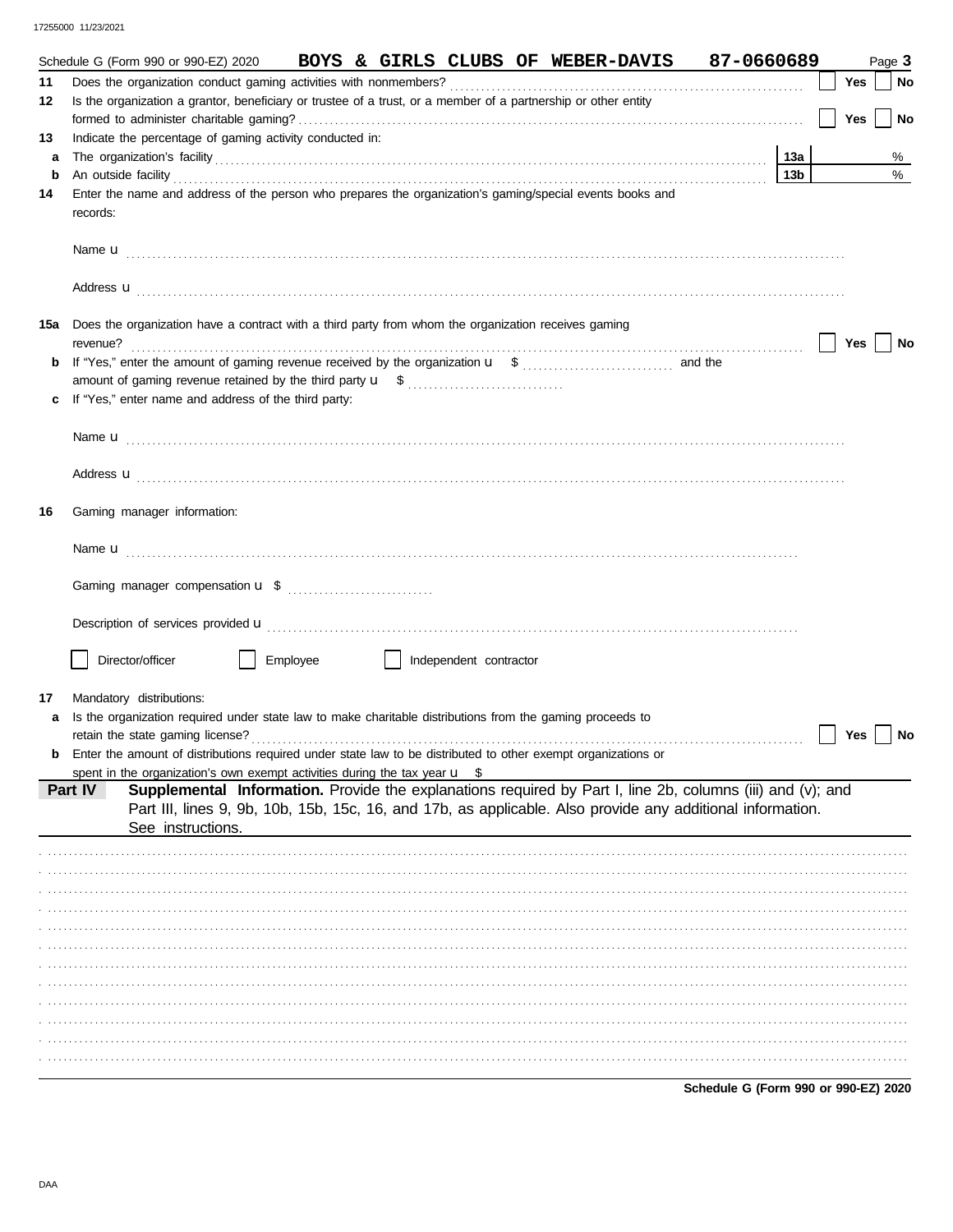OMB No. 1545-0047

|     | <b>SCHEDULE M</b>                                     |                          |                                                                                        | OMB No. 1545-0047                                                                           |                                                                                                                    |                              |            |            |    |  |
|-----|-------------------------------------------------------|--------------------------|----------------------------------------------------------------------------------------|---------------------------------------------------------------------------------------------|--------------------------------------------------------------------------------------------------------------------|------------------------------|------------|------------|----|--|
|     | (Form 990)                                            |                          | <b>Noncash Contributions</b>                                                           |                                                                                             |                                                                                                                    |                              |            |            |    |  |
|     |                                                       |                          |                                                                                        |                                                                                             | <b>u</b> Complete if the organizations answered "Yes" on Form 990, Part IV, lines 29 or 30.                        |                              | 2020       |            |    |  |
|     | Department of the Treasury                            |                          | <b>u</b> Attach to Form 990.                                                           |                                                                                             |                                                                                                                    | <b>Open To Public</b>        |            |            |    |  |
|     | Internal Revenue Service                              |                          | <b>u</b> Go to <i>www.irs.gov/Form990</i> for instructions and the latest information. | Inspection                                                                                  |                                                                                                                    |                              |            |            |    |  |
|     | Name of the organization                              |                          |                                                                                        |                                                                                             | Employer identification number                                                                                     |                              |            |            |    |  |
|     | Part I                                                | <b>Types of Property</b> |                                                                                        | BOYS & GIRLS CLUBS OF WEBER-DAVIS                                                           |                                                                                                                    |                              | 87-0660689 |            |    |  |
|     |                                                       |                          |                                                                                        |                                                                                             | (c)                                                                                                                |                              |            |            |    |  |
|     |                                                       |                          | (a)<br>Check if                                                                        | (b)<br>Number of contributions or                                                           | Noncash contribution                                                                                               | (d)<br>Method of determining |            |            |    |  |
|     |                                                       |                          | applicable                                                                             | items contributed                                                                           | amounts reported on<br>Form 990, Part VIII, line 1g                                                                | noncash contribution amounts |            |            |    |  |
| 1   | Art - Works of art                                    |                          |                                                                                        |                                                                                             |                                                                                                                    |                              |            |            |    |  |
| 2   | Art - Historical treasures                            |                          |                                                                                        |                                                                                             |                                                                                                                    |                              |            |            |    |  |
| 3   | Art - Fractional interests                            |                          |                                                                                        |                                                                                             |                                                                                                                    |                              |            |            |    |  |
| 4   | Books and publications                                |                          |                                                                                        |                                                                                             |                                                                                                                    |                              |            |            |    |  |
| 5   | Clothing and household                                |                          |                                                                                        |                                                                                             |                                                                                                                    |                              |            |            |    |  |
|     |                                                       |                          |                                                                                        |                                                                                             |                                                                                                                    |                              |            |            |    |  |
| 6   | Cars and other vehicles                               |                          |                                                                                        |                                                                                             |                                                                                                                    |                              |            |            |    |  |
| 7   | Boats and planes                                      |                          |                                                                                        |                                                                                             |                                                                                                                    |                              |            |            |    |  |
| 8   |                                                       |                          |                                                                                        |                                                                                             |                                                                                                                    |                              |            |            |    |  |
| 9   | Securities - Publicly traded                          |                          |                                                                                        |                                                                                             |                                                                                                                    |                              |            |            |    |  |
| 10  | Securities - Closely held stock                       |                          |                                                                                        |                                                                                             |                                                                                                                    |                              |            |            |    |  |
| 11  | Securities - Partnership, LLC,                        |                          |                                                                                        |                                                                                             |                                                                                                                    |                              |            |            |    |  |
|     | or trust interests                                    |                          |                                                                                        |                                                                                             |                                                                                                                    |                              |            |            |    |  |
| 12  | Securities - Miscellaneous                            |                          |                                                                                        |                                                                                             |                                                                                                                    |                              |            |            |    |  |
| 13  | Qualified conservation                                |                          |                                                                                        |                                                                                             |                                                                                                                    |                              |            |            |    |  |
|     | contribution - Historic                               |                          |                                                                                        |                                                                                             |                                                                                                                    |                              |            |            |    |  |
|     | structures                                            |                          |                                                                                        |                                                                                             |                                                                                                                    |                              |            |            |    |  |
| 14  | Qualified conservation                                |                          |                                                                                        |                                                                                             |                                                                                                                    |                              |            |            |    |  |
|     |                                                       |                          |                                                                                        |                                                                                             |                                                                                                                    |                              |            |            |    |  |
| 15  | Real estate - Residential                             |                          |                                                                                        |                                                                                             |                                                                                                                    |                              |            |            |    |  |
| 16  | Real estate - Commercial                              |                          |                                                                                        |                                                                                             |                                                                                                                    |                              |            |            |    |  |
| 17  | Real estate - Other                                   |                          |                                                                                        |                                                                                             |                                                                                                                    |                              |            |            |    |  |
| 18  |                                                       |                          |                                                                                        |                                                                                             |                                                                                                                    |                              |            |            |    |  |
| 19  | Food inventory                                        |                          |                                                                                        |                                                                                             |                                                                                                                    |                              |            |            |    |  |
| 20  | Drugs and medical supplies                            |                          |                                                                                        |                                                                                             |                                                                                                                    |                              |            |            |    |  |
| 21  |                                                       |                          |                                                                                        |                                                                                             |                                                                                                                    |                              |            |            |    |  |
| 22  | Historical artifacts                                  | .                        |                                                                                        |                                                                                             |                                                                                                                    |                              |            |            |    |  |
| 23  | Scientific specimens                                  |                          |                                                                                        |                                                                                             |                                                                                                                    |                              |            |            |    |  |
| 24  | Archeological artifacts                               |                          |                                                                                        |                                                                                             |                                                                                                                    |                              |            |            |    |  |
| 25  |                                                       |                          | $\mathbf x$                                                                            | $\overline{\mathbf{2}}$                                                                     | 756,307                                                                                                            |                              |            |            |    |  |
| 26  | Other $\mathbf{u}(\dots, \dots, \dots, \dots, \dots)$ |                          |                                                                                        |                                                                                             |                                                                                                                    |                              |            |            |    |  |
| 27  |                                                       |                          |                                                                                        |                                                                                             |                                                                                                                    |                              |            |            |    |  |
| 28  | Other $\mathbf{u}$ (                                  |                          |                                                                                        |                                                                                             |                                                                                                                    |                              |            |            |    |  |
| 29  |                                                       |                          |                                                                                        | Number of Forms 8283 received by the organization during the tax year for contributions for |                                                                                                                    |                              |            |            |    |  |
|     |                                                       |                          |                                                                                        | which the organization completed Form 8283, Part IV, Donee Acknowledgement [ [ [ [ [ ] ] ]  |                                                                                                                    | 29                           |            |            |    |  |
|     |                                                       |                          |                                                                                        |                                                                                             |                                                                                                                    |                              |            | <b>Yes</b> | No |  |
| 30a |                                                       |                          |                                                                                        |                                                                                             | During the year, did the organization receive by contribution any property reported in Part I, lines 1 through     |                              |            |            |    |  |
|     |                                                       |                          |                                                                                        |                                                                                             | 28, that it must hold for at least three years from the date of the initial contribution, and which isn't required |                              |            |            |    |  |
|     |                                                       |                          |                                                                                        |                                                                                             |                                                                                                                    |                              | 30a        |            | X  |  |
| b   | If "Yes," describe the arrangement in Part II.        |                          |                                                                                        |                                                                                             |                                                                                                                    |                              |            |            |    |  |
| 31  |                                                       |                          |                                                                                        |                                                                                             | Does the organization have a gift acceptance policy that requires the review of any nonstandard                    |                              |            |            |    |  |
|     | contributions?                                        |                          |                                                                                        |                                                                                             |                                                                                                                    |                              | 31         |            | x  |  |
| 32a |                                                       |                          |                                                                                        |                                                                                             | Does the organization hire or use third parties or related organizations to solicit, process, or sell noncash      |                              |            |            |    |  |
|     | contributions?                                        |                          |                                                                                        |                                                                                             |                                                                                                                    |                              | 32a        |            | X  |  |
|     | <b>b</b> If "Yes," describe in Part II.               |                          |                                                                                        |                                                                                             |                                                                                                                    |                              |            |            |    |  |

**33** If the organization didn't report an amount in column (c) for a type of property for which column (a) is checked, describe in Part II.

**For Paperwork Reduction Act Notice, see the Instructions for Form 990. Schedule M (Form 990) 2020**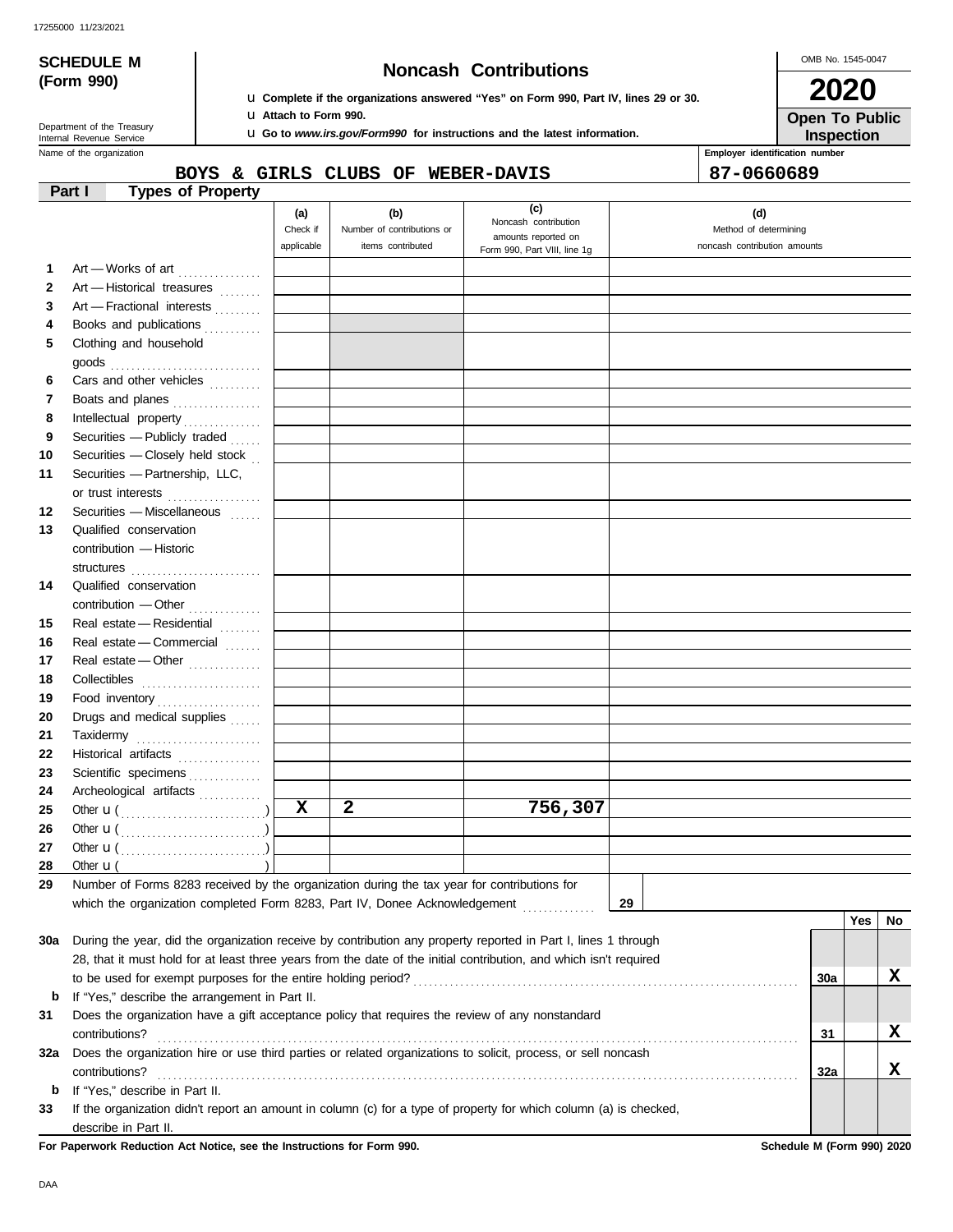|         | Schedule M (Form 990) 2020 BOYS & GIRLS CLUBS OF WEBER-DAVIS                      |  |  | 87-0660689 | Page 2                                                                                                                                                                                                                       |
|---------|-----------------------------------------------------------------------------------|--|--|------------|------------------------------------------------------------------------------------------------------------------------------------------------------------------------------------------------------------------------------|
| Part II |                                                                                   |  |  |            | Supplemental Information. Provide the information required by Part I, lines 30b, 32b, and 33, and whether<br>the organization is reporting in Part I, column (b), the number of contributions, the number of items received, |
|         | or a combination of both. Also complete this part for any additional information. |  |  |            |                                                                                                                                                                                                                              |
|         |                                                                                   |  |  |            |                                                                                                                                                                                                                              |
|         |                                                                                   |  |  |            |                                                                                                                                                                                                                              |
|         |                                                                                   |  |  |            |                                                                                                                                                                                                                              |
|         |                                                                                   |  |  |            |                                                                                                                                                                                                                              |
|         |                                                                                   |  |  |            |                                                                                                                                                                                                                              |
|         |                                                                                   |  |  |            |                                                                                                                                                                                                                              |
|         |                                                                                   |  |  |            |                                                                                                                                                                                                                              |
|         |                                                                                   |  |  |            |                                                                                                                                                                                                                              |
|         |                                                                                   |  |  |            |                                                                                                                                                                                                                              |
|         |                                                                                   |  |  |            |                                                                                                                                                                                                                              |
|         |                                                                                   |  |  |            |                                                                                                                                                                                                                              |
|         |                                                                                   |  |  |            |                                                                                                                                                                                                                              |
|         |                                                                                   |  |  |            |                                                                                                                                                                                                                              |
|         |                                                                                   |  |  |            |                                                                                                                                                                                                                              |
|         |                                                                                   |  |  |            |                                                                                                                                                                                                                              |
|         |                                                                                   |  |  |            |                                                                                                                                                                                                                              |
|         |                                                                                   |  |  |            |                                                                                                                                                                                                                              |
|         |                                                                                   |  |  |            |                                                                                                                                                                                                                              |
|         |                                                                                   |  |  |            |                                                                                                                                                                                                                              |
|         |                                                                                   |  |  |            |                                                                                                                                                                                                                              |
|         |                                                                                   |  |  |            |                                                                                                                                                                                                                              |
|         |                                                                                   |  |  |            |                                                                                                                                                                                                                              |
|         |                                                                                   |  |  |            |                                                                                                                                                                                                                              |
|         |                                                                                   |  |  |            |                                                                                                                                                                                                                              |
|         |                                                                                   |  |  |            |                                                                                                                                                                                                                              |
|         |                                                                                   |  |  |            |                                                                                                                                                                                                                              |
|         |                                                                                   |  |  |            |                                                                                                                                                                                                                              |
|         |                                                                                   |  |  |            |                                                                                                                                                                                                                              |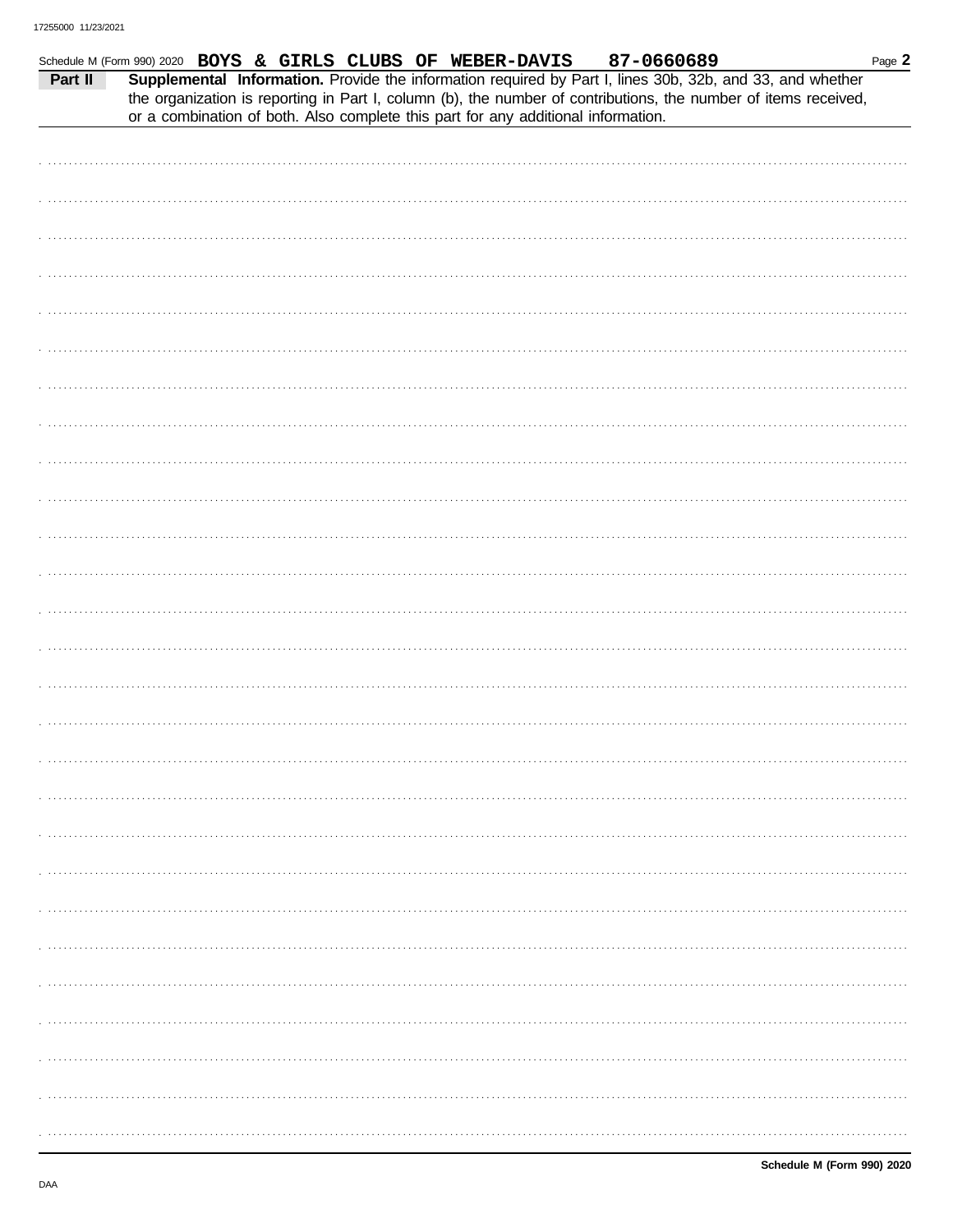17255000 11/23/2021

| <b>SCHEDULE O</b>                                                                                                                                                                                                               | Supplemental Information to Form 990 or 990-EZ                                                                          |                                              | OMB No. 1545-0047     |
|---------------------------------------------------------------------------------------------------------------------------------------------------------------------------------------------------------------------------------|-------------------------------------------------------------------------------------------------------------------------|----------------------------------------------|-----------------------|
| (Form 990 or 990-EZ)<br>Complete to provide information for responses to specific questions on<br>Form 990 or 990-EZ or to provide any additional information.<br>u Attach to Form 990 or 990-EZ.<br>Department of the Treasury |                                                                                                                         |                                              | 2020                  |
|                                                                                                                                                                                                                                 |                                                                                                                         |                                              | <b>Open to Public</b> |
| Internal Revenue Service                                                                                                                                                                                                        | u Go to www.irs.gov/Form990 for the latest information.                                                                 |                                              | Inspection            |
| Name of the organization                                                                                                                                                                                                        | & GIRLS CLUBS OF<br><b>WEBER-DAVIS</b><br><b>BOYS</b>                                                                   | Employer identification number<br>87-0660689 |                       |
| SERVE MEMBERS                                                                                                                                                                                                                   | FORM 990, PART III, LINE 2<br>ΙN<br>THE<br>COMMUNITY<br>THROUGH COMMUNITY OUTREACH ACTIVITIES.                          |                                              |                       |
| <b>ROBERT</b>                                                                                                                                                                                                                   | FORM 990, PART VI, LINE 9 - OFFICERS WHO CANNOT BE REACHED<br><b>BISCHOFF</b>                                           |                                              |                       |
|                                                                                                                                                                                                                                 | FORM 990, PART VI, LINE 11B - ORGANIZATION'S PROCESS TO REVIEW FORM 990                                                 |                                              |                       |
| THE BOARD OF                                                                                                                                                                                                                    | TRUSTEES HAS DELEGATED<br>THE REVIEW OF                                                                                 | THE FORM 990 TO THE                          |                       |
| <b>EXECUTIVE</b>                                                                                                                                                                                                                | COMMITTEE WORKS CLOSELY WITH THE<br>COMMITTEE.<br><b>EXECUTIVE</b><br>THE                                               |                                              |                       |
|                                                                                                                                                                                                                                 | OUTSIDE ACCOUNTING FIRM TO PREPARE<br>THE RETURN.                                                                       | THE FINAL FORM 990 IS ALSO                   |                       |
|                                                                                                                                                                                                                                 | REVIEWED BY THE EXECUTIVE COMMITTEE PRIOR TO BEING PROVIDED TO                                                          |                                              | THE BOARD OF          |
| <b>TRUSTEES.</b>                                                                                                                                                                                                                |                                                                                                                         |                                              |                       |
|                                                                                                                                                                                                                                 |                                                                                                                         |                                              |                       |
|                                                                                                                                                                                                                                 | FORM 990, PART VI, LINE 19 - GOVERNING DOCUMENTS DISCLOSURE EXPLANATION<br>PIJBLIC DOCUMENTS ARE AVAILABLE UPON REQUEST |                                              |                       |
|                                                                                                                                                                                                                                 |                                                                                                                         |                                              |                       |
|                                                                                                                                                                                                                                 |                                                                                                                         |                                              |                       |
|                                                                                                                                                                                                                                 |                                                                                                                         |                                              |                       |
|                                                                                                                                                                                                                                 |                                                                                                                         |                                              |                       |
|                                                                                                                                                                                                                                 |                                                                                                                         |                                              |                       |
|                                                                                                                                                                                                                                 |                                                                                                                         |                                              |                       |
|                                                                                                                                                                                                                                 |                                                                                                                         |                                              |                       |
|                                                                                                                                                                                                                                 |                                                                                                                         |                                              |                       |
|                                                                                                                                                                                                                                 |                                                                                                                         |                                              |                       |
|                                                                                                                                                                                                                                 |                                                                                                                         |                                              |                       |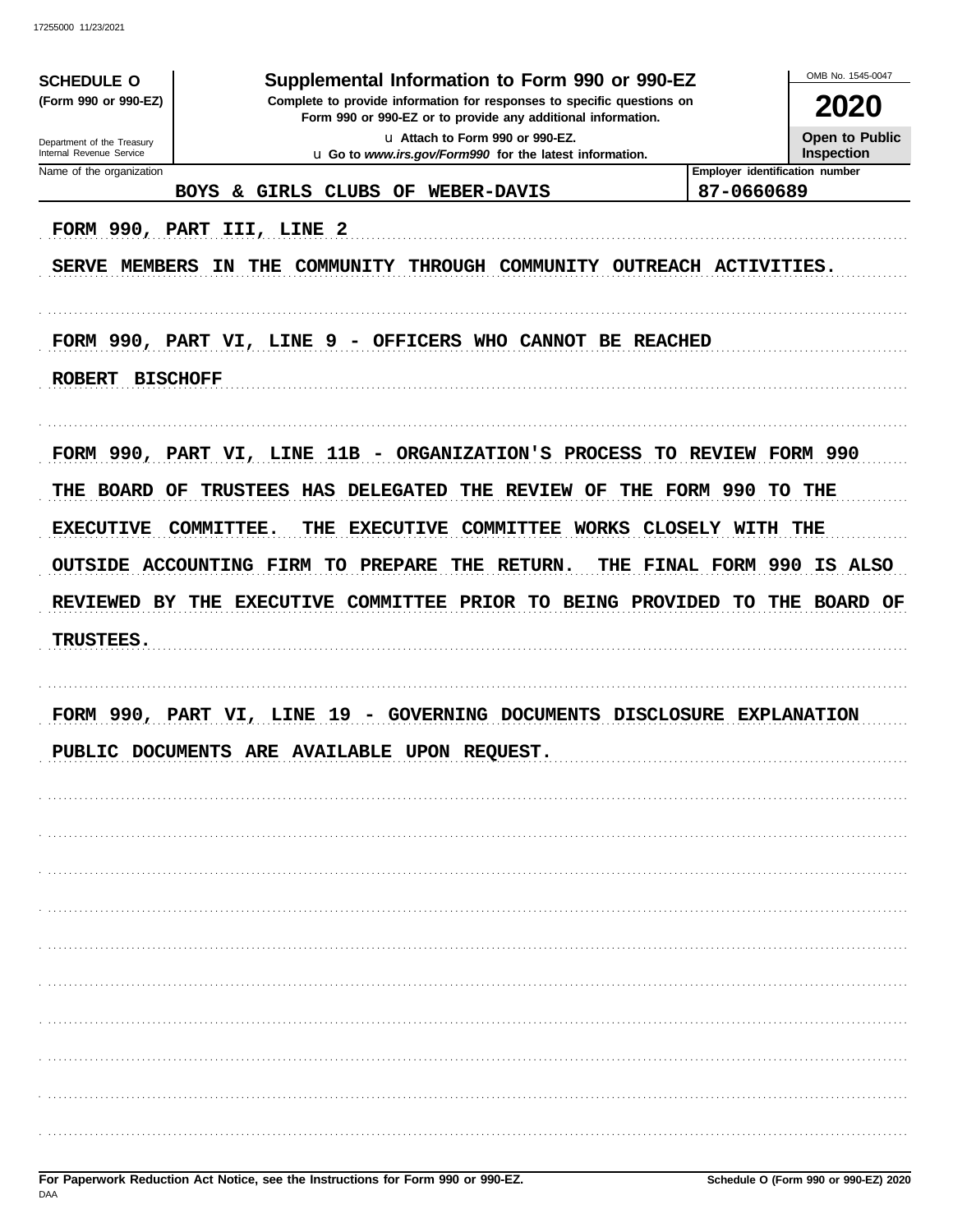# Description **SCARECROW EVENT** Form **990 Event Income and Deduction Worksheet 2020**

Name Taxpayer Identification Number

# **BOYS & GIRLS CLUBS OF WEBER-DAVIS 187-0660689**

Use this worksheet to verify data entered for a specific activity on your form 990/990EZ

#### **Income & Expense Summary:**

|                                                    |  | 90,752  |
|----------------------------------------------------|--|---------|
|                                                    |  |         |
|                                                    |  |         |
|                                                    |  |         |
| 5. Returns and allowances $\ldots$ , $\ldots$ , 5. |  |         |
|                                                    |  | 39,516  |
| 7. Total revenue. Add lines 1 through 6 7.         |  | 130,268 |
|                                                    |  |         |
| 9. Employment Expense 9.                           |  |         |
|                                                    |  |         |
| 11. Indirect Expense <b>11.</b> 11.                |  |         |
| 12. Depreciation Expense  12.                      |  |         |
| 13. Exempt Activity Expense <b>13.</b>             |  |         |
| 14. Fundraising Expense 14.                        |  | 66,446  |
| 15. Total expenses. Add lines 8 through 1415.      |  | 66,446  |
| 16. Net Income/Loss. Line 7 minus Line 1516.       |  | 63,822  |

#### **Expense Details - Cost of Goods Sold:**

| Beginning inventory             |
|---------------------------------|
| Purchases                       |
| Labor                           |
| Section 263A costs              |
| Other costs                     |
| Ending inventory                |
| <b>Total Cost of Goods Sold</b> |
|                                 |

#### **Expense Details - Employment Expense:**

| Compensation of officers                                                                                    |
|-------------------------------------------------------------------------------------------------------------|
| Other salaries and wages<br>the contract of the contract of the contract of the contract of the contract of |
| Pension plan contributions                                                                                  |
| Other employee benefits                                                                                     |
| Payroll taxes                                                                                               |
| <b>Total Employment Expense</b>                                                                             |

#### **Expense Details - Fees for Services:**

| Other                          |  |
|--------------------------------|--|
| <b>Total Fees for Services</b> |  |
|                                |  |

**Expense Details - Indirect Expense:**

| Total Indirect Expense <b>Construction Construction</b> |
|---------------------------------------------------------|
|                                                         |

Printing/publication/postage . . . . . . . . . . . .

Office . . . . . . . . . . . . . . . . . . . . . . . . . . . . . . . . . . .

Advertising and promotion . . . . . . . . . . . . . .

#### **Expense Details - Depreciation Expense:**

| Amortization                      |  |
|-----------------------------------|--|
| Depletion                         |  |
| <b>Total Depreciation Expense</b> |  |

#### **Expense Details - Exempt Activity Expense:**

#### **Expense Details - Fundraising Expense:**

|                                      | 66,446 |
|--------------------------------------|--------|
| Total Fundraising Expense Manuscript | 66,446 |
|                                      |        |

#### **Information is indicated for use on Form 990-T, Schedule A:**

Part V, Debt Financing Part VIII, Exploited Activities Part VI, Controlled Org Income Part VII, Investments for C(7)(9)(17)

Part IX, Advertising Income

#### **Allocation of Expense to Program Service Accomplishments:**

| First<br>.     |
|----------------|
| Second         |
| Third<br>.     |
| All other<br>. |
|                |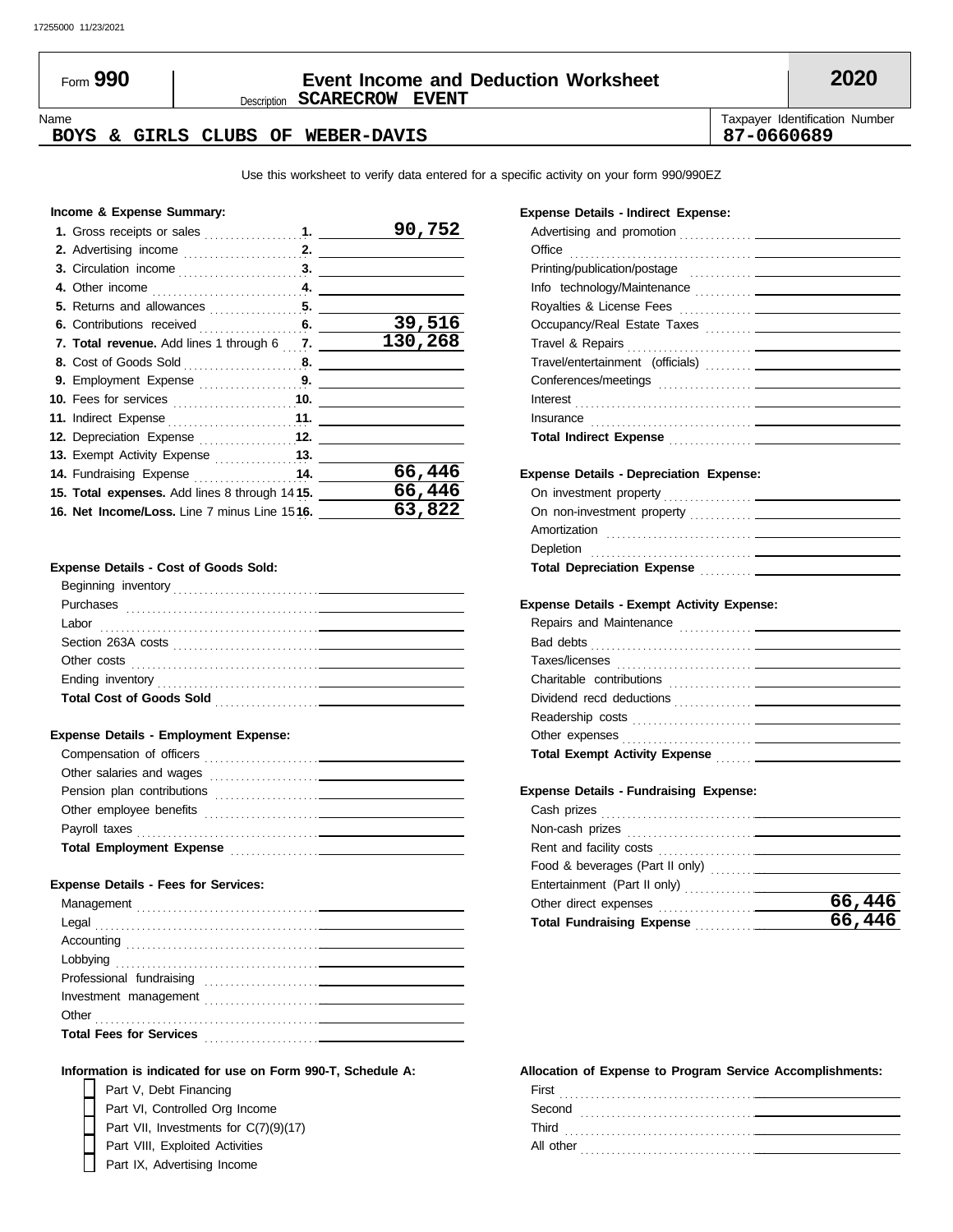# Description **GOLF TOURNAMENT** Form **990 Event Income and Deduction Worksheet 2020**

#### Name Taxpayer Identification Number **BOYS & GIRLS CLUBS OF WEBER-DAVIS 87-0660689**

Use this worksheet to verify data entered for a specific activity on your form 990/990EZ

#### **Income & Expense Summary:**

|                                               | 67,624 |
|-----------------------------------------------|--------|
|                                               |        |
|                                               |        |
|                                               |        |
|                                               |        |
|                                               | 5,132  |
| 7. Total revenue. Add lines 1 through 6 7.    | 72,756 |
|                                               |        |
| 9. Employment Expense 9.                      |        |
|                                               |        |
| 11. Indirect Expense <b>11.</b> 11.           |        |
| 12. Depreciation Expense  12.                 |        |
|                                               |        |
| 14. Fundraising Expense  14.                  | 26,814 |
| 15. Total expenses. Add lines 8 through 1415. | 26,814 |
| 16. Net Income/Loss. Line 7 minus Line 1516.  | 45,942 |

#### **Expense Details - Cost of Goods Sold:**

| Beginning inventory             |  |
|---------------------------------|--|
| Purchases                       |  |
| Labor                           |  |
| Section 263A costs              |  |
| Other costs                     |  |
| Ending inventory                |  |
| <b>Total Cost of Goods Sold</b> |  |
|                                 |  |

#### **Expense Details - Employment Expense:**

| Compensation of officers                                                                                    |
|-------------------------------------------------------------------------------------------------------------|
| Other salaries and wages<br>the contract of the contract of the contract of the contract of the contract of |
| Pension plan contributions                                                                                  |
| Other employee benefits                                                                                     |
| Payroll taxes                                                                                               |
| <b>Total Employment Expense</b>                                                                             |

#### **Expense Details - Fees for Services:**

| Other                          |  |
|--------------------------------|--|
| <b>Total Fees for Services</b> |  |
|                                |  |

#### **Expense Details - Indirect Expense:**

| Office                                                                                                                                                                                                                               |
|--------------------------------------------------------------------------------------------------------------------------------------------------------------------------------------------------------------------------------------|
| Printing/publication/postage contact and the contact of the contact of the contact of the contact of the contact of the contact of the contact of the contact of the contact of the contact of the contact of the contact of t       |
|                                                                                                                                                                                                                                      |
|                                                                                                                                                                                                                                      |
|                                                                                                                                                                                                                                      |
|                                                                                                                                                                                                                                      |
|                                                                                                                                                                                                                                      |
|                                                                                                                                                                                                                                      |
| Interest <b>contract the contract of the contract of the contract of the contract of the contract of the contract of the contract of the contract of the contract of the contract of the contract of the contract of the contrac</b> |
| Insurance                                                                                                                                                                                                                            |
| Total Indirect Expense <b>Commission Commission Commission</b>                                                                                                                                                                       |
| <b>Expense Details - Depreciation Expense:</b>                                                                                                                                                                                       |
|                                                                                                                                                                                                                                      |
|                                                                                                                                                                                                                                      |
| Amortization                                                                                                                                                                                                                         |

#### **Expense Details - Exempt Activity Expense:**

Depletion . . . . . . . . . . . . . . . . . . . . . . . . . . . . . . .

**Total Depreciation Expense** . . . . . . . . . .

| Repairs and Maintenance              |
|--------------------------------------|
| Bad debts                            |
|                                      |
|                                      |
|                                      |
|                                      |
|                                      |
| <b>Total Exempt Activity Expense</b> |
|                                      |

#### **Expense Details - Fundraising Expense:**

| Rent and facility costs [11] [11] Rent and facility costs | 26,814 |
|-----------------------------------------------------------|--------|
|                                                           |        |
|                                                           |        |
| Other direct expenses                                     |        |
| <b>Total Fundraising Expense</b>                          | 26,814 |
|                                                           |        |

#### **Information is indicated for use on Form 990-T, Schedule A:**

Part V, Debt Financing Part VIII, Exploited Activities Part VI, Controlled Org Income Part VII, Investments for C(7)(9)(17)

Part IX, Advertising Income

#### **Allocation of Expense to Program Service Accomplishments:**

| First<br>.     |  |
|----------------|--|
| Second<br>.    |  |
| Third<br>.     |  |
| All other<br>. |  |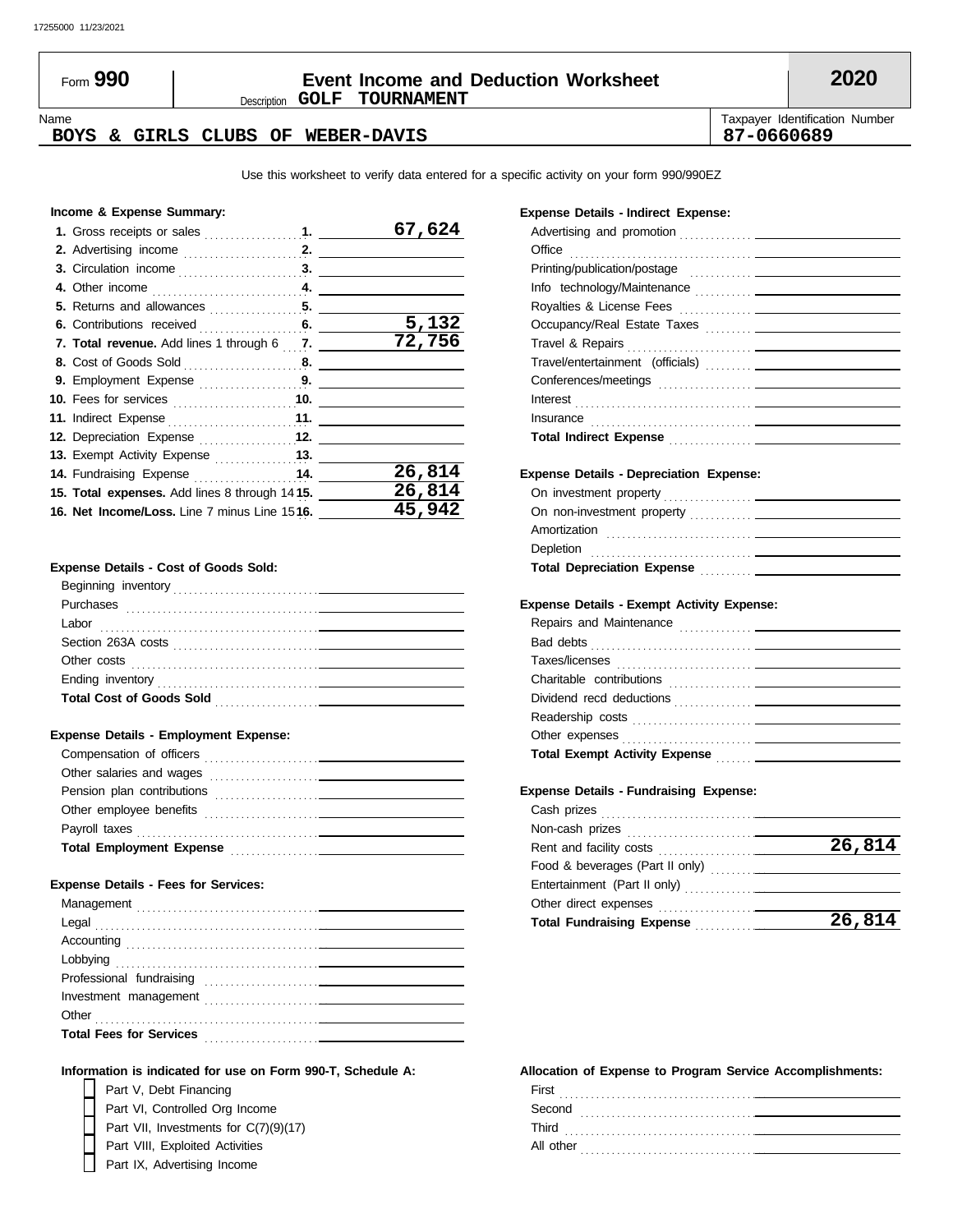|  | Form 990, Part IX, Line 11g - Other Fees for Service (Non-employee) |
|--|---------------------------------------------------------------------|
|  |                                                                     |

| <b>Description</b> | Total<br>Expenses | Program<br><b>Service</b> | Management &<br>General | $F$ und<br>Raising |
|--------------------|-------------------|---------------------------|-------------------------|--------------------|
| FEES<br>OTHER      | 155,436           | 152,279                   | 1,537                   | 1,620              |
| TOTAL              | ,436<br>155       | 152,279                   | 1,537                   | 1,620              |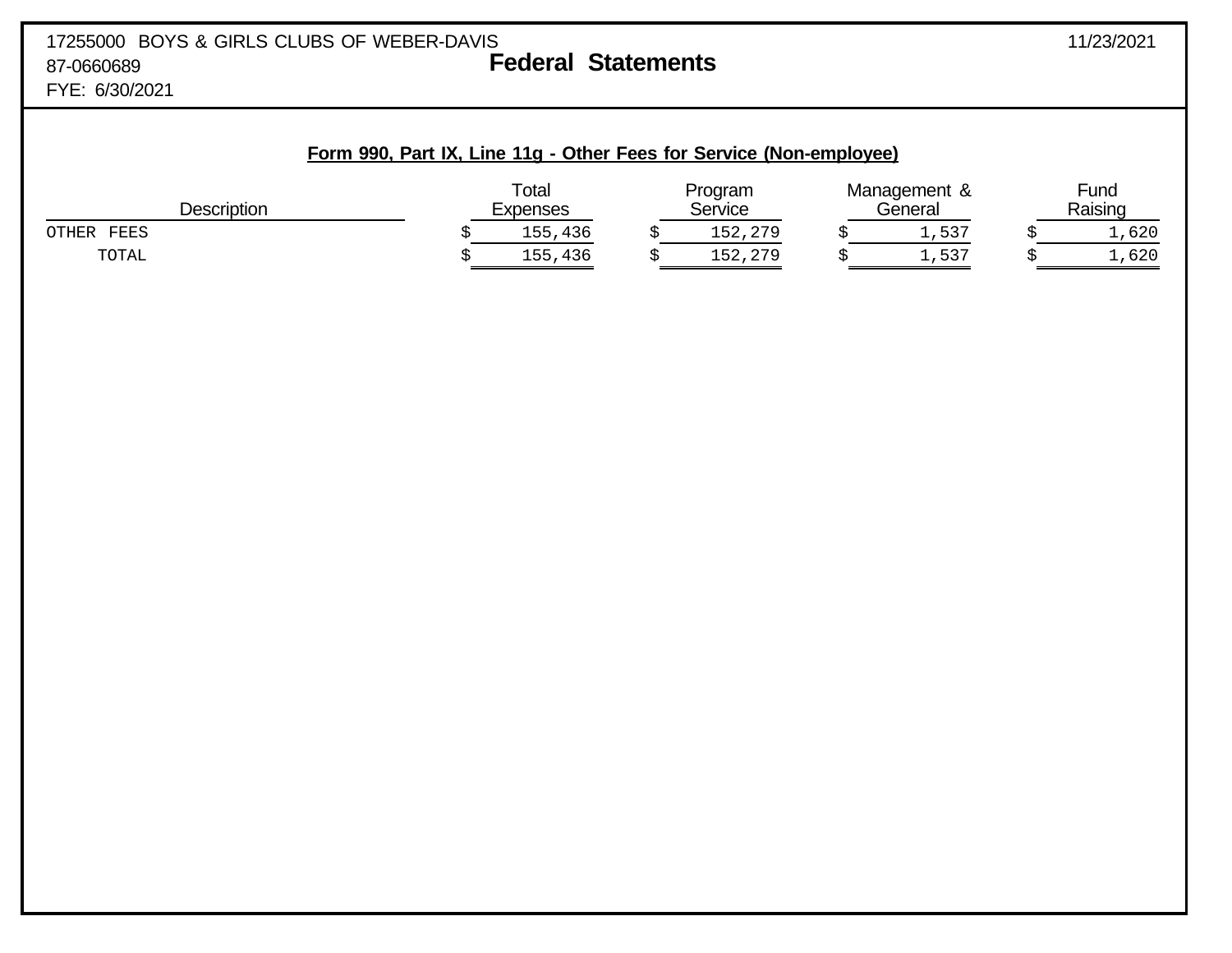# 17255000 BOYS & GIRLS CLUBS OF WEBER-DAVIS 1725/2021 87-0660689 **Federal Statements** FYE: 6/30/2021

# **Schedule A, Part II, Line 1(e)**

| Description                                                                              |    | Amount                         |
|------------------------------------------------------------------------------------------|----|--------------------------------|
| MEMBERSHIP DUES AND ASSESSMENTS<br>GRANTS OR CONTRIBUTIONS<br>GOVERNMENT<br><b>OTHER</b> | Ş  | 66,823<br>1,504,945<br>786,802 |
| BOYS & GIRLS CLUBS OF<br>AMERICA<br>CASH CONTRIBUTION                                    |    | 20,000                         |
| PACIFICORP<br>CASH CONTRIBUTION                                                          |    | 5,000                          |
| FOUNDATION<br><b>DENKERS</b><br>CONTRIBUTION<br>CASH                                     |    | 15,000                         |
| GEORGE S<br>& DOLORES ECCLES FOUNDATION<br>CASH<br>CONTRIBUTION                          |    | 10,000                         |
| LT AND JT DEE FOUNDATION<br>CASH<br>CONTRIBUTION                                         |    | 5,000                          |
| JEANNE HALL FOUNDATION<br>ALAN AND<br>CASH<br>CONTRIBUTION                               |    | 50,000                         |
| CROSS CHARITABLE FOUNDATION<br>CONTRIBUTION<br>CASH                                      |    | 5,000                          |
| HEMINGWAY<br>FOUNDATION<br>CASH CONTRIBUTION                                             |    | 15,000                         |
| LYNN SUMMERHAYS<br>CASH CONTRIBUTION                                                     |    | 10,000                         |
| EUGENE ASHMEAD<br>CASH CONTRIBUTION                                                      |    | 15,000                         |
| UNITED WAY OF NORTHERN<br>UTAH<br>CASH CONTRIBUTION                                      |    | 7,500                          |
| SCARECROW EVENT<br>NONCASH CONTRIBUTION                                                  |    | 39,516                         |
| TOURNAMENT<br>GOLF<br>CASH CONTRIBUTION                                                  |    | 5,132                          |
| TOTAL                                                                                    | \$ | 2,560,718                      |